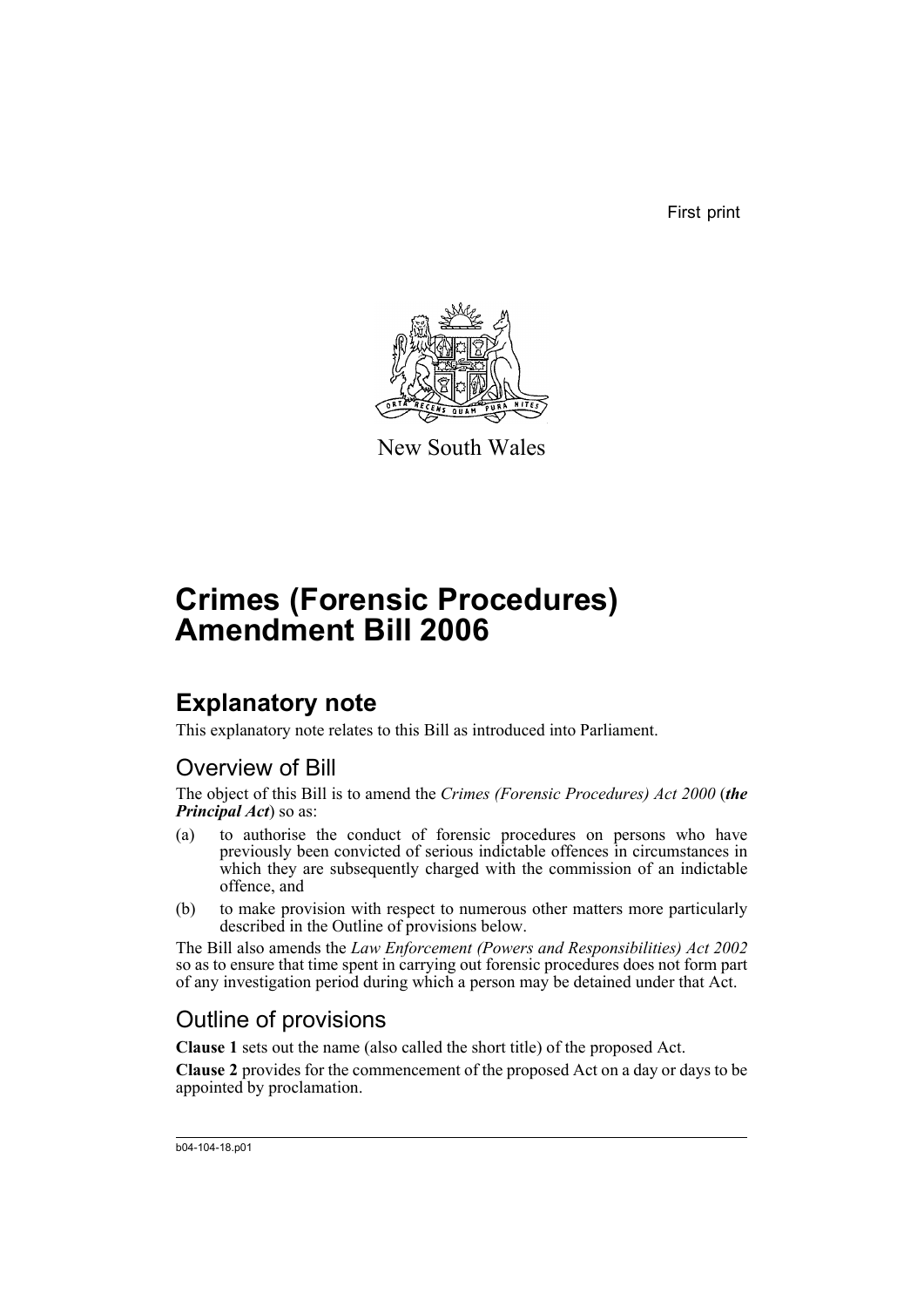Explanatory note

**Clause 3** is a formal provision that gives effect to the amendments to the *Crimes (Forensic Procedures) Act 2000* set out in Schedule 1.

**Clause 4** is a formal provision that gives effect to the amendments to the *Law Enforcement (Powers and Responsibilities) Act 2002* set out in Schedule 2.

**Clause 5** provides for the repeal of the proposed Act after all the amendments made by the proposed Act have commenced. Once the amendments have commenced the proposed Act will be spent. Section 30 of the *Interpretation Act 1987* provides that the repeal of an amending Act does not affect the amendments made by that Act.

# **Schedule 1 Amendment of Crimes (Forensic Procedures) Act 2000**

## **Conduct of forensic procedures on former serious indictable offenders who have not previously been tested**

**Schedule 1 [4], [9], [84], [95], [96], [103] and [104]** insert a new Part 7A, and consequentially amend sections 3, 90, 91 and 98 so as to authorise the conduct of forensic procedures on persons who have previously been convicted of serious indictable offences in circumstances in which they are subsequently charged with the commission of an indictable offence. The provisions of proposed Part 7A, which parallel those of Part 7 (which deals with forensic procedures carried out after a person while serving a sentence of imprisonment for a serious indictable offence) include the following:

- (a) a provision that prescribes the procedures and offenders to which the Part applies (**proposed section 75A**),
- (b) a provision that authorises a non-intimate forensic procedure to be carried out on an untested former offender with the offender's consent or on the order of a senior police officer or a court (**proposed section 75B**),
- (c) a provision that authorises an intimate forensic procedure to be carried out on an untested former offender with the offender's consent or on the order of a court (**proposed section 75C**),
- (d) a provision that requires a police officer to ascertain whether an untested former offender on whom a forensic procedure is proposed to be carried out identifies as an Aboriginal person or Torres Strait Islander (**proposed section 75D**),
- (e) a provision that a forensic procedure carried out under the Part is to be carried out in accordance with the requirements of Part 6 (**proposed section 75E**),
- (f) a provision that prescribes the requirements for informed consent for the purposes of the Part (**proposed section 75F**),
- (g) a provision that authorises a police officer to request an untested former offender to consent to the carrying out of a forensic procedure (**proposed section 75G**),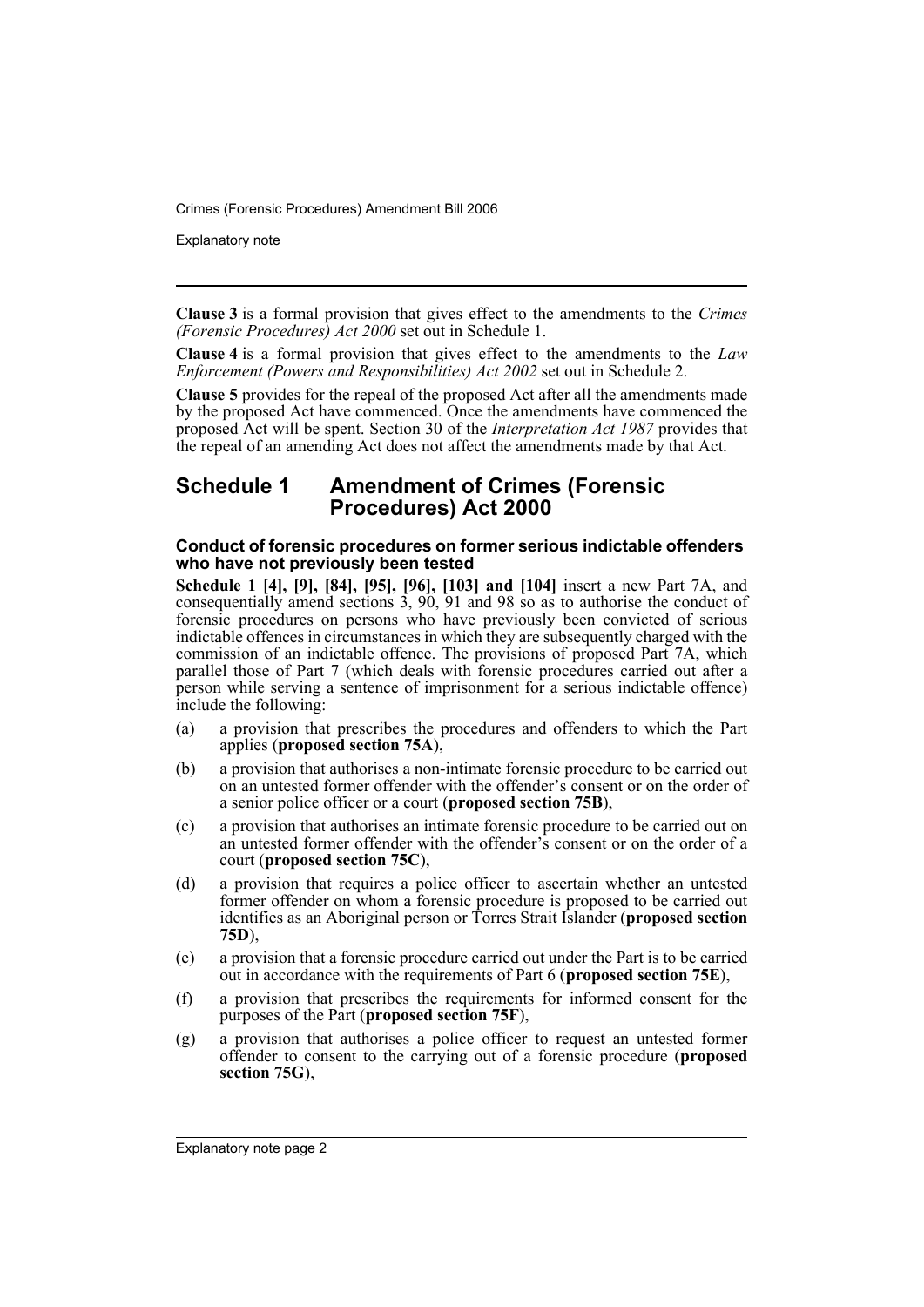Explanatory note

- (h) a provision that prescribes the information to be given to an untested former offender before a forensic procedure is carried out (**proposed section 75H**),
- (i) a provision that prescribes the circumstances in which a senior police officer may order that a forensic procedure be carried out on an untested former offender (**proposed section 75I**),
- (j) a provision that prescribes the form in which a consent must be given for the purposes of the Part (**proposed section 75J**),
- (k) a provision that prescribes the records to be kept by a senior police officer by whom a forensic procedure is ordered to be carried out (**proposed section 75K**),
- (l) a provision that authorises a police officer to apply to a court for an order requiring a forensic procedure to be carried out on an untested former offender (**proposed section 75L**),
- (m) a provision that prescribes the matters to be done by a court that makes an order for the carrying out of a forensic procedure (**proposed section 75M**),
- (n) a provision that authorises the carrying out of a forensic procedure pursuant to an order under the Part, and makes it an offence (punishable by a fine of 50 penalty units or 12 months imprisonment, or both) for an untested former offender to refuse or fail to permit the procedure to be carried out (**proposed sections 75N and 75O**).

# **Forensic procedures on children in detention**

Section 74 sets out the procedure for obtaining an order from a court directing an offender who is detained in a correctional centre or other place of detention to submit to a forensic procedure if the offender is detained in relation to a serious indictable offence. **Schedule 1 [81]** amends section 74 so as to remove an ambiguity that can be construed as permitting such an order to be made in respect of a child who is detained otherwise than in relation to such an offence.

# **Forensic procedures on child volunteers**

**Schedule 1 [85], [86], [88]–[90], [92] and [93]** amend sections 76, 77 and 80 so as to provide that a forensic procedure may be carried out on a child volunteer only with the informed consent of the child. Section 77 sets out what constitutes informed consent for this purpose.

# **Aboriginal persons and Torres Strait Islander status**

**Schedule 1 [1], [15], [16], [18]–[21], [24], [44], [45], [48]–[50], [59], [62], [71], [87] and [105]–[108]** amend sections 3, 4, 6, 8, 9, 10, 13, 30, 33, 55, 57, 99, 100 and 106, and insert proposed sections 64A and 76B, so as to provide that a person has merely to identify as, and does not have to demonstrate that he or she actually is, an Aboriginal person or Torres Strait Islander in order to gain the protections available to Aboriginal persons and Torres Strait Islanders.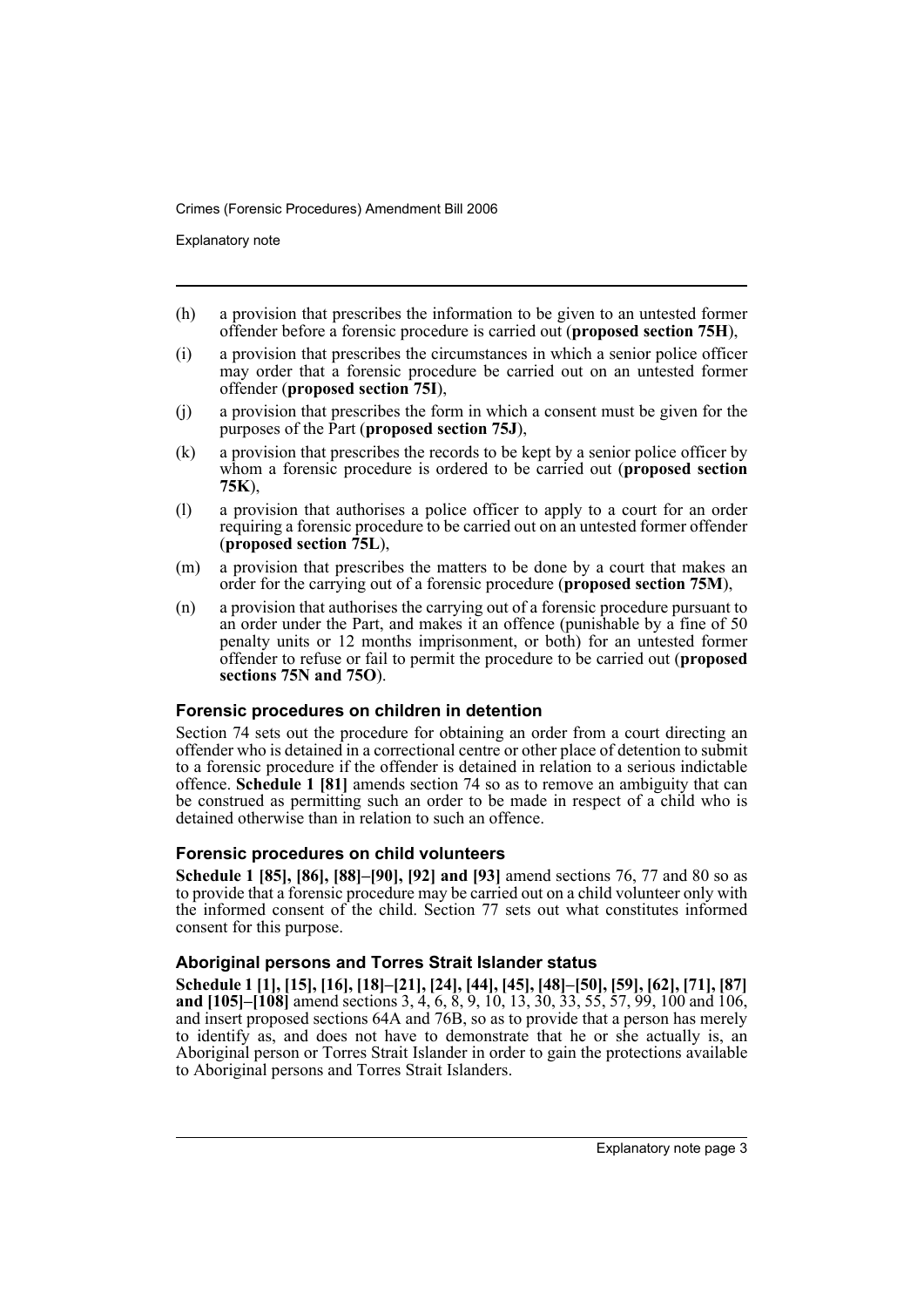Explanatory note

## **Presence of independent person while forensic procedure carried out**

**Schedule 1 [22], [30] and [63]** amend sections 10, 15 and 57 so as to enable a suspect to waive his or her right to have an independent person present while a forensic procedure is carried out, subject to the right of the police officer carrying out the procedure to insist that an independent person be present.

### **Video-recording of forensic procedures**

**Schedule 1 [60] and [61]** amend section 57 so as to abolish the requirement for the video-recording of a forensic procedure that consists solely of the taking of a suspect's photograph.

## **Magistrate's determination as to whether or not to order forensic procedure**

**Schedule 1 [39], [40], [46] and [47]** substitute section 24, repeal section 25, and consequentially amend sections 26 and 32, so as to provide further guidance to Magistrates as to what they should have regard to when determining whether or not to make an order for the carrying out of a forensic procedure.

### **Intimate and non-intimate forensic procedures**

**Schedule 1 [3], [5], [6], [10], [13], [17], [25], [27]–[29], [31], [34], [36], [53], [55], [56], [58], [65]–[70], [72] and [73]** amend sections 3, 5, 13, 17, 21, 50, 53, 61, 62, 63, 65 and 69, insert proposed section 51A and repeal sections 19, 49A and 64 so as to incorporate self-administered and other-administered buccal swabs in the definitions of non-intimate and intimate forensic procedure, respectively, and to further clarify the meanings of those definitions.

# **Destruction of forensic material**

**Schedule 1 [14], [94] and [98]** amend sections 3 and 94, and substitute section 87, so as to clarify what a person must do in order to comply with a requirement to destroy forensic material.

### **Hair samples as against buccal swabs**

**Schedule 1 [33], [76] and [79]** amend sections 18, 69 and 70 so as to clarify the circumstances in which a senior police officer may order the taking of a hair sample from a suspect rather than a buccal swab.

# **Communication of DNA information to other jurisdictions**

**Schedule 1 [102]** amends section 97 so as to facilitate the communication to other jurisdictions of information on the State's DNA database system including, in particular, the communication of such information for the purpose of identifying missing or deceased persons.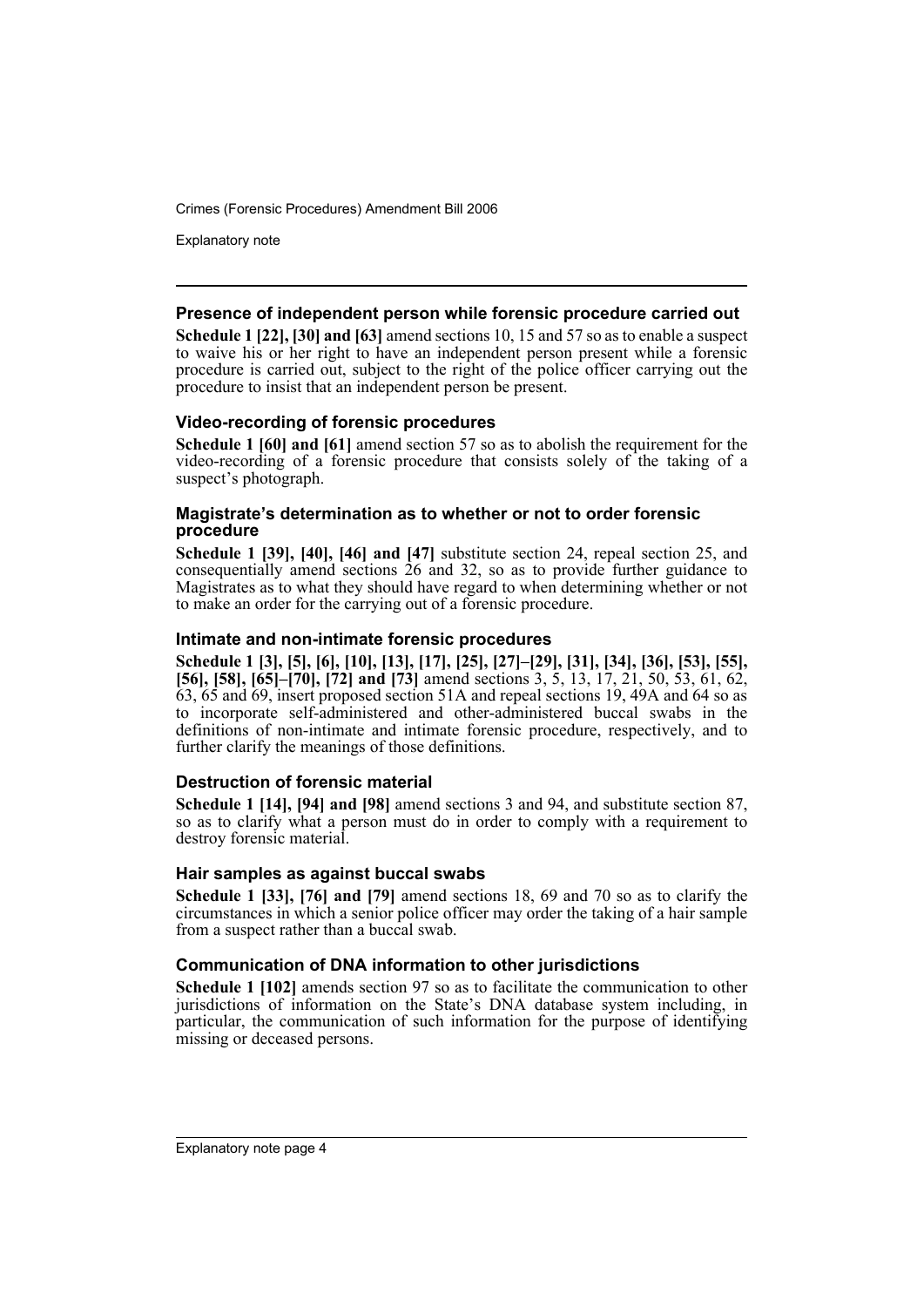Explanatory note

# **Identification of person responsible for DNA database system**

**Schedule 1 [12]** amends the definition of *responsible person* in section 3 (1) so as to enable the regulations to identify which person is taken to be the person responsible for the State's DNA database system. **Schedule 1 [97]** makes a consequential amendment to section 92.

# **Matters to be taken into account by police officer considering non-intimate forensic procedure**

**Schedule 1 [75], [77], [78] and [80]** amend sections 69 and 70, and repeal section 71, so as to omit provisions that currently specify what a senior police officer must take into account in determining whether or not to order the carrying out of a non-intimate forensic procedure.

# **Second and subsequent forensic procedures carried out after initial order by Magistrate**

**Schedule 1 [41]–[43]** amend section 27 so as to ensure that an application may be made to a Magistrate for the carrying out of not only a second, but also a subsequent, forensic procedure after a first has been ordered.

# **Information to be given to suspect in relation to analysis of forensic sample**

**Schedule 1 [64]** substitutes section 60 so as to clarify that a suspect from whom a forensic sample has been obtained is entitled to be given a copy of the DNA profile derived from the sample and a statement as to whether a match has been found between that DNA profile and any other DNA profile on the State's DNA database system. The new section also makes it clear that it is not necessary to supply the suspect with anything while it would be a source of embarrassment to a victim of any offence.

# **Information to be given to persons as to use of information from forensic sample for comparison with interstate information**

**Schedule 1 [26], [74] and [91]** amend sections 13, 69 and 77 so as to ensure that persons from whom forensic samples are to be taken are informed that information from the sample may be compared with information from interstate DNA database systems.

# **Use of force in connection with carrying out of forensic procedures**

**Schedule 1 [51] and [57]** amend sections 47 and 52 so as to ensure that force may not be used in connection with forensic procedures carried out on persons who volunteer to provide forensic samples.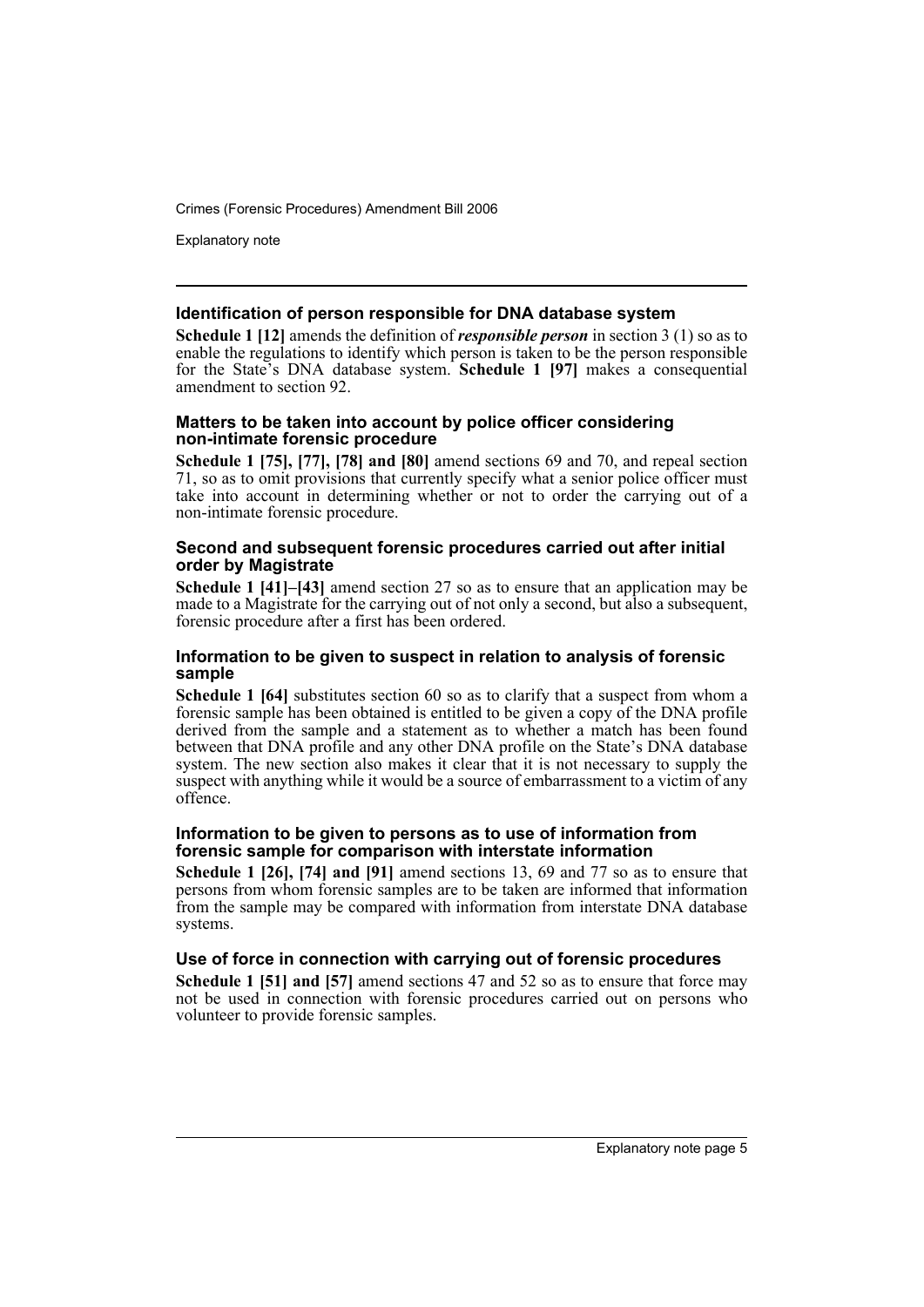Explanatory note

# **Circumstances in which police officer may seek suspect's consent to forensic procedure**

**Schedule 1 [23]** substitutes section 11 and repeals section 12 so as to clarify the circumstances in which a police officer may seek the consent of a suspect to the carrying out of a forensic procedure.

# **Circumstances in which police officer may order non-intimate forensic procedure on suspect**

**Schedule 1 [35]** substitutes section 20 so as to clarify the circumstances in which a police officer may order the carrying out of a non-intimate forensic procedure on a suspect.

# **Savings and transitional provisions**

**Schedule 1 [110]** amends clause 1 of Schedule 2 so as to enable the Governor to make savings and transitional regulations consequent on the enactment of the proposed Act.

**Schedule 1 [111]** inserts proposed Part 4 into Schedule 2 so as to enact specific savings and transitional provisions.

# **Minor, consequential and ancillary provisions**

**Schedule 1 [2], [7], [8], [11], [32], [37], [38], [52], [54], [82], [83], [99], [100], [101] and [109]** amend sections 3, 17, 23, 49, 50, 74, 95 and 96 and the headings to Part 5 and section 112, and substitute section 75 with proposed sections 74A and 75, by way of law revision.

# **Schedule 2 Amendment of Law Enforcement (Powers and Responsibilities) Act 2002**

**Schedule 2 [1]** amends section 117 of the *Law Enforcement (Powers and Responsibilities) Act 2002* so as to ensure that time reasonably required to carry out a forensic procedure on a person under the Principal Act, or to prepare, make and dispose of an application for an order for the carrying out of such a procedure, do not form part of any investigation period during which the person may be detained under Part 9

# **Use of forensic procedures to establish suspect's identity**

**Schedule 2 [2]** amends section 133 of the *Law Enforcement (Powers and Responsibilities) Act 2002* so as to make it clear that the section does not authorise a police officer to take samples of tissue for the purpose of establishing a suspect's identity under that section. The proposed amendment will not affect any power to take samples of tissue, or to require the provision of samples of tissue, for the purposes of, and in accordance with the requirements of, any other Act or law (such as the *Crimes (Forensic Procedures) Act 2000*).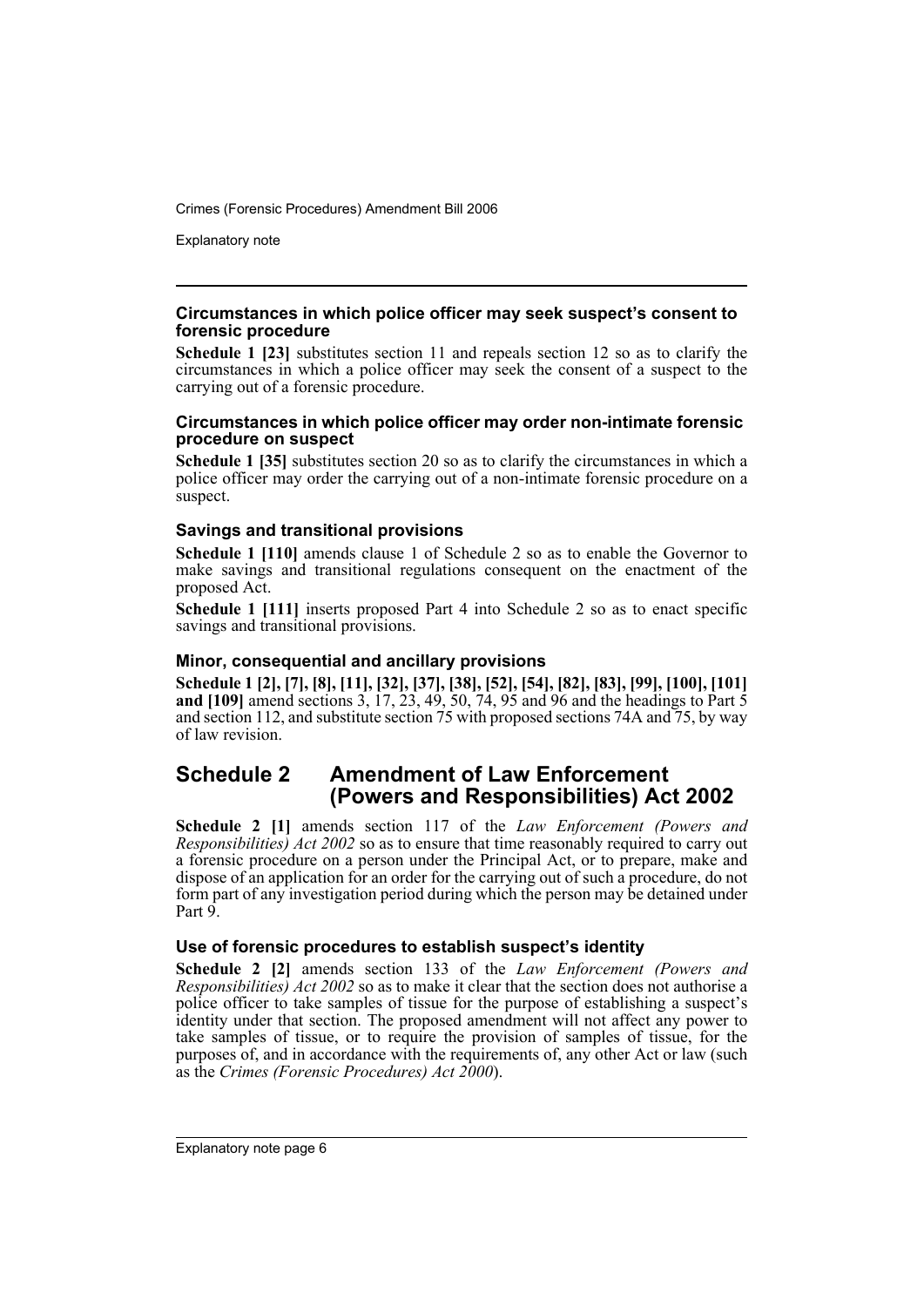First print



New South Wales

# **Crimes (Forensic Procedures) Amendment Bill 2006**

# **Contents**

|            |                                                                               | Page |
|------------|-------------------------------------------------------------------------------|------|
|            | Name of Act                                                                   |      |
|            | Commencement                                                                  |      |
| 3          | Amendment of Crimes (Forensic Procedures) Act 2000<br>No 59                   | 2    |
| 4          | Amendment of Law Enforcement (Powers and<br>Responsibilities) Act 2002 No 103 | 2    |
| 5          | Repeal of Act                                                                 | 2    |
| Schedule 1 | Amendment of Crimes (Forensic Procedures) Act 2000                            | 3    |
| Schedule 2 | Amendment of Law Enforcement (Powers and<br>Responsibilities) Act 2002        | 33   |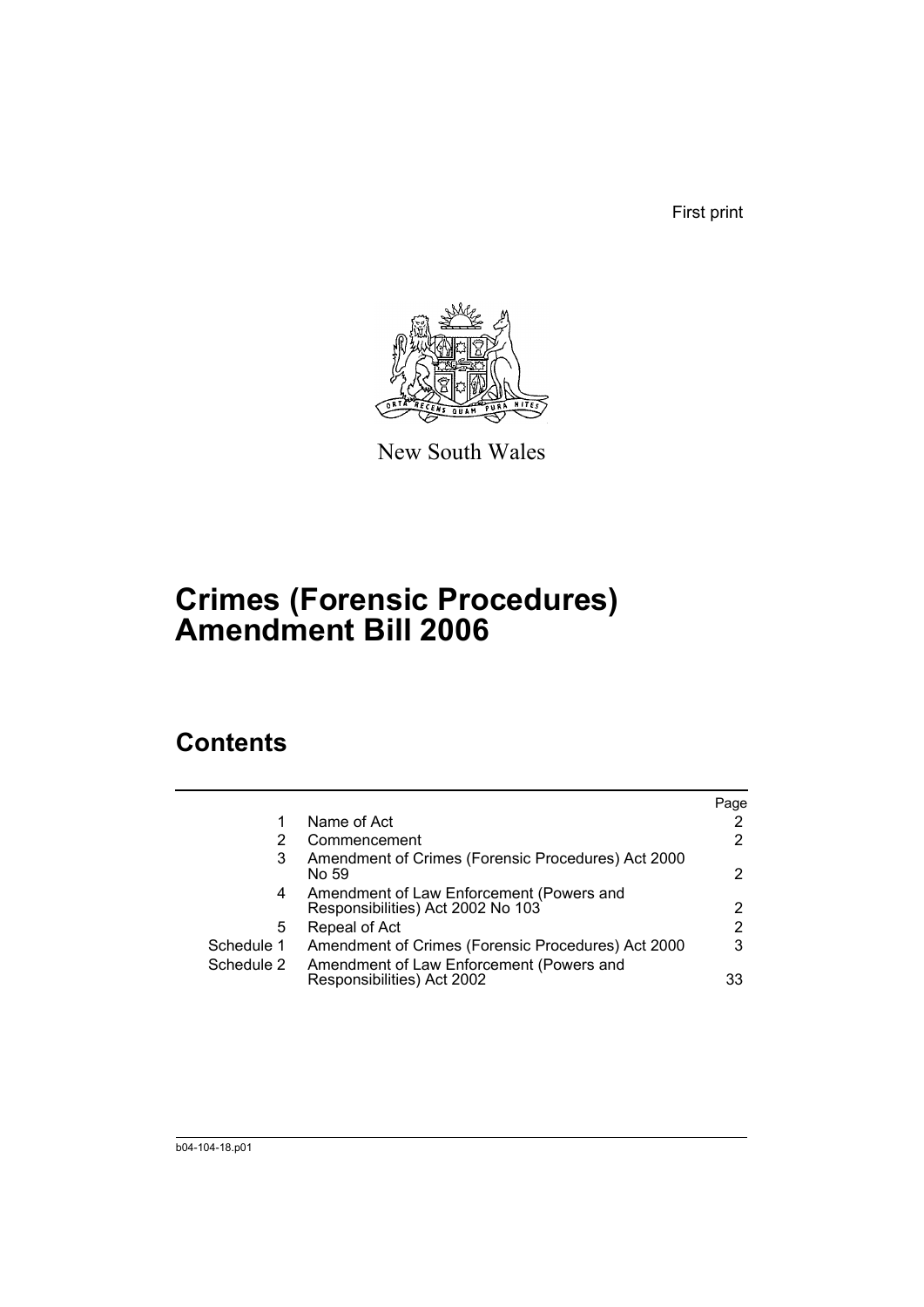Contents

Page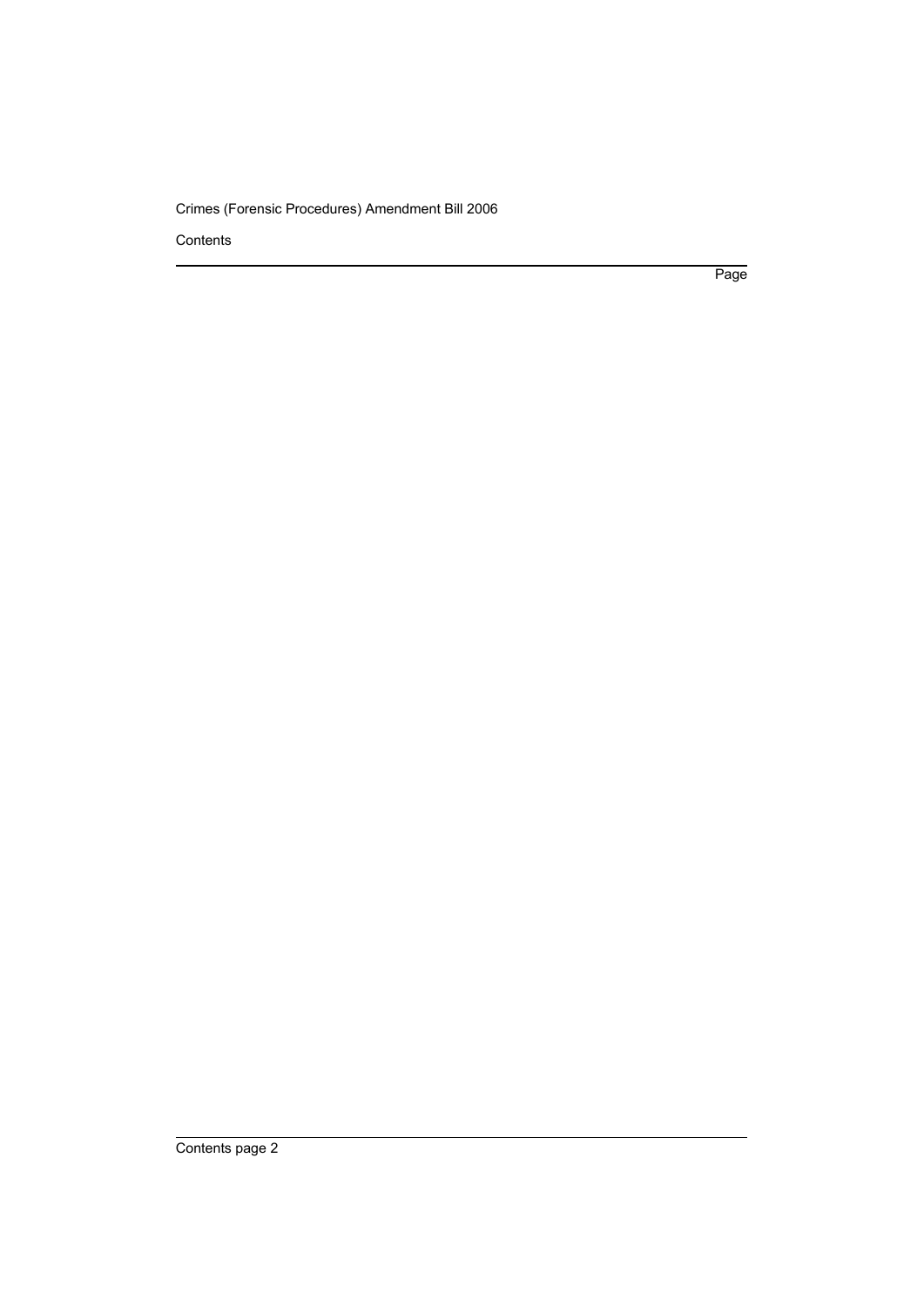

New South Wales

# **Crimes (Forensic Procedures) Amendment Bill 2006**

No , 2006

# **A Bill for**

An Act to amend the *Crimes (Forensic Procedures) Act 2000* with respect to the carrying out of forensic procedures; and for other purposes.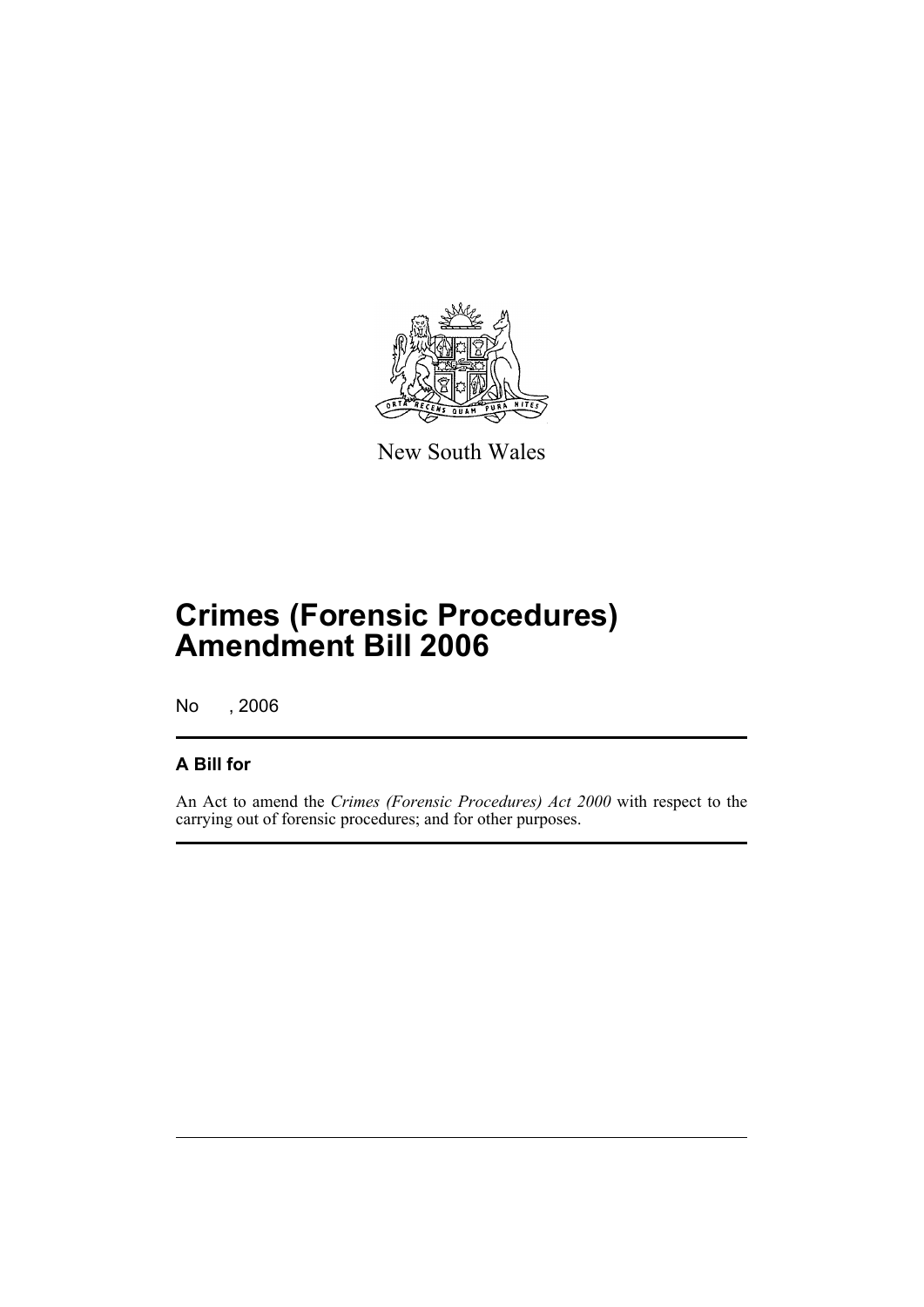<span id="page-9-4"></span><span id="page-9-3"></span><span id="page-9-2"></span><span id="page-9-1"></span><span id="page-9-0"></span>

| The Legislature of New South Wales enacts:                                                                                                                       | 1                    |
|------------------------------------------------------------------------------------------------------------------------------------------------------------------|----------------------|
| Name of Act<br>1                                                                                                                                                 | 2                    |
| This Act is the Crimes (Forensic Procedures) Amendment Act 2006.                                                                                                 | 3                    |
| $\mathbf{2}$<br><b>Commencement</b>                                                                                                                              | 4                    |
| This Act commences on a day or days to be appointed by proclamation.                                                                                             | 5                    |
| 3<br>Amendment of Crimes (Forensic Procedures) Act 2000 No 59                                                                                                    | 6                    |
| The Crimes (Forensic Procedures) Act 2000 is amended as set out in<br>Schedule 1.                                                                                | $\overline{7}$<br>8  |
| Amendment of Law Enforcement (Powers and Responsibilities) Act 2002<br>4<br><b>No 103</b>                                                                        | 9<br>10 <sup>1</sup> |
| The Law Enforcement (Powers and Responsibilities) Act 2002 is<br>amended as set out in Schedule 2.                                                               | 11<br>12             |
| 5<br><b>Repeal of Act</b>                                                                                                                                        | 13                   |
| This Act is repealed on the day following the day on which all of the<br>(1)<br>provisions of this Act have commenced.                                           | 14<br>15             |
| The repeal of this Act does not, because of the operation of section 30<br>(2)<br>of the <i>Interpretation Act 1987</i> , affect any amendment made by this Act. | 16<br>17             |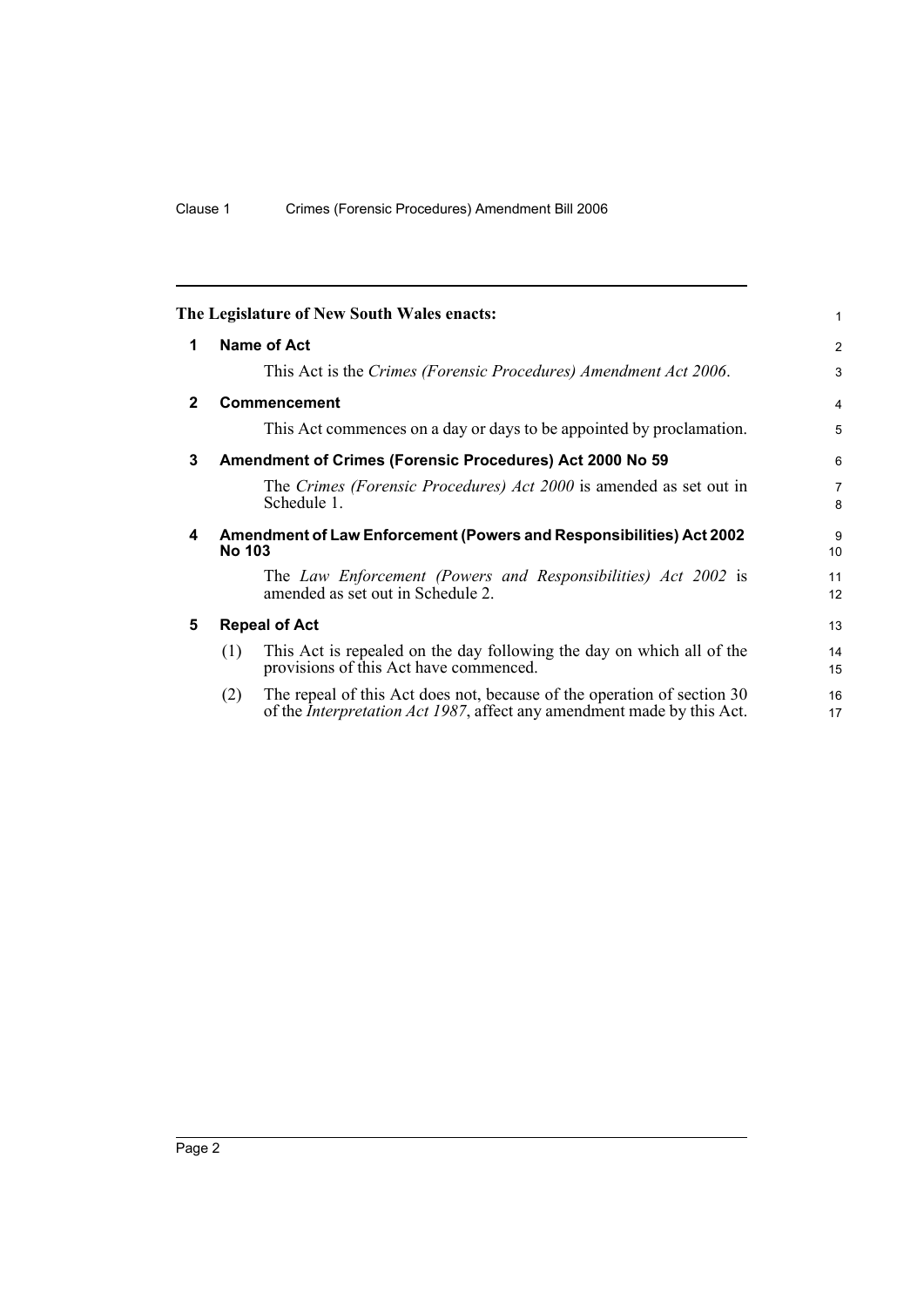Amendment of Crimes (Forensic Procedures) Act 2000 Schedule 1

<span id="page-10-0"></span>

|       | <b>Schedule 1</b>                    | <b>Amendment of Crimes (Forensic</b><br><b>Procedures) Act 2000</b>                                                                        | $\mathbf{1}$<br>2 |
|-------|--------------------------------------|--------------------------------------------------------------------------------------------------------------------------------------------|-------------------|
|       |                                      | (Section 3)                                                                                                                                | 3                 |
| [1]   | <b>Section 3 Interpretation</b>      |                                                                                                                                            | $\overline{4}$    |
|       | section $3(1)$ .                     | Omit the definitions of <i>Aboriginal person</i> and <i>Torres Strait Islander</i> from                                                    | 5<br>6            |
| $[2]$ |                                      | Section 3 (1), definition of "authorised applicant"                                                                                        | $\overline{7}$    |
|       |                                      | Omit "section 355 of the Crimes Act 1900" from paragraph (b).                                                                              | 8                 |
|       |                                      | Insert instead "the Law Enforcement (Powers and Responsibilities) Act 2002".                                                               | 9                 |
| $[3]$ |                                      | Section 3 (1), definition of "forensic procedure"                                                                                          | 10                |
|       |                                      | Omit "or" from paragraph (b) and omit paragraph (c).                                                                                       | 11                |
| [4]   |                                      | Section 3 (1), definition of "informed consent"                                                                                            | 12                |
|       |                                      | Insert after paragraph (b) of the definition:                                                                                              | 13                |
|       | (b1)                                 | an untested former offender-is defined in section 75F,                                                                                     | 14                |
|       |                                      | and                                                                                                                                        | 15                |
| [5]   |                                      | Section 3 (1), definition of "intimate forensic procedure"                                                                                 | 16                |
|       | Omit the definition. Insert instead: |                                                                                                                                            | 17                |
|       |                                      | <i>intimate forensic procedure</i> means any of the following:                                                                             | 18                |
|       | (a)                                  | an external examination of a person's private parts,                                                                                       | 19                |
|       | (b)                                  | the carrying out on a person of an other-administered<br>buccal swab.                                                                      | 20<br>21          |
|       | (c)                                  | the taking from a person of a sample of the person's blood,                                                                                | 22                |
|       | (d)                                  | the taking from a person of a sample of the person's pubic<br>hair,                                                                        | 23<br>24          |
|       | (e)                                  | the taking from a person of a sample of any matter, by<br>swab or washing, from the person's private parts,                                | 25<br>26          |
|       | (f)                                  | the taking from a person of a sample of any matter, by<br>vacuum suction, scraping or lifting by tape, from the<br>person's private parts, | 27<br>28<br>29    |
|       | (g)                                  | the taking from a person of a dental impression,                                                                                           | 30                |
|       | (h)                                  | the taking of a photograph of the person's private parts,                                                                                  | 31                |
|       | (i)                                  | the taking from a person of an impression or cast of a<br>wound from the person's private parts.                                           | 32<br>33          |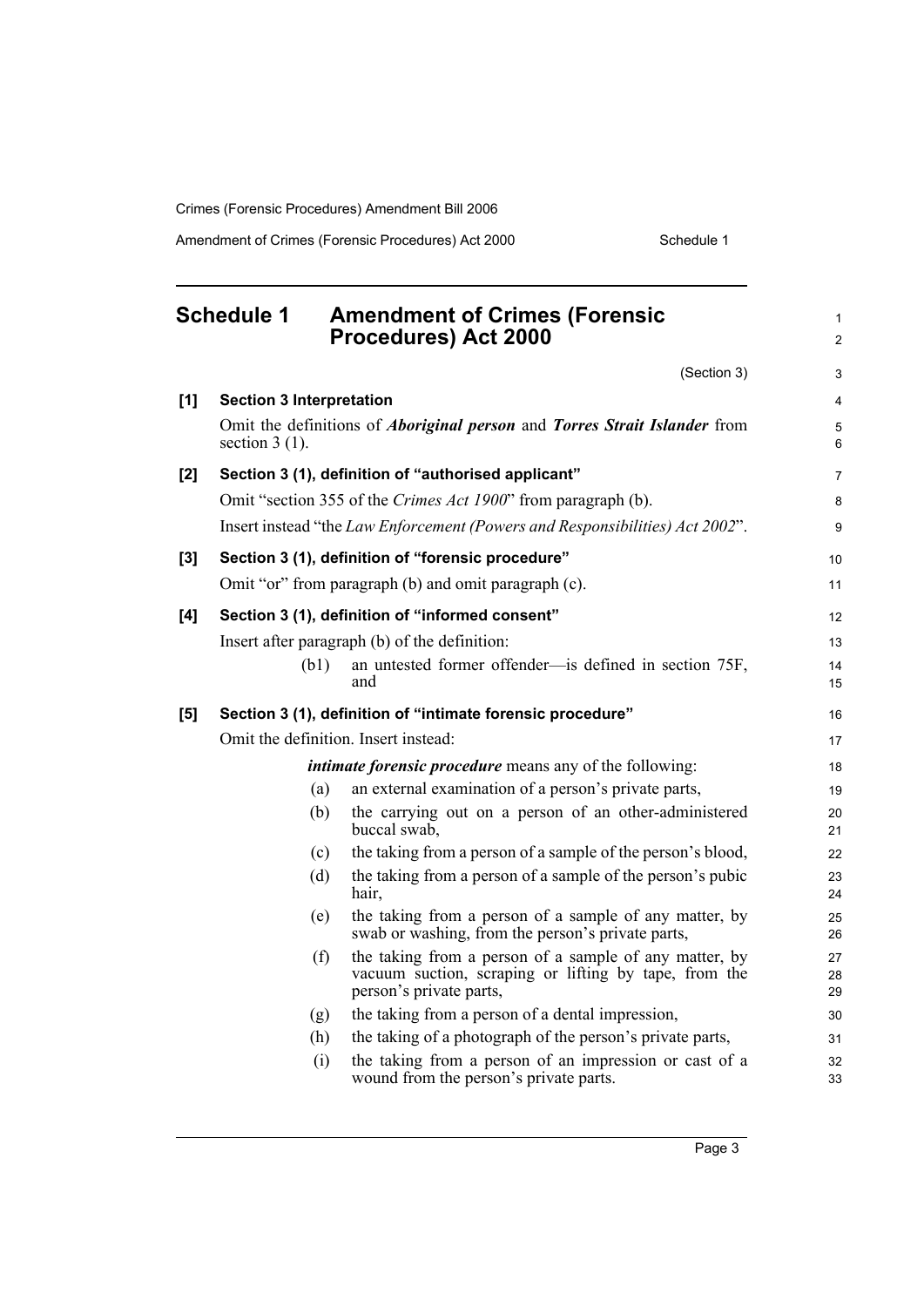| [6]   | Section 3 (1), definition of "non-intimate forensic procedure" |                                                                                                                                                                                                        |                         |  |  |
|-------|----------------------------------------------------------------|--------------------------------------------------------------------------------------------------------------------------------------------------------------------------------------------------------|-------------------------|--|--|
|       | Omit the definition. Insert instead:                           |                                                                                                                                                                                                        | $\overline{\mathbf{c}}$ |  |  |
|       |                                                                | non-intimate forensic procedure means any of the following:                                                                                                                                            | 3                       |  |  |
|       | (a)                                                            | an external examination of a part of a person's body, other<br>than the person's private parts, that requires touching of<br>the body or removal of clothing,                                          | 4<br>5<br>6             |  |  |
|       | (b)                                                            | the carrying out on a person of a self-administered buccal<br>swab,                                                                                                                                    | 7<br>8                  |  |  |
|       | (c)                                                            | the taking from a person of a sample of the person's hair,<br>other than pubic hair,                                                                                                                   | 9<br>10                 |  |  |
|       | (d)                                                            | the taking from a person of a sample (such as a nail<br>clipping) of the person's nails or of matter from under the<br>person's nails,                                                                 | 11<br>12<br>13          |  |  |
|       | (e)                                                            | the taking from a person of a sample of any matter, by<br>swab or washing, from any external part of the person's<br>body, other than the person's private parts,                                      | 14<br>15<br>16          |  |  |
|       | (f)                                                            | the taking from a person of a sample of any matter, by<br>vacuum suction, scraping or lifting by tape, from any<br>external part of the person's body, other than the person's<br>private parts,       | 17<br>18<br>19<br>20    |  |  |
|       | (g)                                                            | the taking from a person of the person's hand print, finger<br>print, foot print or toe print,                                                                                                         | 21<br>22                |  |  |
|       | (h)                                                            | the taking of a photograph of a part of a person's body,<br>other than the person's private parts,                                                                                                     | 23<br>24                |  |  |
|       | (i)                                                            | the taking from a person of an impression or cast of a<br>wound from a part of the person's body, other than the<br>person's private parts,                                                            | 25<br>26<br>27          |  |  |
|       | (i)                                                            | the taking of a person's physical measurements (whether<br>or not involving marking) for biomechanical analysis of an<br>external part of the person's body, other than the person's<br>private parts. | 28<br>29<br>30<br>31    |  |  |
| $[7]$ | Section 3 (1)                                                  |                                                                                                                                                                                                        | 32                      |  |  |
|       | Insert in alphabetical order:                                  |                                                                                                                                                                                                        |                         |  |  |
|       | <i>offenders index</i> is defined in section 90.               |                                                                                                                                                                                                        |                         |  |  |
| [8]   |                                                                | Section 3 (1), definition of "order"                                                                                                                                                                   | 35                      |  |  |
|       |                                                                | Omit "75" from paragraph (d) of the definition. Insert instead "74A".                                                                                                                                  | 36                      |  |  |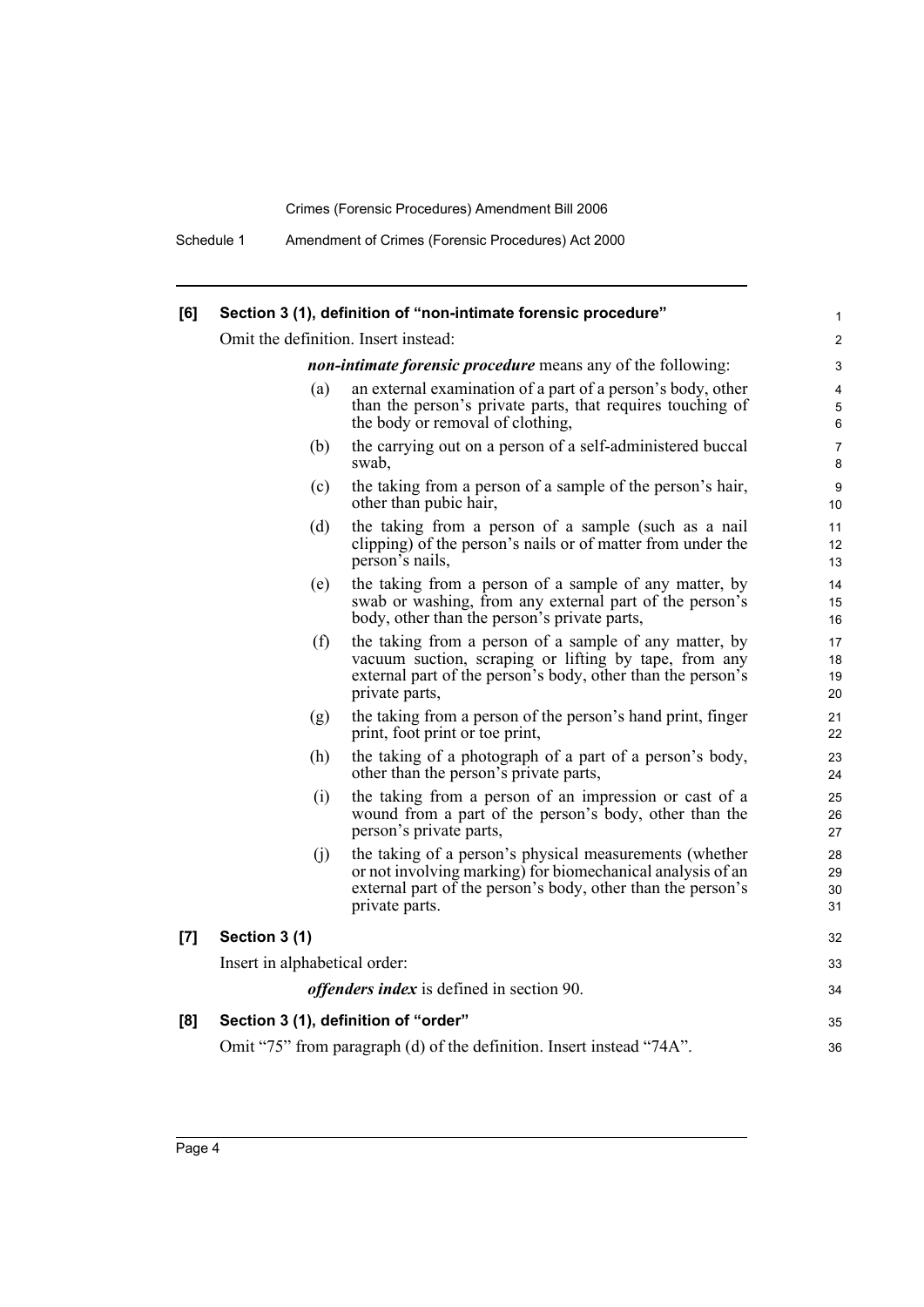| Amendment of Crimes (Forensic Procedures) Act 2000 | Schedule 1 |
|----------------------------------------------------|------------|
|----------------------------------------------------|------------|

| [9]    |               | Section 3 (1), definition of "order"                                                                                                                                                                                                                                                               | 1                          |
|--------|---------------|----------------------------------------------------------------------------------------------------------------------------------------------------------------------------------------------------------------------------------------------------------------------------------------------------|----------------------------|
|        |               | Insert after paragraph (d) of the definition:                                                                                                                                                                                                                                                      | $\overline{c}$             |
|        |               | (d1)<br>order of a court under section 75L, 75M or 75N, or                                                                                                                                                                                                                                         | 3                          |
| $[10]$ | Section 3 (1) |                                                                                                                                                                                                                                                                                                    | 4                          |
|        |               | Insert in alphabetical order:                                                                                                                                                                                                                                                                      | 5                          |
|        |               | other-administered buccal swab means a buccal swab carried<br>out by someone other than the person on whom it is carried out.                                                                                                                                                                      | 6<br>7                     |
| $[11]$ | Section 3 (1) |                                                                                                                                                                                                                                                                                                    | 8                          |
|        |               | Insert in alphabetical order:                                                                                                                                                                                                                                                                      | 9                          |
|        |               | <i>place of detention</i> , in relation to a person the subject of a home<br>detention order under the Crimes (Sentencing Procedure) Act<br>1999, means the place at which the person resides pursuant to the<br>order.                                                                            | 10<br>11<br>12<br>13       |
|        |               | <i>private parts</i> means a person's genital area, anal area or buttocks,<br>and, in the case of a female or transgender person who identifies<br>as a female, includes the person's breasts.                                                                                                     | 14<br>15<br>16             |
| $[12]$ |               | Section 3 (1), definition of "responsible person"                                                                                                                                                                                                                                                  | 17                         |
|        |               | Insert "declared by the regulations to be the person" after "the person".                                                                                                                                                                                                                          | 18                         |
| $[13]$ | Section 3 (1) |                                                                                                                                                                                                                                                                                                    | 19                         |
|        |               | Insert in alphabetical order:                                                                                                                                                                                                                                                                      | 20                         |
|        |               | self-administered buccal swab means a buccal swab carried out<br>by the person on whom it is carried out.                                                                                                                                                                                          | 21<br>22                   |
|        |               | <i>untested former offender</i> is defined in section 75A.                                                                                                                                                                                                                                         | 23                         |
| $[14]$ | Section 3 (5) |                                                                                                                                                                                                                                                                                                    | 24                         |
|        |               | Omit the subsection. Insert instead:                                                                                                                                                                                                                                                               | 25                         |
|        | (5)           | <b>Destroy forensic material</b>                                                                                                                                                                                                                                                                   | 26                         |
|        |               | For the purposes of this Act, a person who is required to destroy<br>forensic material is required not only to destroy the material but<br>also to ensure that any information that relates any such DNA<br>profile to a person whose DNA it describes is removed from the<br>DNA database system. | 27<br>28<br>29<br>30<br>31 |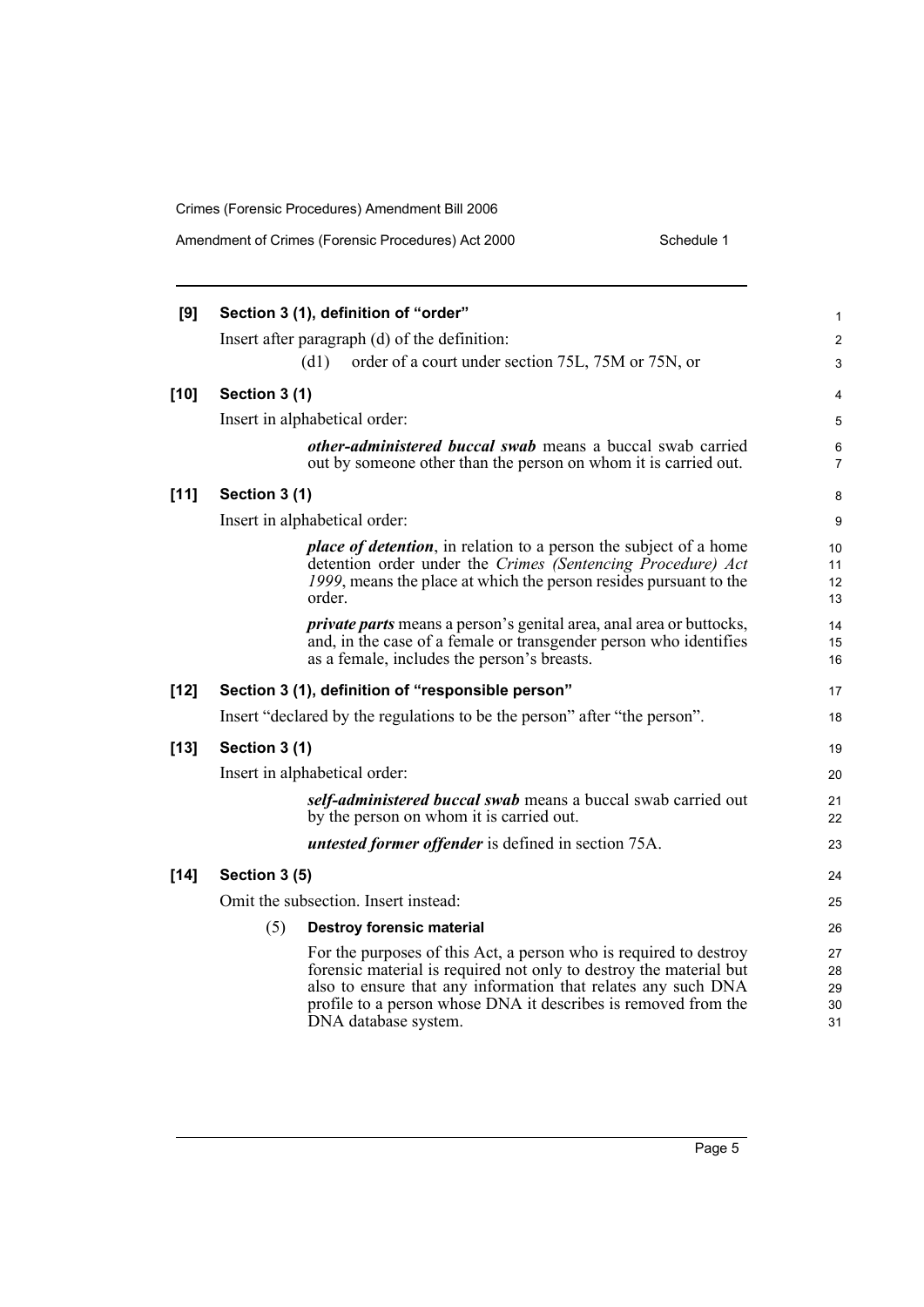Schedule 1 Amendment of Crimes (Forensic Procedures) Act 2000

| $[15]$ | <b>Section 4 Interview friends</b>                                                                                                                                                                        | $\mathbf{1}$          |
|--------|-----------------------------------------------------------------------------------------------------------------------------------------------------------------------------------------------------------|-----------------------|
|        | Omit "if the suspect or offender is" from section $4(2)(c)$ .                                                                                                                                             | 2                     |
|        | Insert instead "if the suspect or offender identifies as".                                                                                                                                                | 3                     |
| $[16]$ | Section 4 (3)                                                                                                                                                                                             | 4                     |
|        | Omit "is an Aboriginal person or a Torres Strait Islander not covered".                                                                                                                                   | 5                     |
|        | Insert instead "identifies as an Aboriginal person or Torres Strait Islander, and<br>is not covered"                                                                                                      | 6<br>$\overline{7}$   |
| $[17]$ | Section 5 How forensic procedures may be authorised in different<br>circumstances                                                                                                                         | 8<br>9                |
|        | Omit "or buccal swab" from the heading to the second column of the Table<br>to section 5.                                                                                                                 | 10 <sup>1</sup><br>11 |
| $[18]$ | Section 6 Time limits for carrying out forensic procedures                                                                                                                                                | 12                    |
|        | Insert "person identifying as" before "Aboriginal person" wherever occurring<br>in the Table to section 6.                                                                                                | 13<br>14              |
| $[19]$ | <b>Section 8</b>                                                                                                                                                                                          | 15                    |
|        | Omit the section. Insert instead:                                                                                                                                                                         | 16                    |
|        | 8<br>Police officer to ask whether suspect identifies as Aboriginal<br>person or Torres Strait Islander                                                                                                   | 17<br>18              |
|        | Before asking a suspect to consent to a forensic procedure under<br>this Part, a police officer must ask the suspect whether the suspect<br>identifies as an Aboriginal person or Torres Strait Islander. | 19<br>20<br>21        |
| $[20]$ | Section 9 Informed consent to forensic procedures-general                                                                                                                                                 | 22                    |
|        | Omit section $9(1)(b)$ . Insert instead:                                                                                                                                                                  | 23                    |
|        | the suspect does not identify as an Aboriginal person or<br>(b)<br>Torres Strait Islander.                                                                                                                | 24<br>25              |
| $[21]$ | Section 10 Informed consent to forensic procedures-Aboriginal<br>persons and Torres Strait Islanders                                                                                                      | 26<br>27              |
|        | Omit section $10(1)$ (b). Insert instead:                                                                                                                                                                 | 28                    |
|        | the suspect identifies as an Aboriginal person or Torres<br>(b)<br>Strait Islander.                                                                                                                       | 29<br>30              |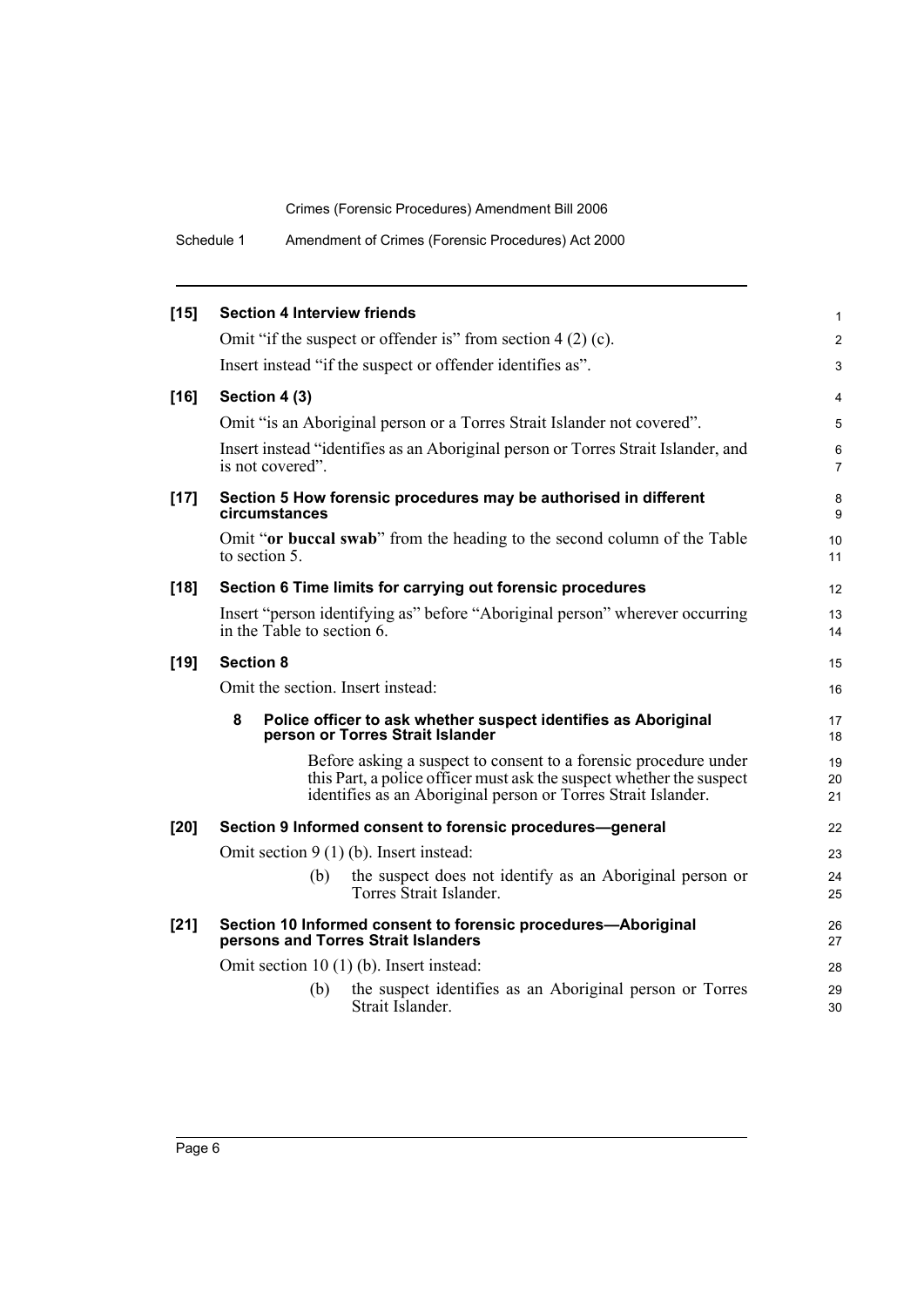| $[22]$ | <b>Section 10 (5)</b> |                   |                                                                                                             |                                                                                                                                                                                                    |                      |  |  |  |
|--------|-----------------------|-------------------|-------------------------------------------------------------------------------------------------------------|----------------------------------------------------------------------------------------------------------------------------------------------------------------------------------------------------|----------------------|--|--|--|
|        |                       |                   |                                                                                                             | Omit the subsection. Insert instead:                                                                                                                                                               | $\overline{2}$       |  |  |  |
|        |                       | (5)               | The police officer is not required to comply with subsection (4)<br>if he or she is aware that the suspect: |                                                                                                                                                                                                    | 3<br>4               |  |  |  |
|        |                       |                   | (a)                                                                                                         | has arranged for a legal representative to be present, or                                                                                                                                          | 5                    |  |  |  |
|        |                       |                   | (b)                                                                                                         | has expressly and voluntarily waived his or her right to<br>have a legal representative present,                                                                                                   | 6<br>7               |  |  |  |
|        |                       |                   | procedure.                                                                                                  | while the suspect is being asked to consent to the forensic                                                                                                                                        | 8<br>9               |  |  |  |
| $[23]$ |                       | <b>Section 11</b> |                                                                                                             |                                                                                                                                                                                                    | 10                   |  |  |  |
|        |                       |                   |                                                                                                             | Omit sections 11 and 12. Insert instead:                                                                                                                                                           | 11                   |  |  |  |
|        | 11                    |                   |                                                                                                             | Conditions under which police officer may request consent to<br>forensic procedure                                                                                                                 | 12<br>13             |  |  |  |
|        |                       | (1)               |                                                                                                             | A police officer may not ask a suspect to undergo a forensic<br>procedure unless satisfied:                                                                                                        | 14<br>15             |  |  |  |
|        |                       |                   | (a)                                                                                                         | that section 8, and section 9 or 10, as the case requires,<br>have been complied with, and                                                                                                         | 16<br>17             |  |  |  |
|        |                       |                   | (b)                                                                                                         | that the circumstances referred to in subsection $(2)$ or $(3)$<br>exist, and                                                                                                                      | 18<br>19             |  |  |  |
|        |                       |                   | (c)                                                                                                         | that the suspect is neither a child nor an incapable person,<br>and                                                                                                                                | 20<br>21             |  |  |  |
|        |                       |                   | (d)                                                                                                         | that the request for consent is justified in all the<br>circumstances.                                                                                                                             | 22<br>23             |  |  |  |
|        |                       | (2)               | swab:                                                                                                       | In the case of an intimate forensic procedure, or a non-intimate<br>forensic procedure involving the taking of a sample of the<br>suspect's hair or the carrying out of a self-administered buccal | 24<br>25<br>26<br>27 |  |  |  |
|        |                       |                   | (a)                                                                                                         | the act or omission in respect of which the suspect is a<br>suspect must constitute a prescribed offence, and                                                                                      | 28<br>29             |  |  |  |
|        |                       |                   | (b)                                                                                                         | there must be reasonable grounds to believe that the<br>procedure might produce evidence tending to confirm or<br>disprove:                                                                        | 30<br>31<br>32       |  |  |  |
|        |                       |                   |                                                                                                             | (i)<br>that the suspect has committed the prescribed<br>offence referred to in paragraph (a), or                                                                                                   | 33<br>34             |  |  |  |
|        |                       |                   |                                                                                                             | that the suspect has committed some other<br>(ii)<br>prescribed offence.                                                                                                                           | 35<br>36             |  |  |  |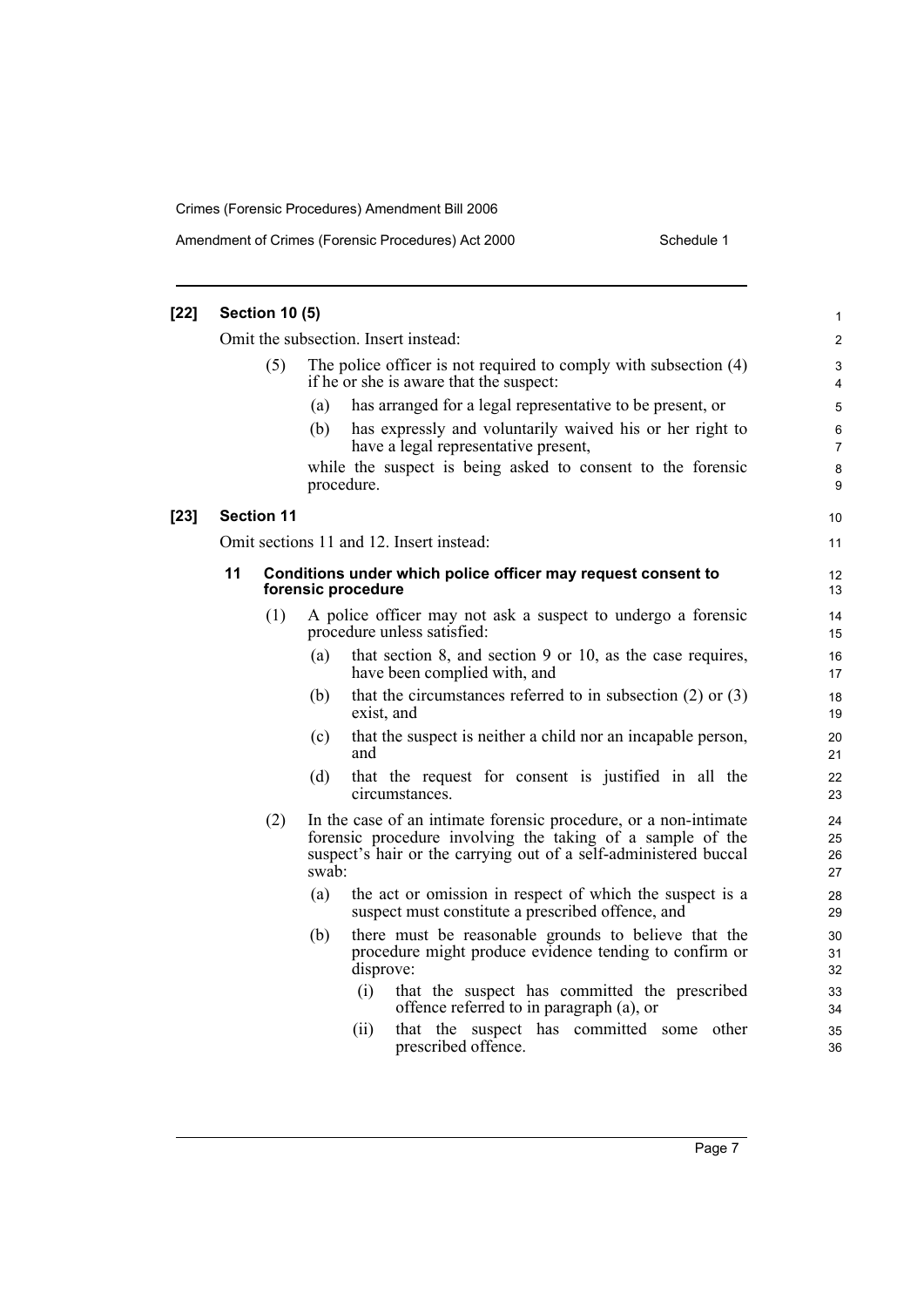|        | (3)                                                                                                          |     |                 | In the case of a non-intimate forensic procedure (other than a<br>procedure involving the taking of a sample of the suspect's hair<br>or the carrying out of a self-administered buccal swab):                                     | $\mathbf{1}$<br>$\overline{2}$<br>3 |  |  |  |
|--------|--------------------------------------------------------------------------------------------------------------|-----|-----------------|------------------------------------------------------------------------------------------------------------------------------------------------------------------------------------------------------------------------------------|-------------------------------------|--|--|--|
|        |                                                                                                              | (a) |                 | the act or omission in respect of which the suspect is a<br>suspect must constitute an offence, and                                                                                                                                | 4<br>5                              |  |  |  |
|        |                                                                                                              | (b) | disprove:       | there must be reasonable grounds to believe that the<br>procedure might produce evidence tending to confirm or                                                                                                                     | 6<br>$\overline{7}$<br>$\bf 8$      |  |  |  |
|        |                                                                                                              |     | (i)             | that the suspect has committed the offence referred<br>to in paragraph (a), or                                                                                                                                                     | 9<br>10                             |  |  |  |
|        |                                                                                                              |     | (ii)            | that the suspect has committed some other offence.                                                                                                                                                                                 | 11                                  |  |  |  |
| $[24]$ | consent                                                                                                      |     |                 | Section 13 Matters that suspect must be informed of before giving                                                                                                                                                                  | 12<br>13                            |  |  |  |
|        | Omit "if the police officer believes on reasonable grounds that the suspect is"<br>from section $13(1)$ (h). |     |                 |                                                                                                                                                                                                                                    |                                     |  |  |  |
|        | Insert instead "if the suspect identifies as".                                                               |     |                 |                                                                                                                                                                                                                                    |                                     |  |  |  |
| $[25]$ | Section 13 (1) (j)                                                                                           |     |                 |                                                                                                                                                                                                                                    |                                     |  |  |  |
|        |                                                                                                              |     |                 | Omit "(4), (5), (6) or (7)". Insert instead "(4) or (5)".                                                                                                                                                                          | 18                                  |  |  |  |
| $[26]$ | Section 13 (1) (k)                                                                                           |     |                 |                                                                                                                                                                                                                                    |                                     |  |  |  |
|        | "disclosure and use".                                                                                        |     |                 | Insert ", including that the information may be compared with information<br>from the DNA database systems of other participating jurisdictions" after                                                                             | 20<br>21<br>22                      |  |  |  |
| $[27]$ | <b>Section 13 (2)</b>                                                                                        |     |                 |                                                                                                                                                                                                                                    | 23                                  |  |  |  |
|        | Omit the subsection. Insert instead:                                                                         |     |                 |                                                                                                                                                                                                                                    |                                     |  |  |  |
|        | (2)                                                                                                          |     |                 | Suspect's right to have medical practitioner or dentist present<br>during some forensic procedures                                                                                                                                 | 25<br>26                            |  |  |  |
|        |                                                                                                              |     | In the case of: |                                                                                                                                                                                                                                    | 27                                  |  |  |  |
|        |                                                                                                              | (a) |                 | an intimate forensic procedure, or                                                                                                                                                                                                 | 28                                  |  |  |  |
|        |                                                                                                              | (b) |                 | a non-intimate forensic procedure that involves the taking<br>of an impression or cast of a wound from a part of the<br>suspect's body,                                                                                            | 29<br>30<br>31                      |  |  |  |
|        |                                                                                                              |     |                 | the police officer must inform the suspect that the suspect may<br>ask that a medical practitioner or dentist (depending on the kind<br>of procedure) of his or her choice be present while the procedure<br>is being carried out. | 32<br>33<br>34<br>35                |  |  |  |
|        |                                                                                                              |     |                 |                                                                                                                                                                                                                                    |                                     |  |  |  |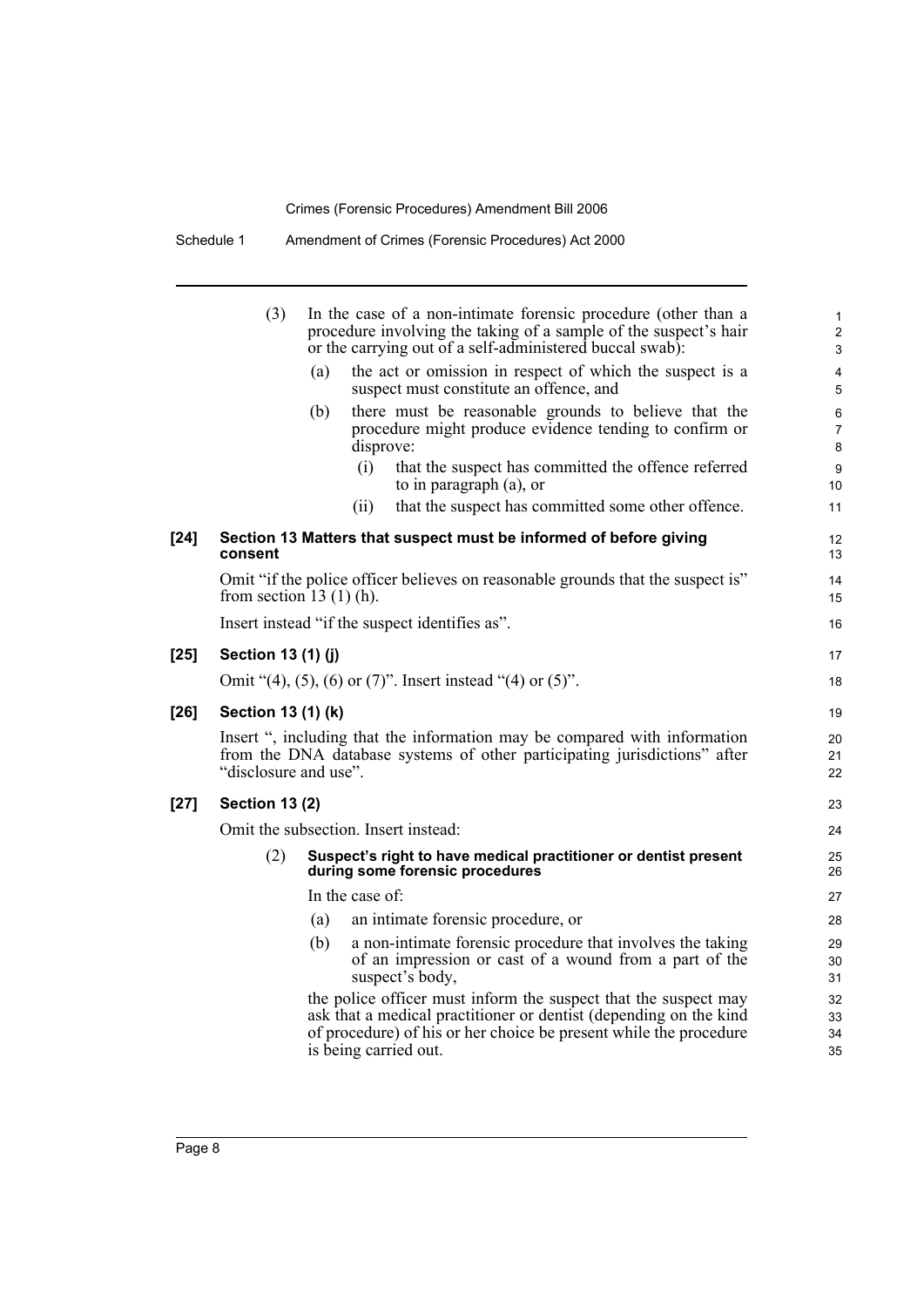| $[28]$ | <b>Section 13 (5)</b>                     |     |                                                                                                                                                                                                                                                        |                            |  |  |
|--------|-------------------------------------------|-----|--------------------------------------------------------------------------------------------------------------------------------------------------------------------------------------------------------------------------------------------------------|----------------------------|--|--|
|        |                                           |     | Omit "and the forensic procedure is a non-intimate forensic procedure or an<br>intimate forensic procedure".                                                                                                                                           | $\overline{2}$<br>3        |  |  |
| $[29]$ | Section 13 (6) and (7)                    |     |                                                                                                                                                                                                                                                        | 4                          |  |  |
|        | Omit the subsections.                     |     |                                                                                                                                                                                                                                                        | 5                          |  |  |
| $[30]$ |                                           |     | Section 15 Recording of giving information and suspect's responses                                                                                                                                                                                     | 6                          |  |  |
|        |                                           |     | Omit section 15 (2) and the note appearing after that subsection. Insert instead:                                                                                                                                                                      | $\overline{7}$             |  |  |
|        | (2)                                       |     | If the recording of the giving of the information and the suspect's<br>responses (if any) by electronic means is not practicable:                                                                                                                      | 8<br>9                     |  |  |
|        |                                           | (a) | an independent person who is not a police officer must be<br>present while the information is given and while any<br>responses are made, and                                                                                                           | 10<br>11<br>12             |  |  |
|        |                                           | (b) | a police officer must make a written record of the<br>information that is given and any responses that are made,<br>and                                                                                                                                | 13<br>14<br>15             |  |  |
|        |                                           | (c) | the police officer by whom the record is made must ensure<br>that a copy of the record is made available to the suspect.<br>Note. Part 13 contains provisions about making copies of material<br>(including copies of tapes) available to the suspect. | 16<br>17<br>18             |  |  |
|        | (3)                                       |     | Subsection (2) (a) does not apply if the suspect expressly and<br>voluntarily waives his or her right to have an independent person<br>present, but such a person may nevertheless be present if the<br>investigating police officer so directs.       | 19<br>20<br>21<br>22<br>23 |  |  |
| $[31]$ | of senior police officer                  |     | Section 17 Non-intimate forensic procedure may be carried out by order                                                                                                                                                                                 | 24<br>25                   |  |  |
|        |                                           |     | Omit "or 19" wherever occurring in section 17 (1) and (5).                                                                                                                                                                                             | 26                         |  |  |
| $[32]$ | <b>Section 17 (5)</b>                     |     |                                                                                                                                                                                                                                                        | 27                         |  |  |
|        |                                           |     | Omit "section 356D of the Crimes Act 1900".                                                                                                                                                                                                            | 28                         |  |  |
|        | Insert instead "section 115 of that Act". |     |                                                                                                                                                                                                                                                        |                            |  |  |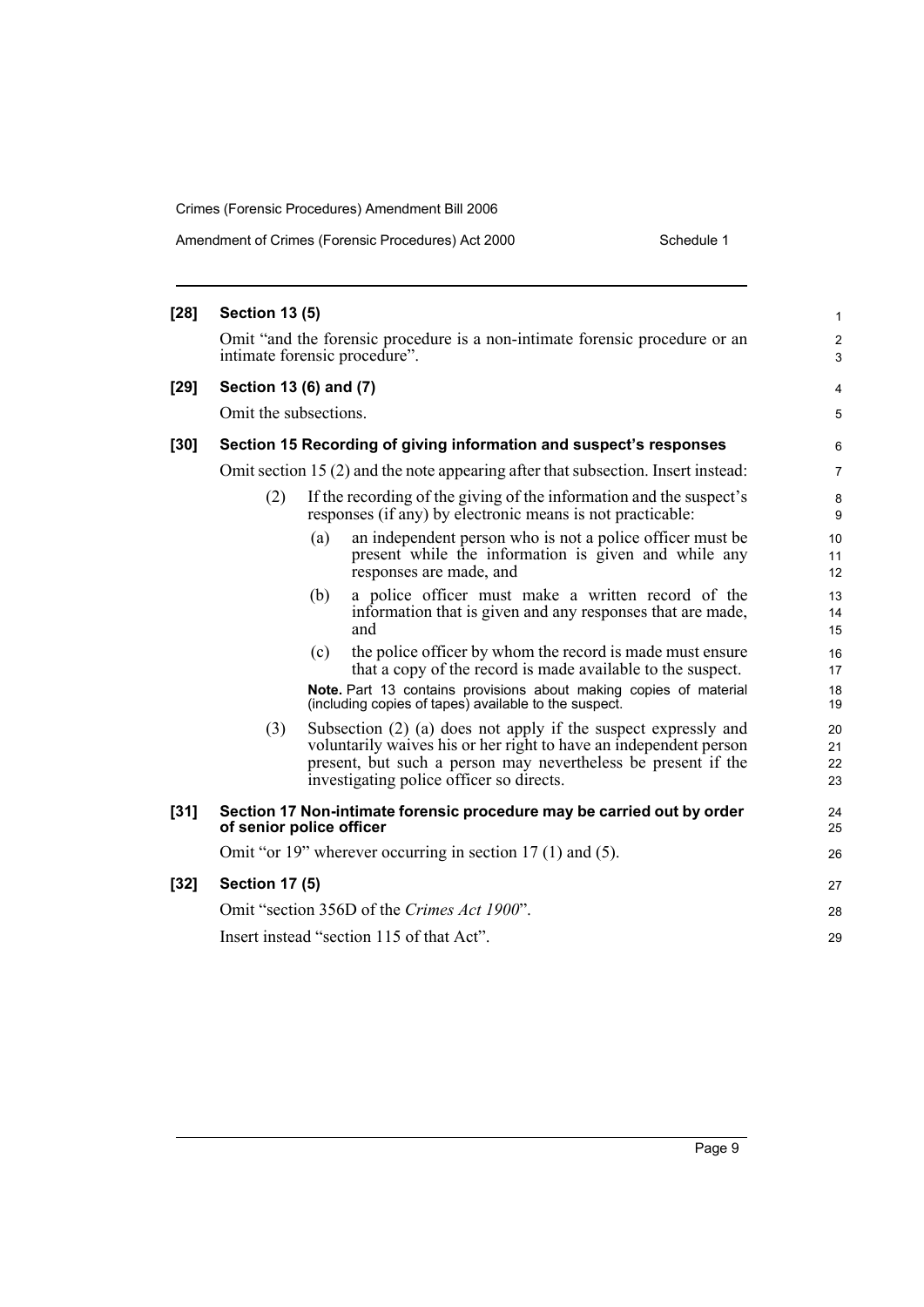Schedule 1 Amendment of Crimes (Forensic Procedures) Act 2000

#### **[33] Section 18 Circumstances in which senior police officer may order non-intimate forensic procedure**

Insert at the end of the section:

|        |                                                                                                                              | (2)               | officer:                                                                                             | If the senior police officer needs to decide between taking a<br>sample of the suspect's hair or the carrying out of a<br>self-administered buccal swab, an order for the taking of a sample<br>of hair may not be made unless, following inquiry by the police | 4<br>$\sqrt{5}$<br>$\,6\,$<br>$\overline{7}$<br>$\bf 8$ |  |  |
|--------|------------------------------------------------------------------------------------------------------------------------------|-------------------|------------------------------------------------------------------------------------------------------|-----------------------------------------------------------------------------------------------------------------------------------------------------------------------------------------------------------------------------------------------------------------|---------------------------------------------------------|--|--|
|        |                                                                                                                              |                   | (a)                                                                                                  | the suspect has indicated that he or she prefers the taking<br>of a sample of hair, or                                                                                                                                                                          | $\boldsymbol{9}$<br>10                                  |  |  |
|        |                                                                                                                              |                   | (b)                                                                                                  | the suspect has failed to indicate that he or she will carry<br>out a self-administered buccal swab.                                                                                                                                                            | 11<br>12                                                |  |  |
| $[34]$ | Section 19 Sample of hair may be taken by order of senior police officer<br>if consent to take sample by buccal swab refused |                   |                                                                                                      |                                                                                                                                                                                                                                                                 |                                                         |  |  |
|        |                                                                                                                              | Omit the section. |                                                                                                      |                                                                                                                                                                                                                                                                 | 15                                                      |  |  |
| $[35]$ | <b>Section 20</b>                                                                                                            |                   |                                                                                                      |                                                                                                                                                                                                                                                                 |                                                         |  |  |
|        | Omit the section. Insert instead:                                                                                            |                   |                                                                                                      |                                                                                                                                                                                                                                                                 |                                                         |  |  |
|        | 20                                                                                                                           |                   | Matters to be considered by senior police officer before ordering<br>non-intimate forensic procedure |                                                                                                                                                                                                                                                                 |                                                         |  |  |
|        |                                                                                                                              | (1)               | satisfied:                                                                                           | A senior police officer may not order the carrying out of a<br>non-intimate forensic procedure under section 18 (1) unless                                                                                                                                      | 20<br>21<br>22                                          |  |  |
|        |                                                                                                                              |                   | (a)                                                                                                  | that the suspect is under arrest, and                                                                                                                                                                                                                           | 23                                                      |  |  |
|        |                                                                                                                              |                   | (b)                                                                                                  | that the circumstances referred to in subsection $(2)$ or $(3)$<br>exist, and                                                                                                                                                                                   | 24<br>25                                                |  |  |
|        |                                                                                                                              |                   | (c)                                                                                                  | that the suspect is neither a child nor an incapable person,<br>and                                                                                                                                                                                             | 26<br>27                                                |  |  |
|        |                                                                                                                              |                   | (d)                                                                                                  | that the carrying out of such a procedure is justified in all<br>the circumstances.                                                                                                                                                                             | 28<br>29                                                |  |  |
|        |                                                                                                                              | (2)               |                                                                                                      | In the case of a non-intimate forensic procedure involving the<br>taking of a sample of the suspect's hair or the carrying out of a<br>self-administered buccal swab:                                                                                           | 30<br>31<br>32                                          |  |  |
|        |                                                                                                                              |                   | (a)                                                                                                  | the act or omission in respect of which the suspect is a<br>suspect must constitute a prescribed offence, and                                                                                                                                                   | 33<br>34                                                |  |  |

1 2 3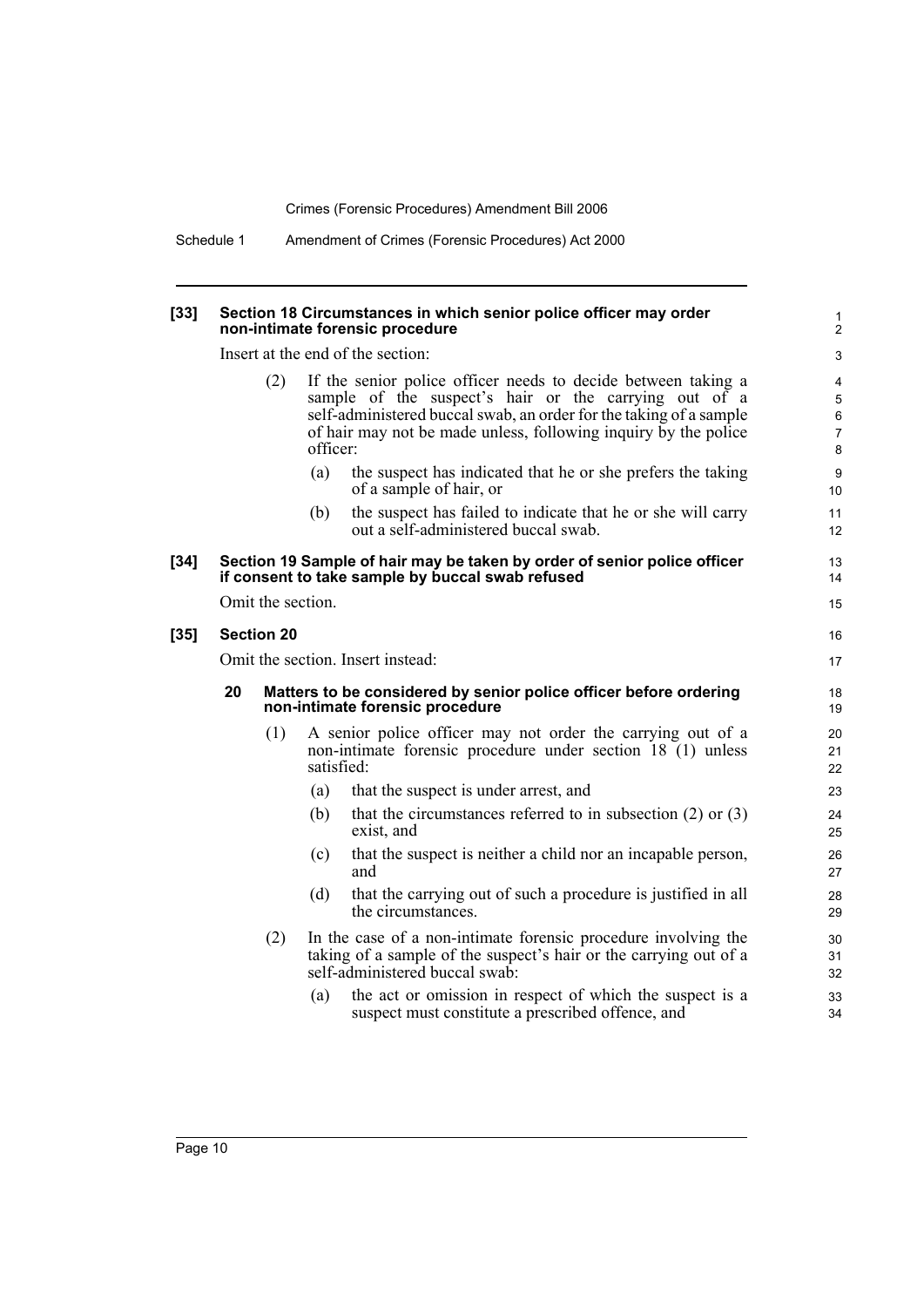|        |    |                   | (b) | disprove:  | there must be reasonable grounds to believe that the<br>procedure might produce evidence tending to confirm or                                                                                 | $\mathbf{1}$<br>$\overline{2}$<br>3 |
|--------|----|-------------------|-----|------------|------------------------------------------------------------------------------------------------------------------------------------------------------------------------------------------------|-------------------------------------|
|        |    |                   |     | (i)        | that the suspect has committed the prescribed<br>offence referred to in paragraph (a), or                                                                                                      | $\overline{4}$<br>5                 |
|        |    |                   |     | (ii)       | that the suspect has committed some other<br>prescribed offence.                                                                                                                               | 6<br>$\overline{7}$                 |
|        |    | (3)               |     |            | In the case of a non-intimate forensic procedure (other than a<br>procedure involving the taking of a sample of the suspect's hair<br>or the carrying out of a self-administered buccal swab): | $\bf 8$<br>9<br>10                  |
|        |    |                   | (a) |            | the act or omission in respect of which the suspect is a<br>suspect must constitute an offence, and                                                                                            | 11<br>12                            |
|        |    |                   | (b) | disprove:  | there must be reasonable grounds to believe that the<br>procedure might produce evidence tending to confirm or                                                                                 | 13<br>14<br>15                      |
|        |    |                   |     | (i)        | that the suspect has committed the offence referred<br>to in paragraph (a), or                                                                                                                 | 16<br>17                            |
|        |    |                   |     | (ii)       | that the suspect has committed some other offence.                                                                                                                                             | 18                                  |
| $[36]$ |    |                   |     |            | Section 21 Making and recording senior police officer's order                                                                                                                                  | 19                                  |
|        |    |                   |     |            | Omit "or 19" wherever occurring in section 21 (1) and (4).                                                                                                                                     | 20                                  |
| $[37]$ |    | Part 5, heading   |     |            |                                                                                                                                                                                                | 21                                  |
|        |    |                   |     |            | Insert "on suspects" after "Forensic procedures".                                                                                                                                              | 22                                  |
| $[38]$ |    |                   |     |            | Section 23 Circumstances in which Magistrate or other authorised<br>officer may order forensic procedure                                                                                       | 23<br>24                            |
|        |    |                   |     |            | Omit section 23 (c). Insert instead:                                                                                                                                                           | 25                                  |
|        |    |                   | (c) |            | the suspect is a child or an incapable person.                                                                                                                                                 | 26                                  |
| $[39]$ |    | <b>Section 24</b> |     |            |                                                                                                                                                                                                | 27                                  |
|        |    |                   |     |            | Omit sections 24 and 25. Insert instead:                                                                                                                                                       | 28                                  |
|        | 24 |                   |     |            | Final order for carrying out forensic procedure                                                                                                                                                | 29                                  |
|        |    | (1)               |     |            | A Magistrate may order the carrying out of a forensic procedure<br>if satisfied on the balance of probabilities:                                                                               | 30<br>31                            |
|        |    |                   | (a) | exist, and | that the circumstances referred to in subsection $(2)$ or $(3)$                                                                                                                                | 32<br>33                            |
|        |    |                   | (b) |            | that the carrying out of such a procedure is justified in all<br>the circumstances.                                                                                                            | 34<br>35                            |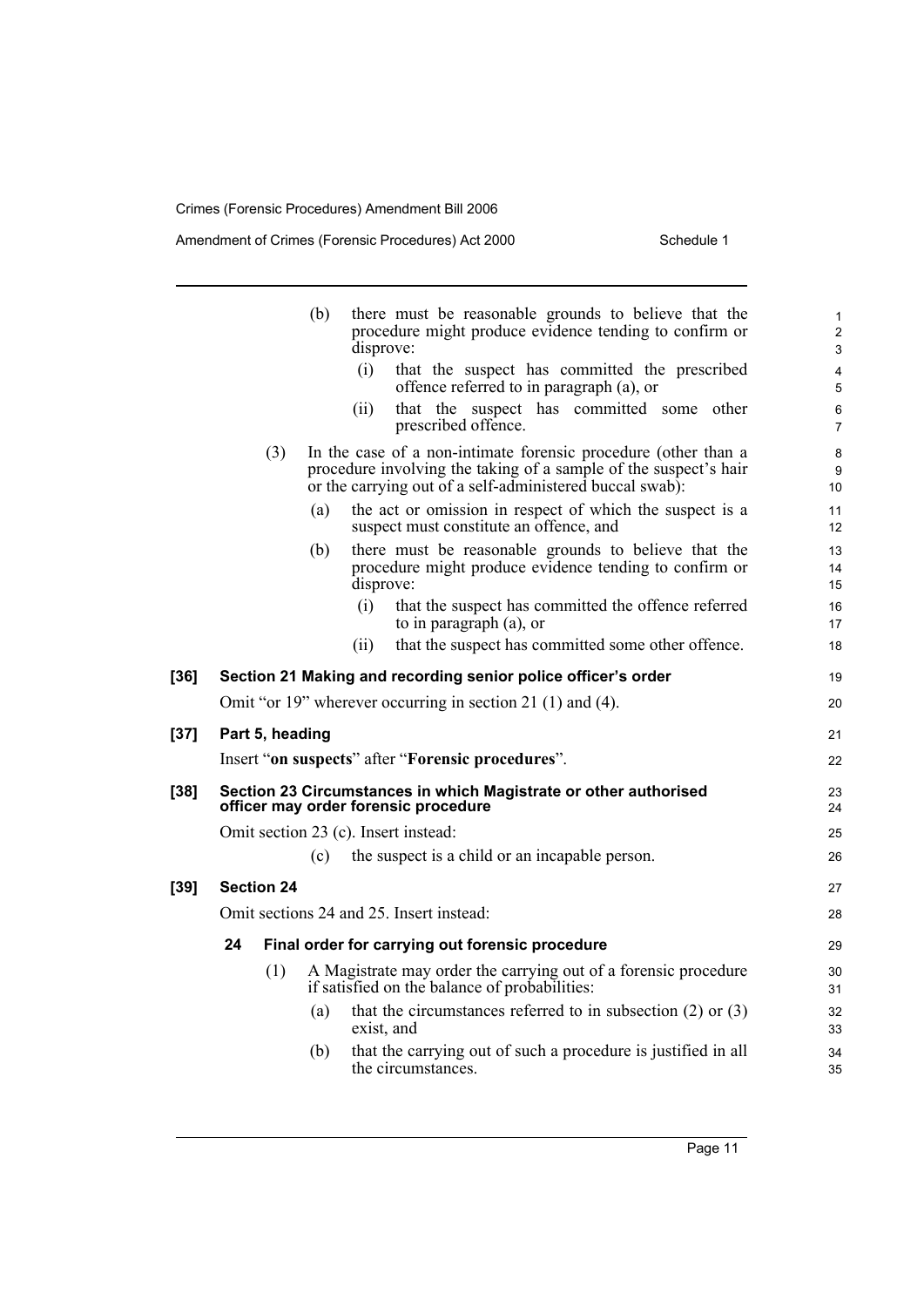Schedule 1 Amendment of Crimes (Forensic Procedures) Act 2000

- (2) In the case of an intimate forensic procedure, or a non-intimate forensic procedure involving the taking of a sample of the suspect's hair or the carrying out of a self-administered buccal swab:
	- (a) the act or omission in respect of which the suspect is a suspect must constitute a prescribed offence, and
	- (b) there must be reasonable grounds to believe that the procedure might produce evidence tending to confirm or disprove:
		- (i) that the suspect has committed the prescribed offence referred to in paragraph (a), or

- (ii) that the suspect has committed some other prescribed offence.
- (3) In the case of a non-intimate forensic procedure (other than a procedure involving the taking of a sample of the suspect's hair or the carrying out of a self-administered buccal swab):
	- (a) the act or omission in respect of which the suspect is a suspect must constitute an offence, and
	- (b) there must be reasonable grounds to believe that the procedure might produce evidence tending to confirm or disprove:
		- (i) that the suspect has committed the offence referred to in paragraph (a), or
		- (ii) that the suspect has committed some other offence.
- (4) In determining whether or not the carrying out of the forensic procedure is justified in all the circumstances, the Magistrate must balance the public interest in obtaining evidence as to whether or not the suspect committed the alleged offence against the public interest in upholding the suspect's physical integrity, having regard to the following:
	- (a) the gravity of the alleged offence,
	- (b) the seriousness of the circumstances in which the offence is alleged to have been committed,
	- (c) the degree to which the suspect is alleged to have participated in the commission of the offence,
	- (d) the age, cultural background and physical and mental health of the suspect, to the extent to which they are known,
	- (e) in the case of a suspect who is a child or an incapable person, the best interests of the child or person,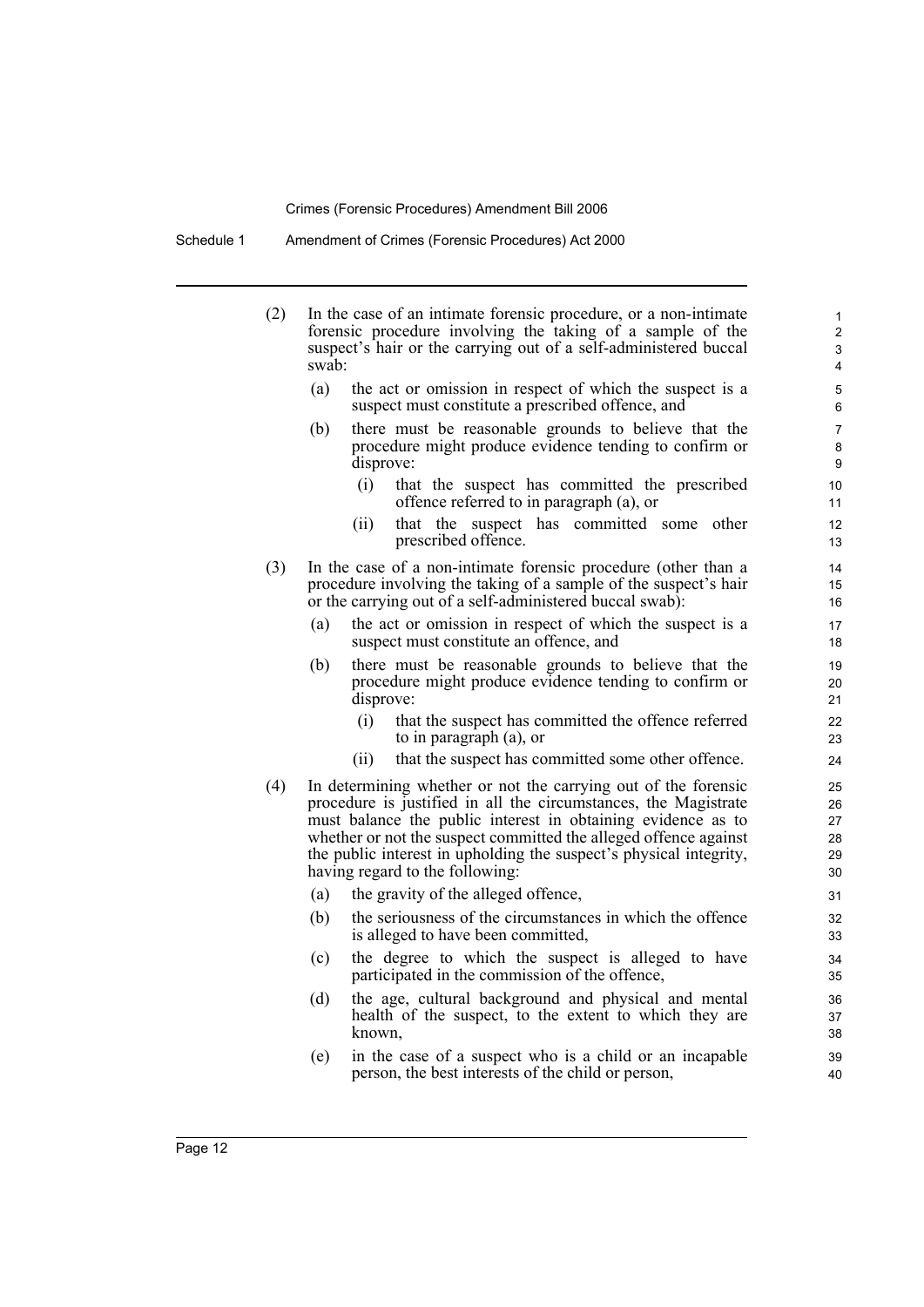[40]

 $[42]$ 

 $[43]$ 

|        |                    | (f) | such other practicable ways of obtaining evidence as to<br>whether or not the suspect committed the alleged offence<br>as are less intrusive,                                                                                    | 1<br>$\overline{c}$<br>3                      |
|--------|--------------------|-----|----------------------------------------------------------------------------------------------------------------------------------------------------------------------------------------------------------------------------------|-----------------------------------------------|
|        |                    | (g) | such reasons as the suspect may have given for refusing to<br>consent to the carrying out of the forensic procedure<br>concerned,                                                                                                | 4<br>5<br>6                                   |
|        |                    | (h) | in the case of a suspect who is in custody, the period for<br>which the suspect has been in custody and the reasons for<br>any delay in the making of an application for an order<br>under this section,                         | $\overline{7}$<br>8<br>$\boldsymbol{9}$<br>10 |
|        |                    | (i) | such other matters as the Magistrate considers relevant to<br>the balancing of those interests.                                                                                                                                  | 11<br>12                                      |
| [40]   |                    |     | <b>Section 26 Application for order</b>                                                                                                                                                                                          | 13                                            |
|        |                    |     | Omit section 26 (2) (b). Insert instead:                                                                                                                                                                                         | 14                                            |
|        |                    | (b) | be supported by evidence on oath, or by affidavit, in<br>relation to the matters as to which the Magistrate must be<br>satisfied, as referred to in section 24 (1), and                                                          | 15<br>16<br>17                                |
| [41]   |                    |     | Section 27 Application and order for repeated forensic procedure                                                                                                                                                                 | 18                                            |
|        |                    |     | Insert "or subsequent" after "second" wherever occurring.                                                                                                                                                                        | 19                                            |
| [42]   | Section 27 (3) (a) |     |                                                                                                                                                                                                                                  | 20                                            |
|        |                    |     | Insert "or procedures" after "procedure".                                                                                                                                                                                        | 21                                            |
| [43]   | Section 27 (3) (b) |     |                                                                                                                                                                                                                                  | 22                                            |
|        |                    |     | Insert "or those forensic procedures" after "that forensic procedure".                                                                                                                                                           | 23                                            |
| $[44]$ |                    |     | Section 30 Procedure at hearing of application for order                                                                                                                                                                         | 24                                            |
|        |                    |     | Omit section 30 $(2)$ – $(4)$ . Insert instead:                                                                                                                                                                                  | 25                                            |
|        | (2)                |     | A suspect who is a child or an incapable person, or who identifies<br>as an Aboriginal person or Torres Strait Islander:                                                                                                         | 26<br>27                                      |
|        |                    | (a) | must have an interview friend present, and                                                                                                                                                                                       | 28                                            |
|        |                    | (b) | may be represented by a legal representative.                                                                                                                                                                                    | 29                                            |
|        | (3)                |     | Subsection $(2)$ (a) does not apply to a suspect who identifies as an<br>Aboriginal person or Torres Strait Islander if the suspect<br>expressly and voluntarily waives his or her right to have an<br>interview friend present. | 30<br>31<br>32<br>33                          |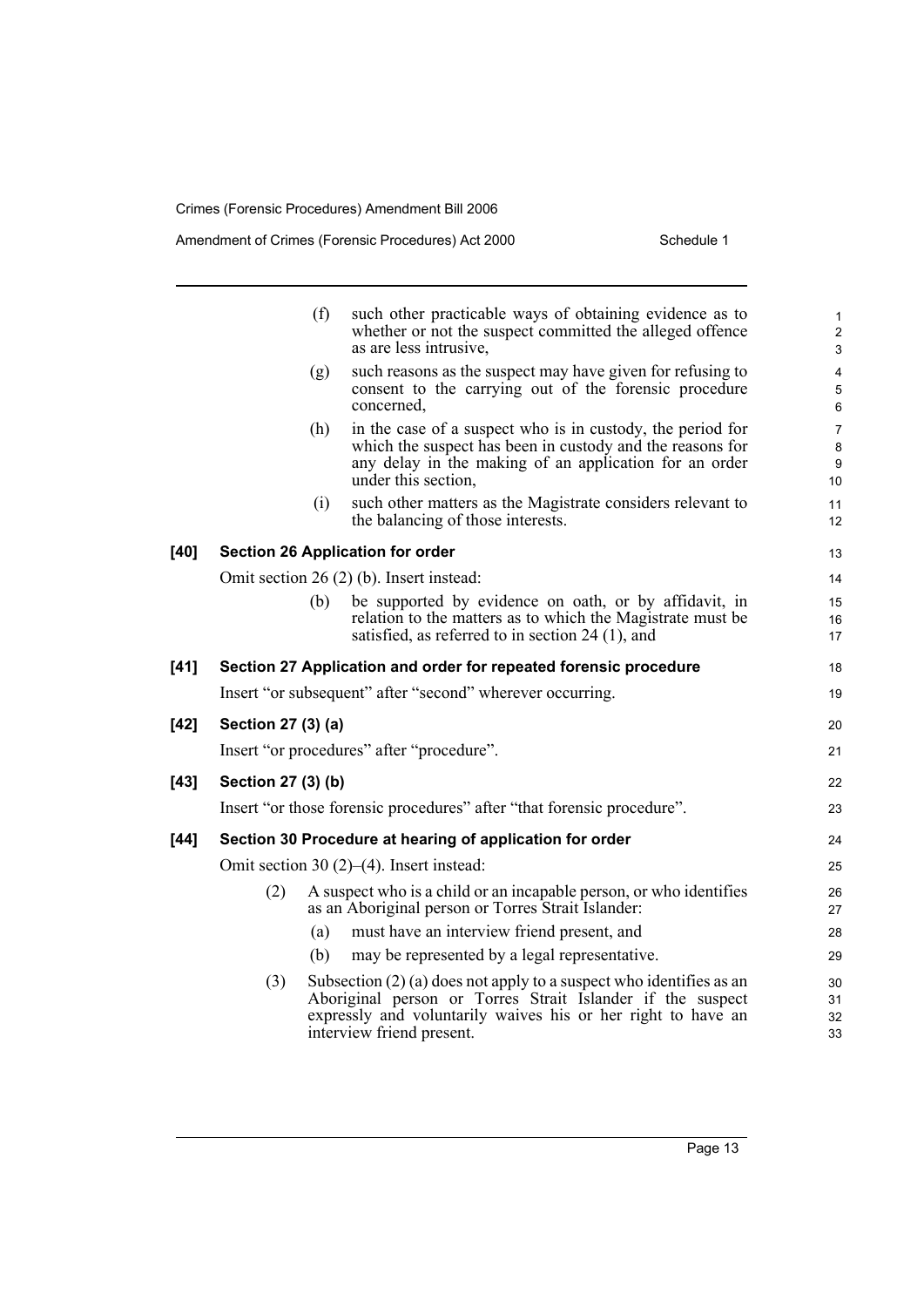Schedule 1 Amendment of Crimes (Forensic Procedures) Act 2000

|      | (4)                   | At the beginning of any hearing in relation to proceedings on an<br>application for an order under this Division, the suspect must be<br>asked whether he or she identifies as an Aboriginal person or<br>Torres Strait Islander.                   | $\mathbf 1$<br>$\overline{c}$<br>$\ensuremath{\mathsf{3}}$<br>4 |
|------|-----------------------|-----------------------------------------------------------------------------------------------------------------------------------------------------------------------------------------------------------------------------------------------------|-----------------------------------------------------------------|
| [45] | <b>Section 30 (8)</b> |                                                                                                                                                                                                                                                     | 5                                                               |
|      |                       | Omit "subsections (2) and (3)". Insert instead "subsection (2)".                                                                                                                                                                                    | 6                                                               |
| [46] |                       | Section 32 Interim order for carrying out of a forensic procedure                                                                                                                                                                                   | 7                                                               |
|      | $(1)$ (c).            | Omit "of the existence of the matters referred to in section 25" from section 32                                                                                                                                                                    | 8<br>9                                                          |
|      |                       | Insert instead ", as referred to in section 24 $(1)$ ,".                                                                                                                                                                                            | 10                                                              |
| [47] | <b>Section 32 (4)</b> |                                                                                                                                                                                                                                                     | 11                                                              |
|      |                       | Omit "of the matters set out in section 25".                                                                                                                                                                                                        | 12                                                              |
|      |                       | Insert instead "as referred to in section $24 (1)$ ".                                                                                                                                                                                               | 13                                                              |
| [48] |                       | Section 33 Application for interim order                                                                                                                                                                                                            | 14                                                              |
|      |                       | Omit section 33 (5) and (6). Insert instead:                                                                                                                                                                                                        | 15                                                              |
|      | (5)                   | If the suspect (being a child or an incapable person, or being a<br>person who identifies as an Aboriginal person or Torres Strait<br>Islander) is in the presence of the authorised applicant when an<br>application for an interim order is made: | 16<br>17<br>18<br>19                                            |
|      |                       | the suspect's interview friend, or<br>(a)                                                                                                                                                                                                           | 20                                                              |
|      |                       | the suspect's legal representative,<br>(b)                                                                                                                                                                                                          | 21                                                              |
|      |                       | must also be present if reasonably practicable.                                                                                                                                                                                                     | 22                                                              |
|      | (6)                   | At the beginning of any hearing in relation to proceedings on an<br>application for an order under this Division, the suspect (if<br>present) must be asked whether he or she identifies as an<br>Aboriginal person or Torres Strait Islander.      | 23<br>24<br>25<br>26                                            |
| [49] | <b>Section 33 (7)</b> |                                                                                                                                                                                                                                                     | 27                                                              |
|      | Omit "or $(6)$ ".     |                                                                                                                                                                                                                                                     | 28                                                              |
| [50] | <b>Section 33 (8)</b> |                                                                                                                                                                                                                                                     | 29                                                              |
|      |                       | Omit "subsections $(5)$ and $(6)$ ". Insert instead "subsection $(5)$ ".                                                                                                                                                                            | 30                                                              |
|      |                       |                                                                                                                                                                                                                                                     |                                                                 |

Page 14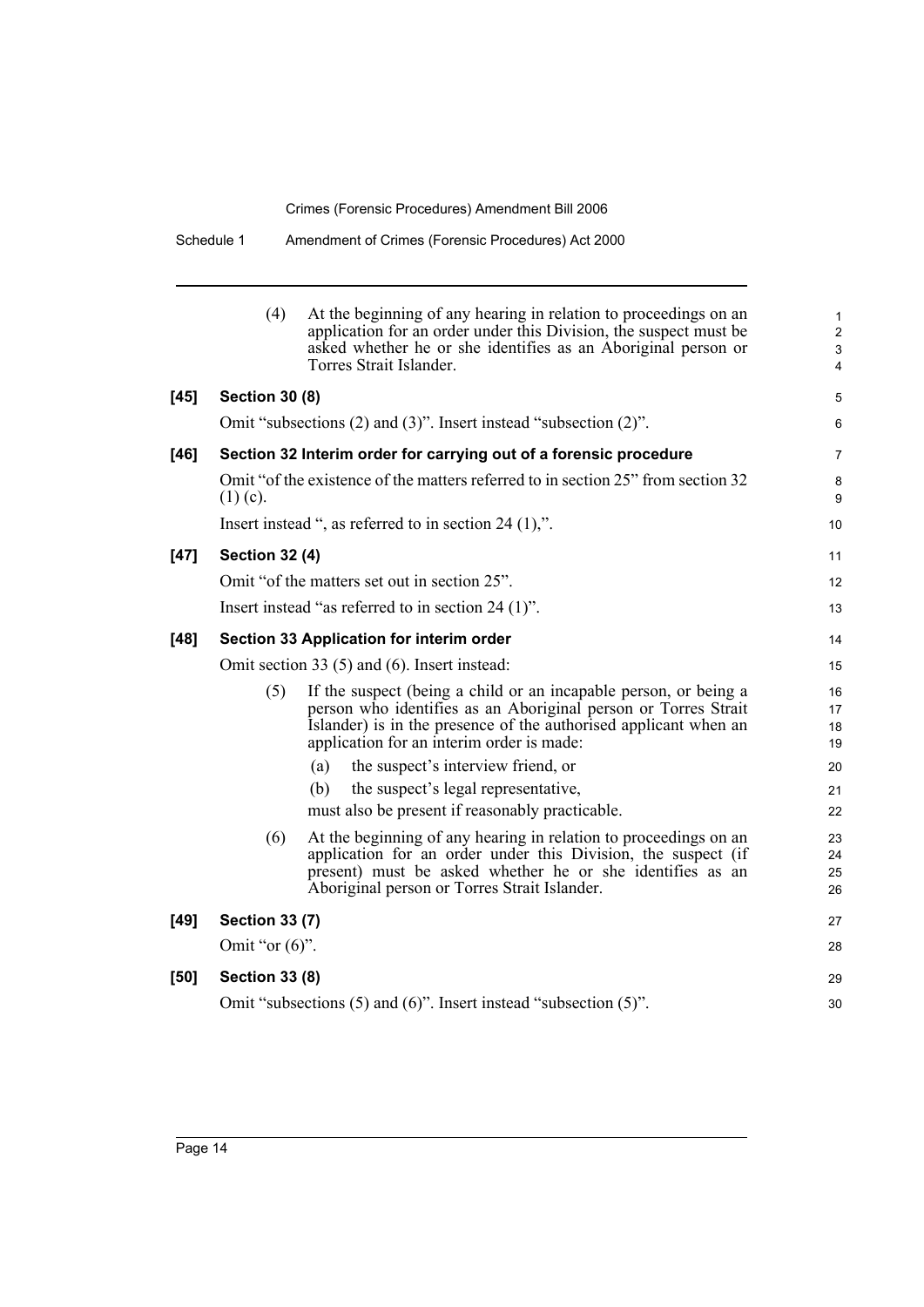| $[51]$ | Section 47 Use of force in carrying out forensic procedures                                                                                                                         | $\mathbf{1}$        |
|--------|-------------------------------------------------------------------------------------------------------------------------------------------------------------------------------------|---------------------|
|        | Insert after section 47 $(2)$ :                                                                                                                                                     | 2                   |
|        | This section applies only to a forensic procedure that is carried<br>(3)<br>out pursuant to an order under Part 4, 5, 7 or 7A.                                                      | 3<br>$\overline{4}$ |
| $[52]$ | Section 49 Taking of samples of hair                                                                                                                                                | 5                   |
|        | Omit section 49 (a). Insert instead:                                                                                                                                                | 6                   |
|        | the person takes only so much hair as the person believes<br>(a)<br>is necessary for the analysis of the sample or other<br>examination of the hair, and                            | 7<br>8<br>9         |
| [53]   | Section 49A Self-administered buccal swabs                                                                                                                                          | 10                  |
|        | Omit the section.                                                                                                                                                                   | 11                  |
| $[54]$ | Section 50 Persons who may carry out forensic procedures                                                                                                                            | 12                  |
|        | Omit section 50 (4).                                                                                                                                                                | 13                  |
| [55]   | Section 50, Table                                                                                                                                                                   | 14                  |
|        | Insert "other-administered" before "buccal swab" in the first column of item 3.                                                                                                     | 15                  |
| $[56]$ | <b>Section 51A</b>                                                                                                                                                                  | 16                  |
|        | Insert after section 51:                                                                                                                                                            | 17                  |
|        | 51 A<br>Self-administered buccal swabs                                                                                                                                              | 18                  |
|        | A self-administered buccal swab may be carried out by the<br>suspect in the presence or view of another person, whether of the<br>same sex as the suspect or of the opposite sex.   | 19<br>20<br>21      |
| $[57]$ | Section 52 Person may get help to carry out forensic procedures                                                                                                                     | 22                  |
|        | Insert after section $52(3)$ :                                                                                                                                                      | 23                  |
|        | Subsection (3) applies only in relation to a forensic procedure<br>(4)<br>that is carried out pursuant to an order under Part 4, 5, 7 or 7A.                                        | 24<br>25            |
| [58]   | Section 53 Medical practitioner or dentist of suspect's choice may be<br>present for some forensic procedures                                                                       | 26<br>27            |
|        | Omit section 53 (1). Insert instead:                                                                                                                                                | 28                  |
|        | (1)<br>A suspect is entitled to request a medical practitioner or dentist<br><i>(the expert)</i> of his or her choice, as shown in the Table to section<br>50, to be present while: | 29<br>30<br>31      |
|        | an intimate forensic procedure, or<br>(a)                                                                                                                                           | 32                  |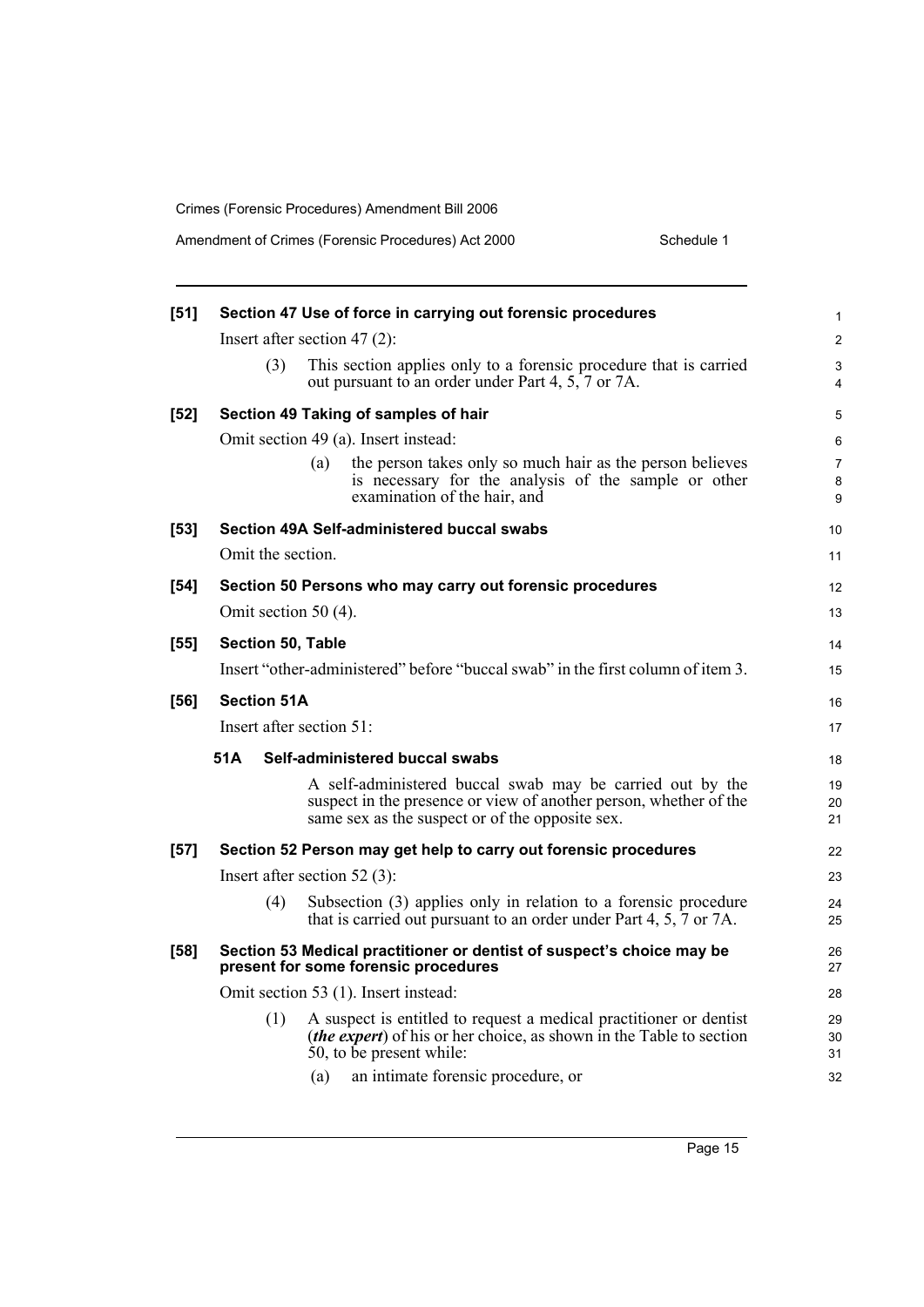|      |                                 | (b)       | a non-intimate forensic procedure that involves the taking<br>of an impression or cast of a wound from a part of the<br>suspect's body,<br>is being carried out.<br>Note. Section 99 provides that the request may be made by the<br>suspect's legal representative or interview friend. | $\mathbf{1}$<br>$\overline{2}$<br>$\mathbf{3}$<br>4<br>$\mathbf 5$<br>$\,6\,$ |
|------|---------------------------------|-----------|------------------------------------------------------------------------------------------------------------------------------------------------------------------------------------------------------------------------------------------------------------------------------------------|-------------------------------------------------------------------------------|
| [59] |                                 |           | Section 55 Presence of interview friend or legal representative-<br>Aboriginal persons and Torres Strait Islanders                                                                                                                                                                       | 7<br>8                                                                        |
|      |                                 |           | Omit section 55 (1). Insert instead:                                                                                                                                                                                                                                                     | 9                                                                             |
|      | (1)                             |           | This section applies if the suspect (not being a child or an<br>incapable person) identifies as an Aboriginal person or Torres<br>Strait Islander.                                                                                                                                       | 10<br>11<br>12                                                                |
|      | (1A)                            | Islander. | For the purpose of determining whether this section applies to a<br>suspect, the investigating police officer must ask the suspect if<br>the suspect identifies as an Aboriginal person or Torres Strait                                                                                 | 13<br>14<br>15<br>16                                                          |
| [60] |                                 |           | <b>Section 57 Recording of forensic procedure</b>                                                                                                                                                                                                                                        | 17                                                                            |
|      | print)" from section $57(1)$ .  |           | Omit "(other than the taking of a hand print, finger print, foot print or toe                                                                                                                                                                                                            | 18<br>19                                                                      |
| [61] | Section 57 (1A)                 |           |                                                                                                                                                                                                                                                                                          | 20                                                                            |
|      | Insert after section 57 $(1)$ : |           |                                                                                                                                                                                                                                                                                          | 21                                                                            |
|      | (1A)                            |           | Subsection $(1)$ does not apply to:                                                                                                                                                                                                                                                      | 22                                                                            |
|      |                                 | (a)       | the taking of a hand print, finger print, foot print or toe<br>print, or                                                                                                                                                                                                                 | 23<br>24                                                                      |
|      |                                 | (b)       | the taking of a photograph, but only if the taking of such a<br>photograph constitutes a non-intimate forensic procedure.                                                                                                                                                                | 25<br>26                                                                      |
| [62] | <b>Section 57 (3)</b>           |           |                                                                                                                                                                                                                                                                                          | 27                                                                            |
|      | 54".                            |           | Omit "an Aboriginal person or a Torres Strait Islander not covered by section                                                                                                                                                                                                            | 28<br>29                                                                      |
|      |                                 |           | Insert instead "a person who identifies as an Aboriginal person or Torres Strait<br>Islander, and is not a child or an incapable person,".                                                                                                                                               | 30<br>31                                                                      |
|      |                                 |           |                                                                                                                                                                                                                                                                                          |                                                                               |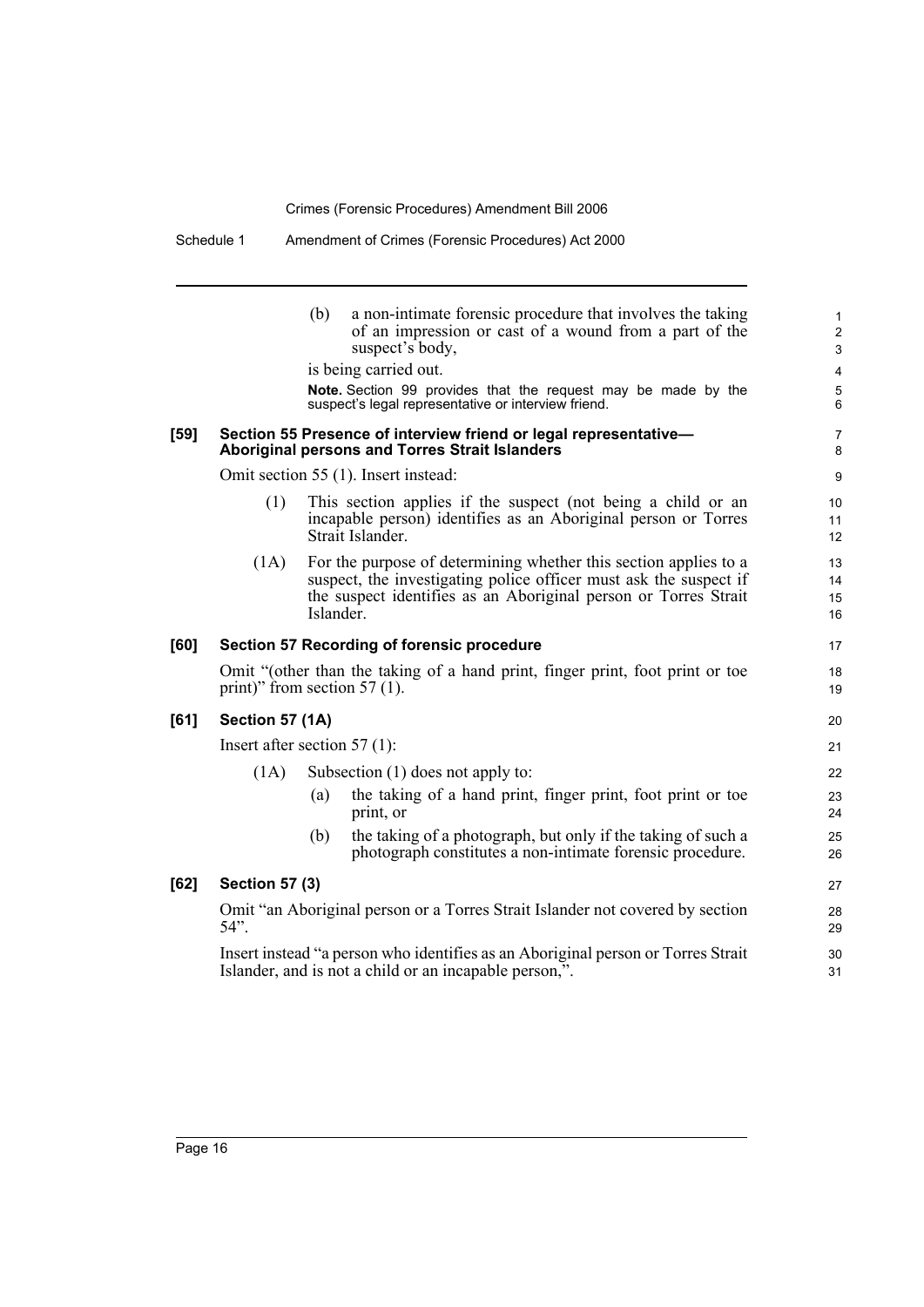| [63] | <b>Section 57 (5)</b> |                   |          |                                                                                                                                                                                                                                                                                                                                                                                                                |                                        |
|------|-----------------------|-------------------|----------|----------------------------------------------------------------------------------------------------------------------------------------------------------------------------------------------------------------------------------------------------------------------------------------------------------------------------------------------------------------------------------------------------------------|----------------------------------------|
|      |                       |                   |          | Omit the subsection. Insert instead:                                                                                                                                                                                                                                                                                                                                                                           | $\overline{2}$                         |
|      |                       | (5)               |          | Subsection (4) does not apply if the suspect expressly and<br>voluntarily waives his or her right to have an independent person<br>present, but such a person may nevertheless be present if the<br>investigating police officer so directs.                                                                                                                                                                   | 3<br>4<br>5<br>6                       |
| [64] |                       | <b>Section 60</b> |          |                                                                                                                                                                                                                                                                                                                                                                                                                | 7                                      |
|      |                       |                   |          | Omit the section. Insert instead:                                                                                                                                                                                                                                                                                                                                                                              | 8                                      |
|      | 60                    |                   |          | Material to be made available to suspect                                                                                                                                                                                                                                                                                                                                                                       | 9                                      |
|      |                       | (1)               |          | If material from a sample taken from a suspect is analysed in<br>relation to the investigation of an offence, the investigating police<br>officer must ensure that, if the suspect so requests in writing:                                                                                                                                                                                                     | 10<br>11<br>12                         |
|      |                       |                   | (a)      | a copy of the suspect's DNA profile that has been derived<br>from the sample, and                                                                                                                                                                                                                                                                                                                              | 13<br>14                               |
|      |                       |                   | (b)      | a statement as to whether or not a match has been found, in<br>relation to the investigation, between the suspect's DNA<br>profile and any other DNA profile,                                                                                                                                                                                                                                                  | 15<br>16<br>17                         |
|      |                       |                   |          | are made available to the suspect.                                                                                                                                                                                                                                                                                                                                                                             | 18                                     |
|      |                       | (2)               | request. | A suspect is to be informed of his or her right to make such a                                                                                                                                                                                                                                                                                                                                                 | 19<br>20                               |
|      |                       | (3)               |          | The requirements of subsection $(1)$ need not be complied with in<br>a manner that would, or at a time when to do so would:                                                                                                                                                                                                                                                                                    | 21<br>22                               |
|      |                       |                   | (a)      | prejudice the investigation of any offence, or                                                                                                                                                                                                                                                                                                                                                                 | 23                                     |
|      |                       |                   | (b)      | be a source of embarrassment to a victim of any offence.                                                                                                                                                                                                                                                                                                                                                       | 24                                     |
|      |                       | (4)               |          | Despite subsection $(3)$ , the requirements of subsection $(1)$ must<br>be complied with a reasonable time before evidence of the<br>suspect's DNA profile, or of any match between the suspect's<br>DNA profile and any other DNA profile, is adduced in any<br>prosecution of the suspect for the offence.<br>Note. Part 13 contains provisions about making copies of material<br>available to the suspect. | 25<br>26<br>27<br>28<br>29<br>30<br>31 |
| [65] |                       |                   |          | Section 61 Forensic procedures and offenders to which Part applies                                                                                                                                                                                                                                                                                                                                             | 32                                     |
|      |                       |                   |          | Omit section 61 (1). Insert instead:                                                                                                                                                                                                                                                                                                                                                                           | 33                                     |
|      |                       | (1)               |          | Intimate forensic procedures to which Part applies                                                                                                                                                                                                                                                                                                                                                             | 34                                     |
|      |                       |                   |          | This Part applies to the following intimate forensic procedures:                                                                                                                                                                                                                                                                                                                                               | 35                                     |
|      |                       |                   | (a)      | the taking of a sample of blood,                                                                                                                                                                                                                                                                                                                                                                               | 36                                     |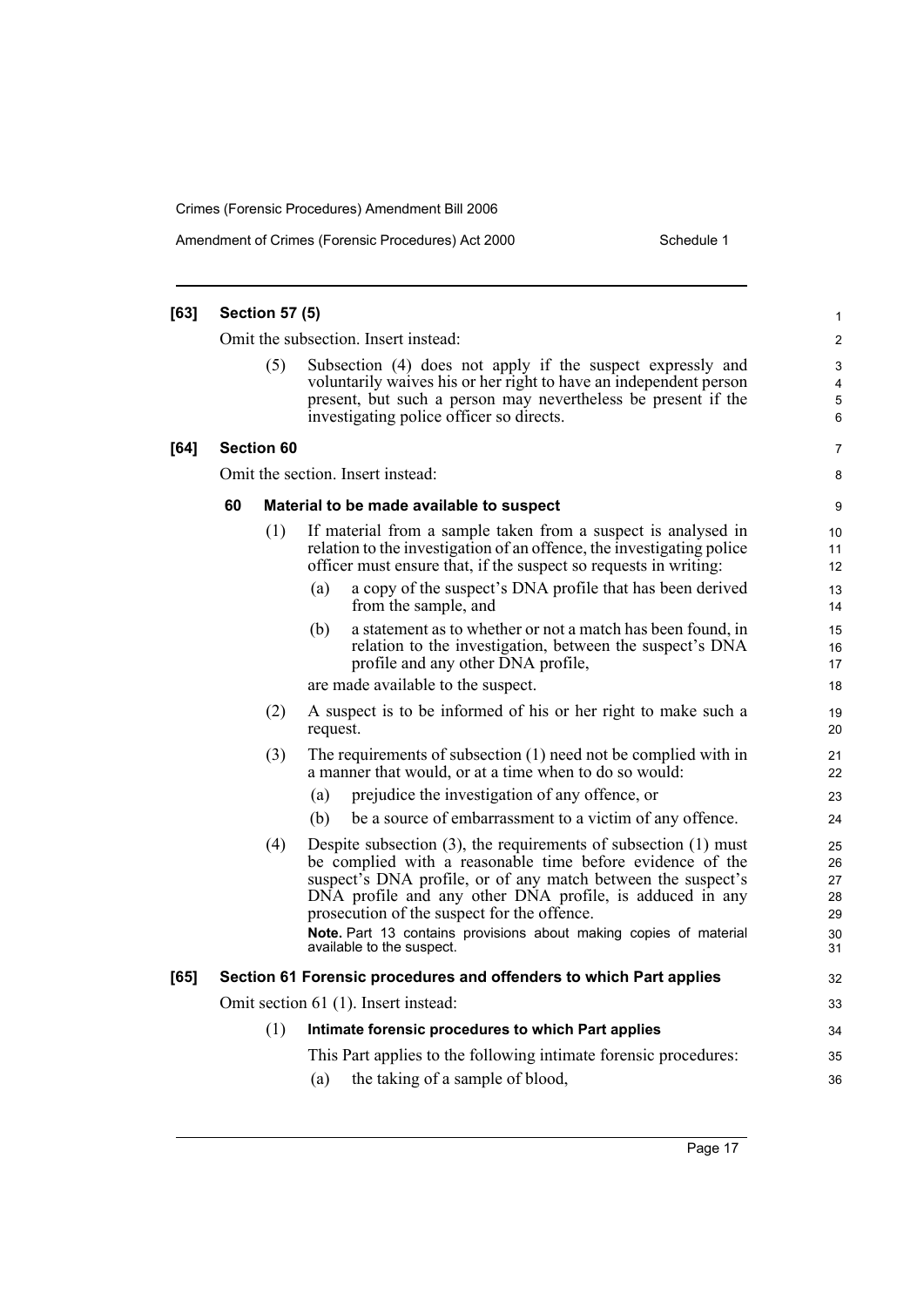| Schedule 1 | Amendment of Crimes (Forensic Procedures) Act 2000 |
|------------|----------------------------------------------------|
|            |                                                    |

|        | the carrying out of an other-administered buccal swab.<br>(b)                                                                                                                                                              | 1                    |
|--------|----------------------------------------------------------------------------------------------------------------------------------------------------------------------------------------------------------------------------|----------------------|
| [66]   | Section 61 (2) (c)                                                                                                                                                                                                         | $\overline{2}$       |
|        | Insert after section 61 $(2)$ $(b)$ :                                                                                                                                                                                      | 3                    |
|        | the carrying out of a self-administered buccal swab.<br>(c)                                                                                                                                                                | 4                    |
| [67]   | <b>Section 61 (3)</b>                                                                                                                                                                                                      | 5                    |
|        | Omit the subsection.                                                                                                                                                                                                       | 6                    |
| [68]   | Section 62 Non-intimate forensic procedures authorised to be carried<br>out on serious indictable offenders                                                                                                                | 7<br>8               |
|        | Insert at the end of section $62(1)(b)$ :                                                                                                                                                                                  | 9                    |
|        | $\cdot$ or                                                                                                                                                                                                                 | 10                   |
|        | by order of a court under section 74.<br>(c)                                                                                                                                                                               | 11                   |
| [69]   | Section 63 Intimate forensic procedures authorised to be carried out on<br>serious indictable offenders                                                                                                                    | 12<br>13             |
|        | Omit section 63 (2).                                                                                                                                                                                                       | 14                   |
| $[70]$ | Section 64 Authority to take buccal swabs from serious indictable<br>offenders                                                                                                                                             | 15<br>16             |
|        | Omit the section.                                                                                                                                                                                                          | 17                   |
| $[71]$ | <b>Section 64A</b>                                                                                                                                                                                                         | 18                   |
|        | Insert before section 65:                                                                                                                                                                                                  | 19                   |
|        | 64A<br>Person to ask whether serious indictable offender identifies as<br>Aboriginal person or Torres Strait Islander                                                                                                      | 20<br>21             |
|        | Before asking a serious indictable offender to consent to a<br>forensic procedure under this Part, a person must ask the offender<br>whether the offender identifies as an Aboriginal person or Torres<br>Strait Islander. | 22<br>23<br>24<br>25 |
| $[72]$ | <b>Section 65 Application of Part 6</b>                                                                                                                                                                                    | 26                   |
|        | Omit "section 62, 63 or 64" from section 65 $(2)$ .                                                                                                                                                                        | 27                   |
|        | Insert instead "section 62 or 63".                                                                                                                                                                                         | 28                   |
| $[73]$ | Section 69 Matters that offender must be informed of before giving<br>consent                                                                                                                                              | 29<br>30             |
|        | Omit "(2), (3) or (4)" from section 69 (1) (h). Insert instead "(2) or (3)".                                                                                                                                               | 31                   |
|        |                                                                                                                                                                                                                            |                      |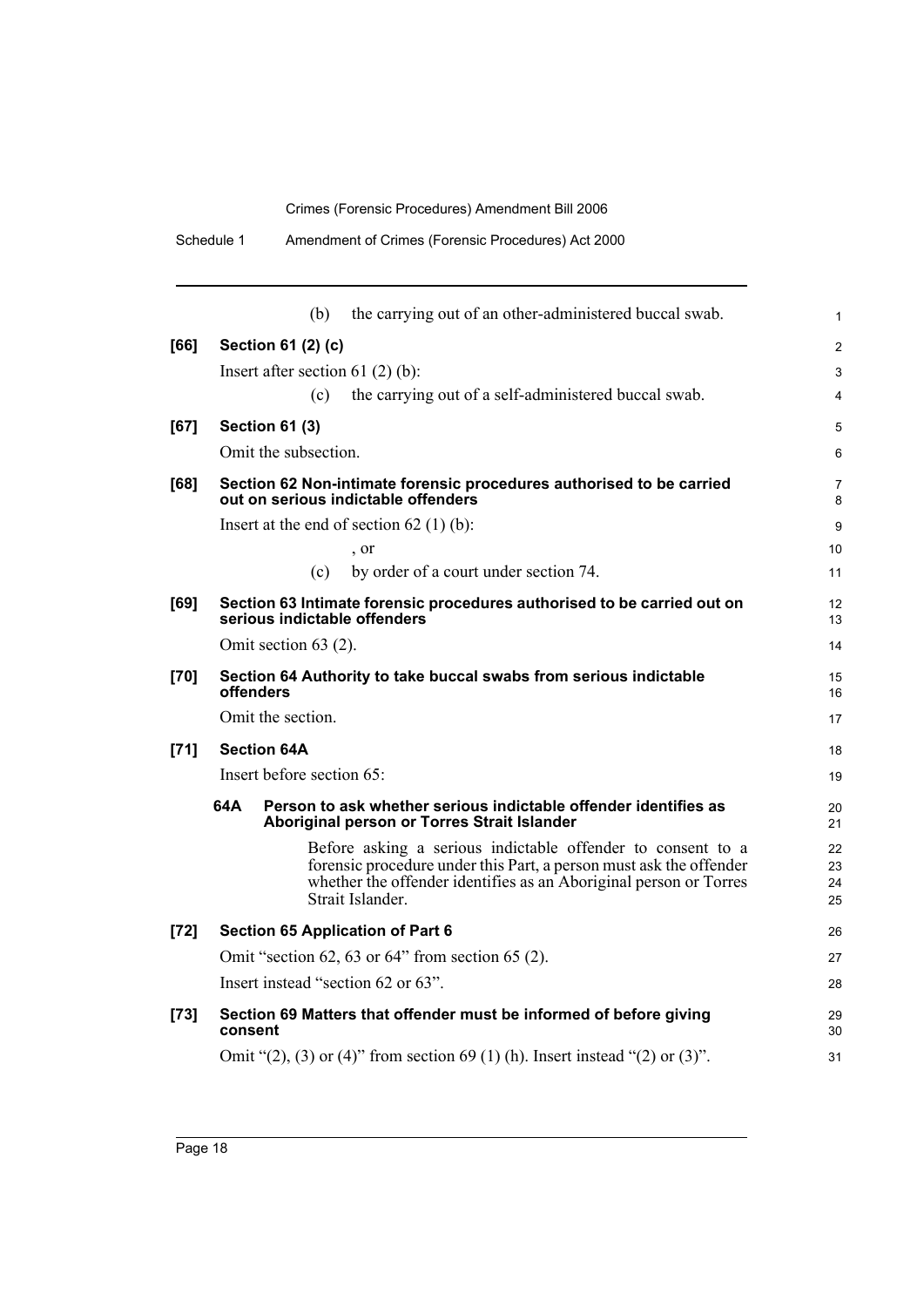| Amendment of Crimes (Forensic Procedures) Act 2000 | Schedule 1 |
|----------------------------------------------------|------------|
|----------------------------------------------------|------------|

| $[74]$ | Section 69 (1) (j)    |          |                                                                                                                                                                                                                                                                  | 1                                  |
|--------|-----------------------|----------|------------------------------------------------------------------------------------------------------------------------------------------------------------------------------------------------------------------------------------------------------------------|------------------------------------|
|        |                       |          | Insert "and, in particular, that the information may be compared with<br>information from the DNA database systems of other participating<br>jurisdictions" after "Part 11 or 12".                                                                               | $\overline{c}$<br>$\mathsf 3$<br>4 |
| $[75]$ | <b>Section 69 (2)</b> |          |                                                                                                                                                                                                                                                                  | 5                                  |
|        | section 71".          |          | Omit "if the senior police officer has taken into account the matters set out in                                                                                                                                                                                 | 6<br>$\overline{7}$                |
| $[76]$ | <b>Section 69 (4)</b> |          |                                                                                                                                                                                                                                                                  | 8                                  |
|        | Omit the subsection.  |          |                                                                                                                                                                                                                                                                  | 9                                  |
| $[77]$ |                       |          | Section 70 Circumstances in which senior police officer may order<br>non-intimate forensic procedure                                                                                                                                                             | 10<br>11                           |
|        |                       |          | Omit "has not consented, and" from section 70 (1) (b).                                                                                                                                                                                                           | 12                                 |
|        |                       |          | Insert instead "has not consented.".                                                                                                                                                                                                                             | 13                                 |
| $[78]$ | Section 70 (1) (c)    |          |                                                                                                                                                                                                                                                                  | 14                                 |
|        | Omit the paragraph.   |          |                                                                                                                                                                                                                                                                  | 15                                 |
| $[79]$ | <b>Section 70 (2)</b> |          |                                                                                                                                                                                                                                                                  | 16                                 |
|        |                       |          | Omit the subsection. Insert instead:                                                                                                                                                                                                                             | 17                                 |
|        | (2)                   | officer: | If the senior police officer needs to decide between taking a<br>sample of the offender's hair or the carrying out of a<br>self-administered buccal swab, an order for the taking of a sample<br>of hair may not be made unless, following inquiry by the police | 18<br>19<br>20<br>21<br>22         |
|        |                       | (a)      | the offender has indicated that he or she prefers the taking<br>of a sample of hair, or                                                                                                                                                                          | 23<br>24                           |
|        |                       | (b)      | the offender has failed to indicate that he or she will carry<br>out a self-administered buccal swab.                                                                                                                                                            | 25<br>26                           |
| [80]   |                       |          | Section 71 Matters to be taken into account by senior police officer                                                                                                                                                                                             | 27                                 |
|        | Omit the section.     |          |                                                                                                                                                                                                                                                                  | 28                                 |
|        |                       |          |                                                                                                                                                                                                                                                                  |                                    |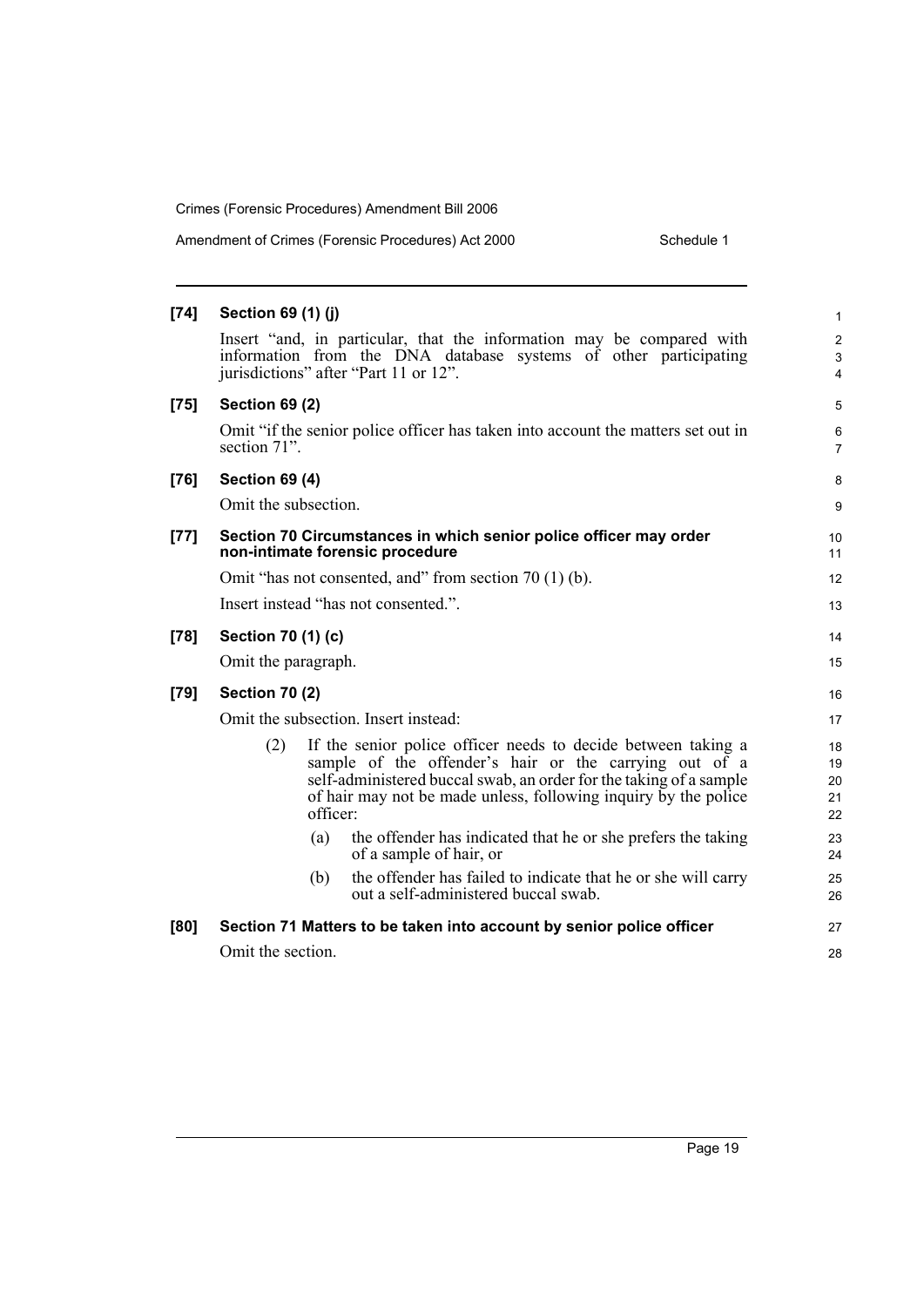| [81]   |         |                       | Section 74 Court order for carrying out forensic procedure on serious<br>indictable offender                                                                                                                                                                                                                                                                                          | 1<br>$\overline{2}$              |
|--------|---------|-----------------------|---------------------------------------------------------------------------------------------------------------------------------------------------------------------------------------------------------------------------------------------------------------------------------------------------------------------------------------------------------------------------------------|----------------------------------|
|        |         |                       | Omit section 74 $(1)$ – $(3)$ . Insert instead:                                                                                                                                                                                                                                                                                                                                       | 3                                |
|        |         | (1)                   | A police officer may apply to any court for an order for the<br>carrying out of a forensic procedure to which this Part applies on<br>a serious indictable offender who is serving a sentence of<br>imprisonment in a correctional centre or other place of detention.                                                                                                                | 4<br>5<br>6<br>$\overline{7}$    |
| [82]   |         | <b>Section 74 (6)</b> |                                                                                                                                                                                                                                                                                                                                                                                       | 8                                |
|        |         |                       | Omit the subsection.                                                                                                                                                                                                                                                                                                                                                                  | 9                                |
| $[83]$ |         |                       | Sections 74A and 75                                                                                                                                                                                                                                                                                                                                                                   | 10                               |
|        |         |                       | Omit section 75. Insert instead:                                                                                                                                                                                                                                                                                                                                                      | 11                               |
|        | 74A     |                       | Carrying out of forensic procedure following conviction                                                                                                                                                                                                                                                                                                                               | 12                               |
|        |         |                       | If a court orders the carrying out of a forensic procedure to which<br>this Part applies on a serious indictable offender, the court may<br>order that a police officer, together with a person who, under Part<br>6 as applied by section 65, may carry out the forensic procedure,<br>be permitted to attend on the offender to enable the forensic<br>procedure to be carried out. | 13<br>14<br>15<br>16<br>17<br>18 |
|        | 75      |                       | Refusal or failure to permit forensic procedure                                                                                                                                                                                                                                                                                                                                       | 19                               |
|        |         |                       | A serious indictable offender in respect of whom a forensic<br>procedure is ordered to be carried out under section 74 must not,<br>without reasonable excuse, refuse or fail to permit the forensic<br>procedure to be carried out.<br>Maximum penalty: 50 penalty units or 12 months imprisonment,<br>or both.                                                                      | 20<br>21<br>22<br>23<br>24<br>25 |
| [84]   | Part 7A |                       |                                                                                                                                                                                                                                                                                                                                                                                       | 26                               |
|        |         | Insert after Part 7:  |                                                                                                                                                                                                                                                                                                                                                                                       | 27                               |
|        |         |                       | Part 7A Carrying out of certain forensic<br>procedures on untested former offenders                                                                                                                                                                                                                                                                                                   | 28<br>29                         |
|        | 75A     |                       | Forensic procedures and offenders to which Part applies                                                                                                                                                                                                                                                                                                                               | 30                               |
|        |         | (1)                   | Intimate forensic procedures to which Part applies                                                                                                                                                                                                                                                                                                                                    | 31                               |
|        |         |                       | This Part applies to the following intimate forensic procedures:<br>the taking of a sample of blood,<br>(a)                                                                                                                                                                                                                                                                           | 32<br>33                         |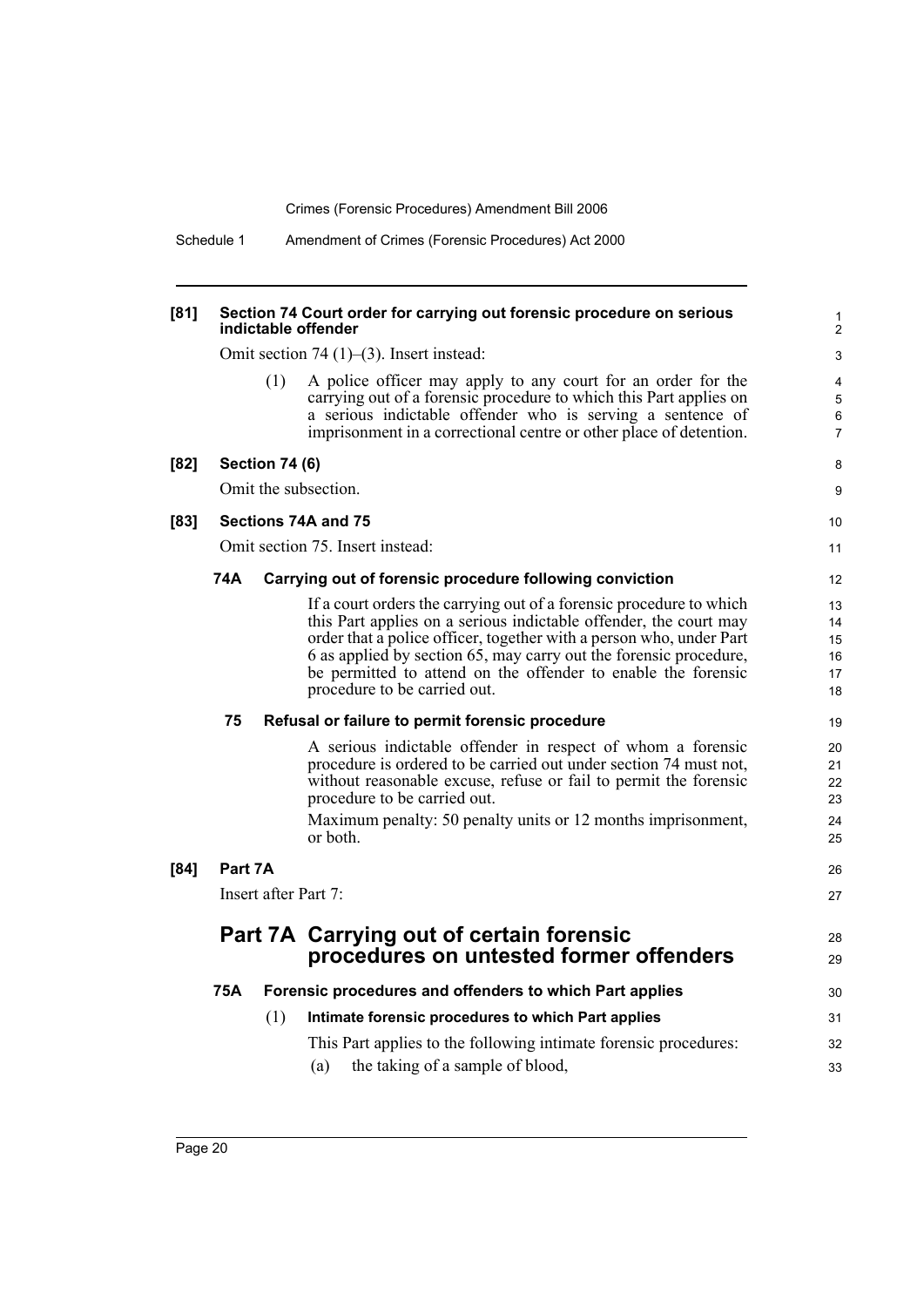| Amendment of Crimes (Forensic Procedures) Act 2000 | Schedule 1 |
|----------------------------------------------------|------------|
|----------------------------------------------------|------------|

|            |     | (b)<br>the carrying out of an other-administered buccal swab.                                                                                                                                                                                  | 1                    |  |  |  |
|------------|-----|------------------------------------------------------------------------------------------------------------------------------------------------------------------------------------------------------------------------------------------------|----------------------|--|--|--|
|            | (2) | Non-intimate forensic procedures to which Part applies                                                                                                                                                                                         |                      |  |  |  |
|            |     | This Part applies to the following non-intimate forensic<br>procedures:                                                                                                                                                                        | 3<br>$\overline{4}$  |  |  |  |
|            |     | the taking of a sample of hair other than pubic hair,<br>(a)                                                                                                                                                                                   | 5                    |  |  |  |
|            |     | the carrying out of a self-administered buccal swab.<br>(b)                                                                                                                                                                                    | 6                    |  |  |  |
|            | (3) | This Part applies to any person:                                                                                                                                                                                                               | $\overline{7}$       |  |  |  |
|            |     | who has served a sentence of imprisonment for a serious<br>(a)<br>indictable offence in a correctional centre or other place of<br>detention, and                                                                                              | 8<br>9<br>10         |  |  |  |
|            |     | who is served with a court attendance notice in respect of<br>(b)<br>an indictable offence,                                                                                                                                                    | 11<br>12             |  |  |  |
|            |     | if it appears that the person's DNA profile is not contained in the<br>offenders index of the DNA database system (an <i>untested former</i><br>offender).                                                                                     | 13<br>14<br>15       |  |  |  |
| 75B        |     | Non-intimate forensic procedures authorised to be carried out on<br>untested former offenders                                                                                                                                                  | 16<br>17             |  |  |  |
|            |     | A person is authorised to carry out a non-intimate forensic<br>procedure to which this Part applies on an untested former<br>offender:                                                                                                         | 18<br>19<br>20       |  |  |  |
|            |     | with the informed consent of the former offender, or<br>(a)                                                                                                                                                                                    | 21                   |  |  |  |
|            |     | by order of a senior police officer under section 75I, or<br>(b)                                                                                                                                                                               | 22                   |  |  |  |
|            |     | by order of a court under section 75L.<br>(c)                                                                                                                                                                                                  | 23                   |  |  |  |
| <b>75C</b> |     | Intimate forensic procedures authorised to be carried out on<br>untested former offenders                                                                                                                                                      | 24<br>25             |  |  |  |
|            |     | A person is authorised to carry out an intimate forensic procedure<br>to which this Part applies on an untested former offender:                                                                                                               | 26<br>27             |  |  |  |
|            |     | with the informed consent of the former offender, or<br>(a)                                                                                                                                                                                    | 28                   |  |  |  |
|            |     | (b)<br>by order of a court under section 75L.                                                                                                                                                                                                  | 29                   |  |  |  |
| 75D        |     | Police officer to ask whether untested former offender identifies as<br>Aboriginal person or Torres Strait Islander                                                                                                                            | 30<br>31             |  |  |  |
|            |     | Before asking an untested former offender to consent to a<br>forensic procedure under this Part, a police officer must ask the<br>former offender whether the former offender identifies as an<br>Aboriginal person or Torres Strait Islander. | 32<br>33<br>34<br>35 |  |  |  |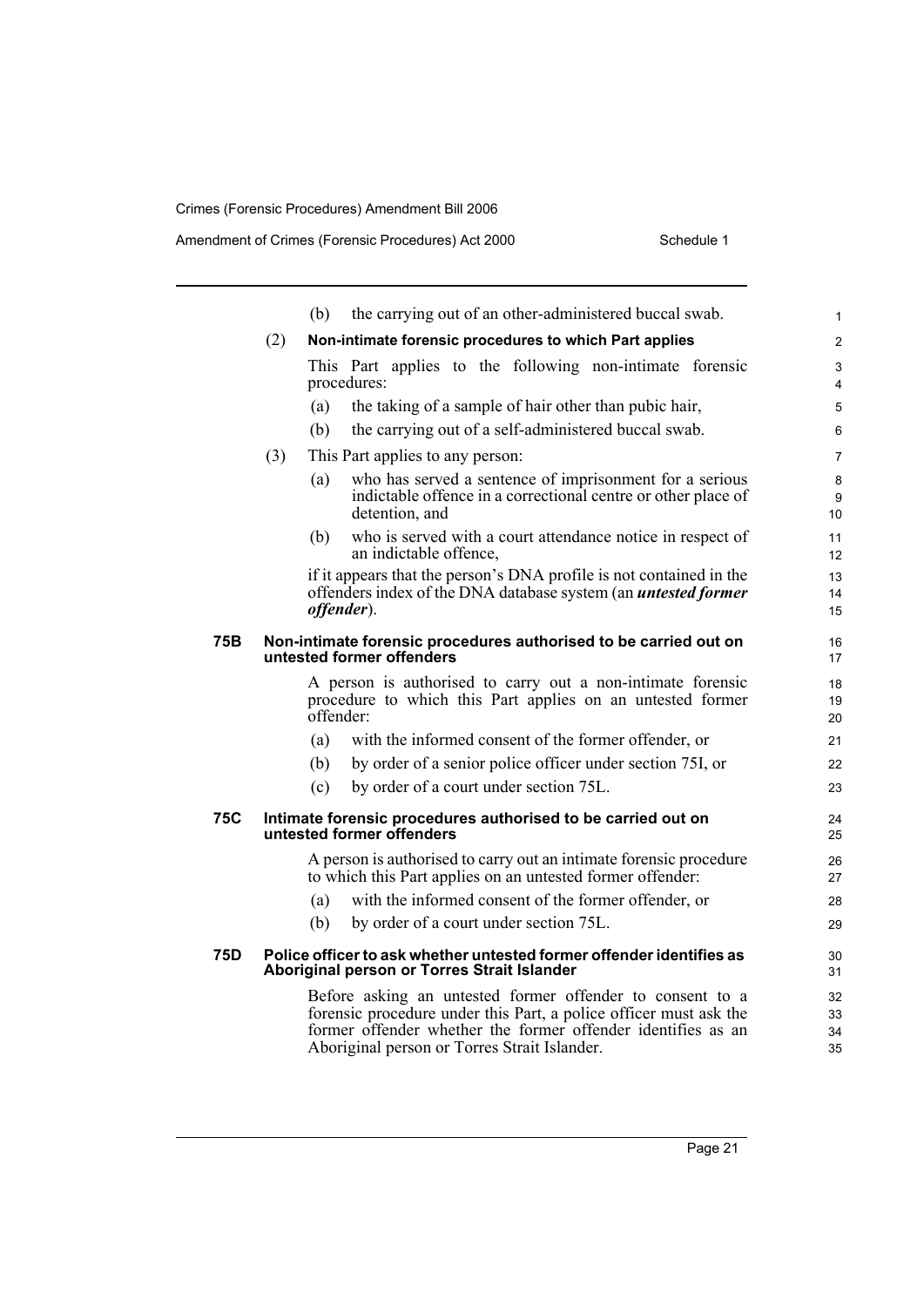# **75E Application of Part 6**

(1) Part 6 applies to the carrying out of a forensic procedure on an untested former offender under this Part as if the references to the suspect in Part 6 were references to an untested former offender.

(2) A person is authorised by section 75B or 75C to carry out a forensic procedure in accordance with Part 6 as applied by this section and not otherwise.

#### **75F Informed consent to forensic procedures**

- (1) An untested former offender gives informed consent to the carrying out of a forensic procedure under this Part if the former offender consents to the carrying out of the procedure after a police officer:
	- (a) requests the former offender to consent to the forensic procedure under section 75G, and
	- (b) informs the former offender about the forensic procedure in accordance with section 75H, and
	- (c) gives the former offender the opportunity to communicate, or attempt to communicate, with an Australian legal practitioner of the former offender's choice.
- (2) The police officer must allow the former offender to communicate, or attempt to communicate, with the Australian legal practitioner in private unless the police officer suspects on reasonable grounds that the former offender might attempt to destroy or contaminate any evidence that might be obtained by carrying out the forensic procedure.

**Note.** Section 103 states that the burden lies on the prosecution to prove on the balance of probabilities that a police officer had a belief on reasonable grounds.

#### **75G Police officer may request untested former offender to consent to forensic procedure**

A police officer may request an untested former offender (other than a child or an incapable person) to consent to a forensic procedure to which this Part applies being carried out on the former offender.

### **75H Matters that untested former offender must be informed of before giving consent**

- (1) The police officer must (personally or in writing) inform the untested former offender of the following:
	- (a) the purpose for which the forensic procedure is required,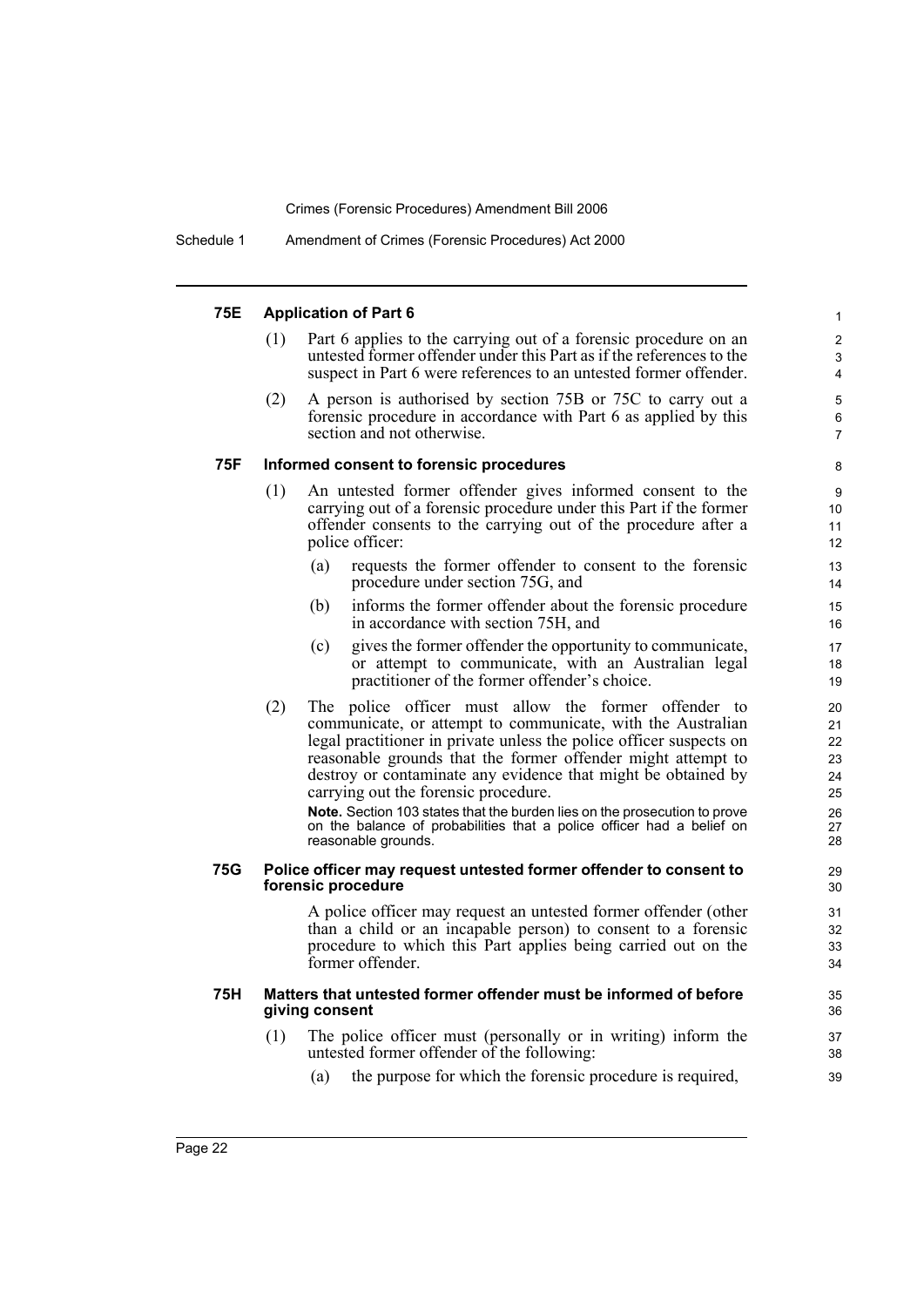Amendment of Crimes (Forensic Procedures) Act 2000 Schedule 1

procedure.

|     | (b) | if the police officer wants the forensic procedure carried<br>out in relation to an offence—the offence concerned,                                                  | 1<br>$\overline{2}$ |
|-----|-----|---------------------------------------------------------------------------------------------------------------------------------------------------------------------|---------------------|
|     | (c) | the way in which the forensic procedure is to be carried<br>out,                                                                                                    | 3<br>4              |
|     | (d) | that the forensic procedure may produce evidence against<br>the former offender that might be used in a court of law,                                               | 5<br>6              |
|     | (e) | that the forensic procedure will be carried out by a person<br>who may carry out the procedure under Part 6 as applied<br>by section 75E,                           | 7<br>8<br>9         |
|     | (f) | if the forensic procedure is the taking of a sample of<br>blood—that the former offender may request that a<br>medical officer be present while the blood is taken, | 10<br>11<br>12      |
|     | (g) | that the former offender may refuse consent to the carrying<br>out of the forensic procedure,                                                                       | 13<br>14            |
|     | (h) | the consequences of not consenting, as specified in<br>subsection $(2)$ or $(3)$ (whichever is applicable),                                                         | 15<br>16            |
|     | (i) | the effect of section 84 (if applicable),                                                                                                                           | 17                  |
|     | (i) | that information obtained from the analysis of forensic<br>material obtained from the carrying out of the forensic                                                  | 18<br>19            |
|     |     | procedure may be placed on the DNA database system of                                                                                                               | 20                  |
|     |     | this State, or become part of a national DNA matching                                                                                                               | 21                  |
|     |     | scheme, or both, and, in particular, that the information                                                                                                           | 22                  |
|     |     | may be compared with information from the DNA<br>database systems of other participating jurisdictions.                                                             | 23<br>24            |
| (2) |     | Failure to consent to non-intimate forensic procedure                                                                                                               | 25                  |
|     |     | The police officer must (personally or in writing) inform an                                                                                                        | 26                  |
|     |     | untested former offender requested to undergo a non-intimate                                                                                                        | 27                  |
|     |     | forensic procedure to which this Part applies that, if the former                                                                                                   | 28                  |
|     |     | offender does not consent, a senior police officer may order the                                                                                                    | 29                  |
|     |     | carrying out of the forensic procedure under section 75I.                                                                                                           | 30                  |
| (3) |     | Failure to consent to intimate forensic procedure                                                                                                                   | 31                  |
|     |     | The police officer must (personally or in writing) inform an                                                                                                        | 32                  |
|     |     | untested former offender requested to undergo an intimate                                                                                                           | 33                  |
|     |     | forensic procedure to which this Part applies that, if the former                                                                                                   | 34                  |
|     |     | offender does not consent, an application may be made to a court                                                                                                    | 35                  |

for an order authorising the carrying out of the forensic

Page 23

36 37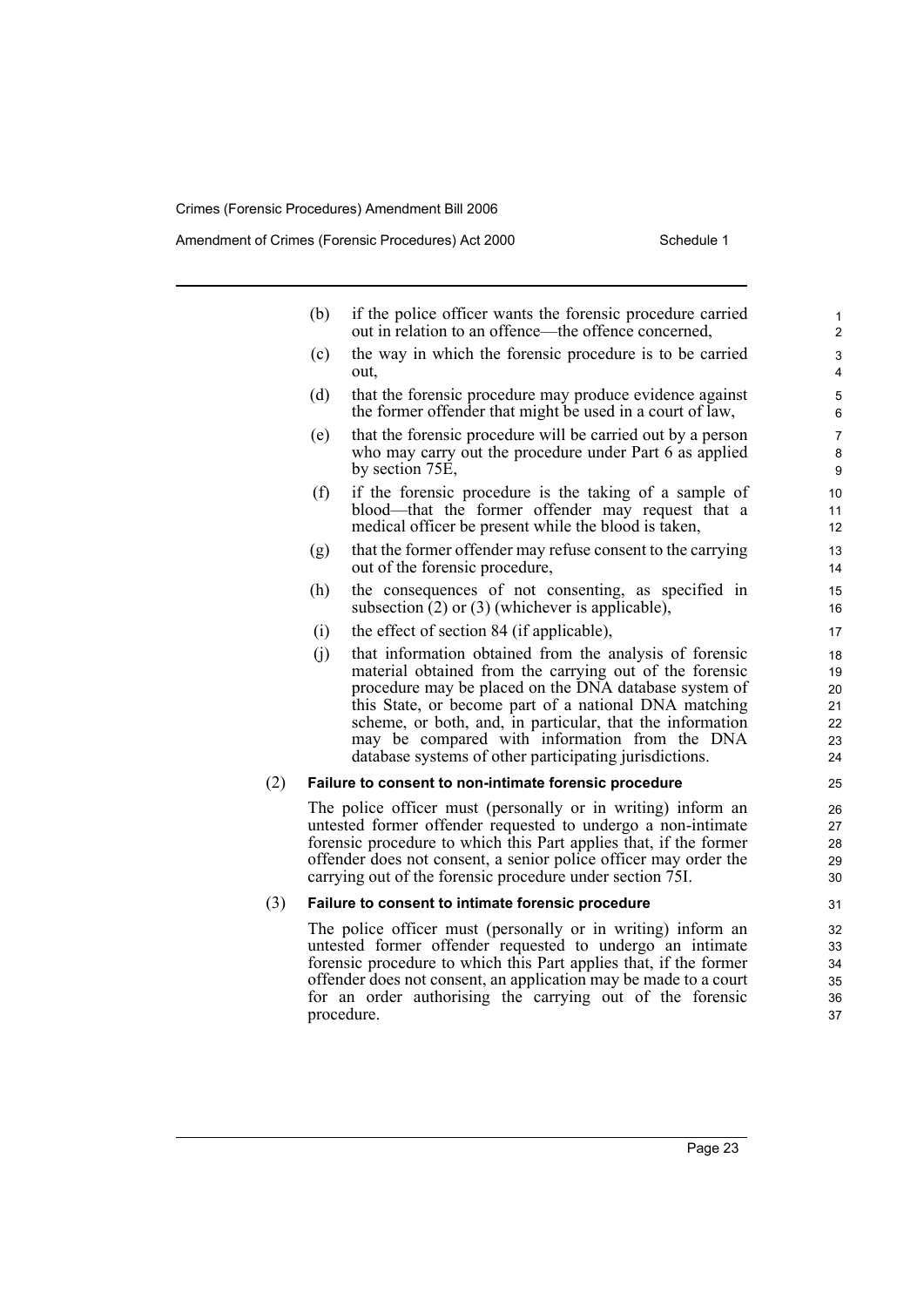Schedule 1 Amendment of Crimes (Forensic Procedures) Act 2000

#### **75I Circumstances in which senior police officer may order non-intimate forensic procedure**

|     |  |  |  | (1) A senior police officer may order the carrying out of a    |  |
|-----|--|--|--|----------------------------------------------------------------|--|
|     |  |  |  | non-intimate forensic procedure on an untested former offender |  |
| if: |  |  |  |                                                                |  |

(a) the former offender has been requested under section 75G to consent to the carrying out of the forensic procedure, and

- (b) the former offender has not consented, and
- (c) the former offender is under arrest or otherwise in custody.
- (2) If the senior police officer needs to decide between taking a sample of the former offender's hair or the carrying out of a self-administered buccal swab, an order for the taking of a sample of hair may not be made unless, following inquiry by the police officer:
	- (a) the former offender has indicated that he or she prefers the taking of a sample of hair, or
	- (b) the former offender has failed to indicate that he or she will carry out a self-administered buccal swab.

### **75J Form of consent**

The consent of an untested former offender to the carrying out of a forensic procedure under this Part is not effective unless:

- (a) the consent is in writing and in a form containing the particulars prescribed by the regulations, and
- (b) the consent is signed by the former offender, and
- (c) the signature is witnessed by a person other than a police officer, and
- (d) the former offender is given a copy of the consent as soon as practicable after it is signed and witnessed.

### **75K Record of order of senior police officer**

- (1) At the time of, or as soon as practicable after, making an order under section 75I, a senior police officer must make a record of:
	- (a) the order, and (b) the date and time when the order was made, and
	- (c) the reasons for making it,

and must sign the record.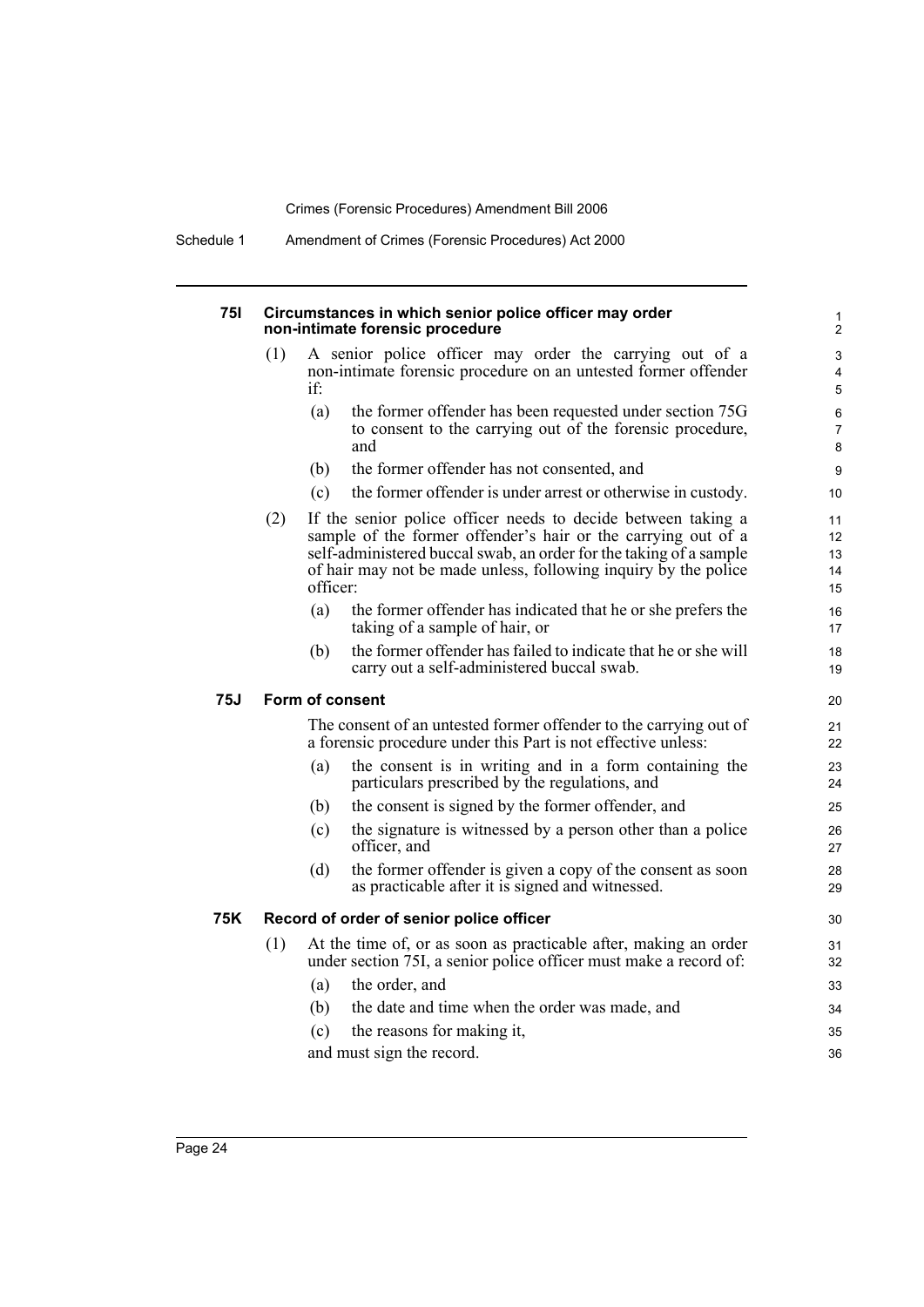# Amendment of Crimes (Forensic Procedures) Act 2000 Schedule 1

|            | (2)     |                        | The senior police officer must ensure that a copy of the record is<br>made available to the untested former offender as soon as<br>practicable after the record is made.                                                                                                                                                                                                                    | 1<br>$\overline{2}$<br>3         |
|------------|---------|------------------------|---------------------------------------------------------------------------------------------------------------------------------------------------------------------------------------------------------------------------------------------------------------------------------------------------------------------------------------------------------------------------------------------|----------------------------------|
| <b>75L</b> |         | former offender        | Court order for carrying out forensic procedure on untested                                                                                                                                                                                                                                                                                                                                 | 4<br>5                           |
|            | (1)     |                        | A police officer may apply to any court for an order for the<br>carrying out of a forensic procedure to which this Part applies on<br>an untested former offender.                                                                                                                                                                                                                          | 6<br>$\overline{7}$<br>8         |
|            | (2)     |                        | A court may order the carrying out of a forensic procedure under<br>this section if satisfied that the carrying out of the forensic<br>procedure is justified in all the circumstances.                                                                                                                                                                                                     | $\boldsymbol{9}$<br>10<br>11     |
| 75M        |         | <b>Making of order</b> |                                                                                                                                                                                                                                                                                                                                                                                             | 12 <sup>2</sup>                  |
|            | (1)     |                        | If a court makes an order for the carrying out of a forensic<br>procedure on an untested former offender, the court must:                                                                                                                                                                                                                                                                   | 13<br>14                         |
|            |         | (a)                    | specify the forensic procedure authorised to be carried out,<br>and                                                                                                                                                                                                                                                                                                                         | 15<br>16                         |
|            |         | (b)                    | give reasons for making the order, and                                                                                                                                                                                                                                                                                                                                                      | 17                               |
|            |         | (c)                    | ensure that a written record of the order is kept, and                                                                                                                                                                                                                                                                                                                                      | 18                               |
|            |         | (d)                    | order the former offender (if present) to attend for the<br>carrying out of the forensic procedure, and                                                                                                                                                                                                                                                                                     | 19<br>20                         |
|            |         | (e)                    | inform the former offender (if present) that reasonable<br>force may be used to ensure that he or she complies with<br>the order for the carrying out of the forensic procedure.                                                                                                                                                                                                            | 21<br>22<br>23                   |
|            | (2)     |                        | The court may give directions as to the time and place at which<br>the procedure is to be carried out.                                                                                                                                                                                                                                                                                      | 24<br>25                         |
| <b>75N</b> | custody |                        | Carrying out of forensic procedure on untested former offender in                                                                                                                                                                                                                                                                                                                           | 26<br>27                         |
|            |         |                        | If a court orders the carrying out of a forensic procedure to which<br>this Part applies on an untested former offender, the court may<br>order that a police officer, together with a person who, under Part<br>6 as applied by section 75E, may carry out the forensic procedure,<br>be permitted to attend on the former offender to enable the<br>forensic procedure to be carried out. | 28<br>29<br>30<br>31<br>32<br>33 |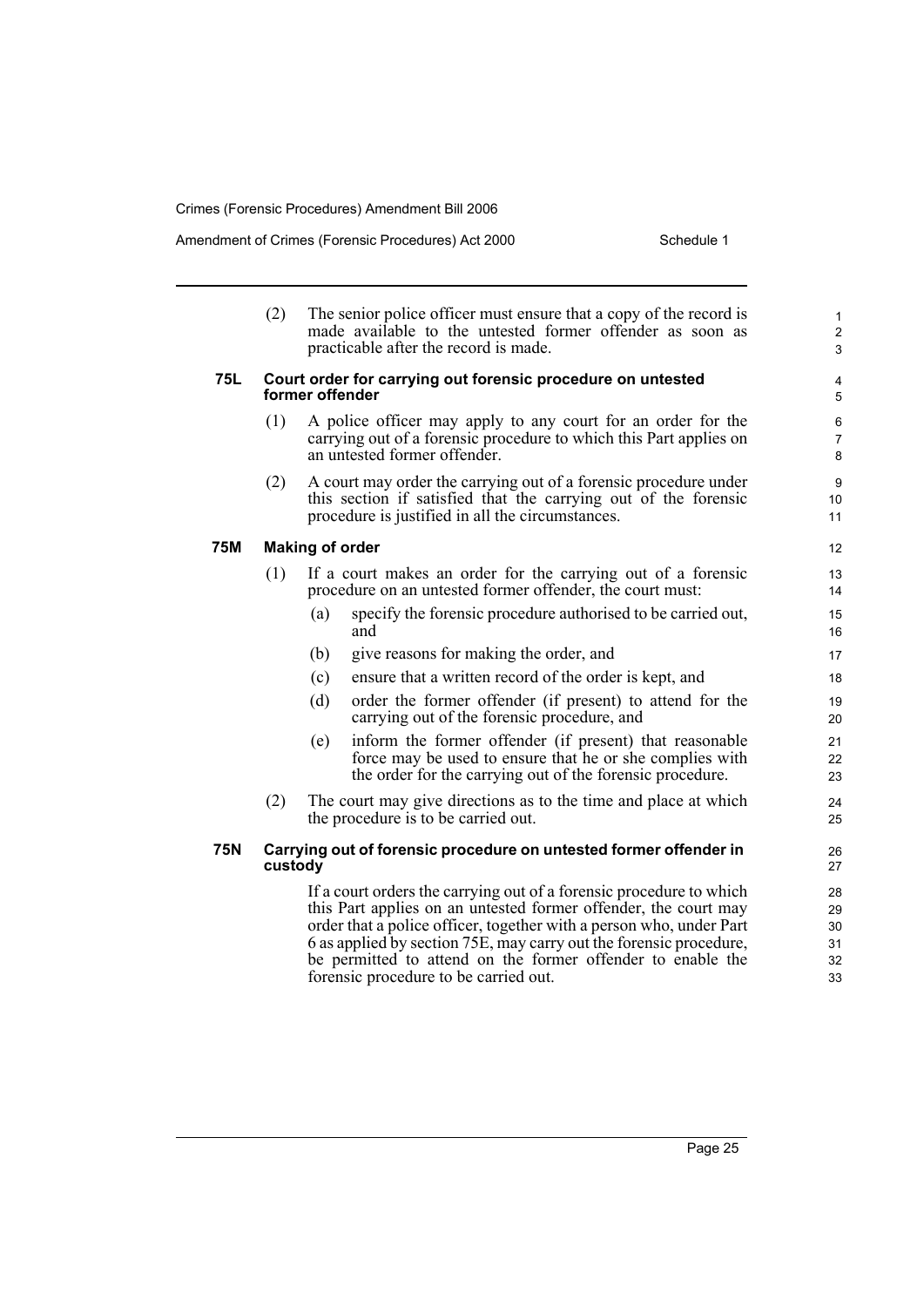Schedule 1 Amendment of Crimes (Forensic Procedures) Act 2000

|      | <b>750</b> |      |          | Refusal or failure to permit forensic procedure                                                                                                                                                                                     | $\mathbf{1}$                                                  |
|------|------------|------|----------|-------------------------------------------------------------------------------------------------------------------------------------------------------------------------------------------------------------------------------------|---------------------------------------------------------------|
|      |            |      |          | An untested former offender in respect of whom a forensic<br>procedure is ordered to be carried out under section 75L must not,<br>without reasonable excuse, refuse or fail to permit the forensic<br>procedure to be carried out. | $\overline{2}$<br>3<br>$\overline{\mathbf{4}}$<br>$\mathbf 5$ |
|      |            |      | or both. | Maximum penalty: 50 penalty units or 12 months imprisonment,                                                                                                                                                                        | 6<br>$\overline{7}$                                           |
| [85] |            |      |          | Section 76 Carrying out of forensic procedures on volunteers                                                                                                                                                                        | 8                                                             |
|      |            |      |          | Omit section $76(1)$ and $(2)$ . Insert instead:                                                                                                                                                                                    | 9                                                             |
|      |            | (1)  |          | In this Act, <i>volunteer</i> means:                                                                                                                                                                                                | 10                                                            |
|      |            |      | (a)      | a person (other than a child or an incapable person) who<br>consents to a request by a police officer for the person to<br>undergo a forensic procedure, or                                                                         | 11<br>12<br>13                                                |
|      |            |      | (b)      | a child who consents, and whose parent or guardian<br>consents, to a request by a police officer for the child to<br>undergo a forensic procedure, or                                                                               | 14<br>15<br>16                                                |
|      |            |      | (c)      | an incapable person whose parent or guardian consents to<br>a request by a police officer for the person to undergo a<br>forensic procedure,                                                                                        | 17<br>18<br>19                                                |
|      |            |      |          | but does not include a suspect or an excluded volunteer.                                                                                                                                                                            | 20                                                            |
|      |            | (2)  |          | A person is authorised to carry out a forensic procedure on a<br>volunteer (other than a child or an incapable person) with the<br>informed consent of the volunteer given in accordance with<br>section 77.                        | 21<br>22<br>23<br>24                                          |
|      |            | (2A) |          | A person is authorised to carry out a forensic procedure on a<br>volunteer who is a child:                                                                                                                                          | 25<br>26                                                      |
|      |            |      | (a)      | with the informed consent of the child's parent or<br>guardian, given in accordance with section 77, or                                                                                                                             | 27<br>28                                                      |
|      |            |      | (b)      | if the informed consent of the child's parent or guardian<br>cannot be obtained, by order of a Magistrate under section<br>80.                                                                                                      | 29<br>30<br>31                                                |
|      |            |      |          | and, in either case, with the informed consent of the child.                                                                                                                                                                        | 32                                                            |
|      |            | (2B) |          | A person is authorised to carry out a forensic procedure on a<br>volunteer who is an incapable person:                                                                                                                              | 33<br>34                                                      |
|      |            |      | (a)      | with the informed consent of the person's parent or<br>guardian given in accordance with section 77, or                                                                                                                             | 35<br>36                                                      |
|      |            |      | (b)      | if the informed consent of the person's parent or guardian<br>cannot be obtained, by order of a Magistrate under section<br>80.                                                                                                     | 37<br>38<br>39                                                |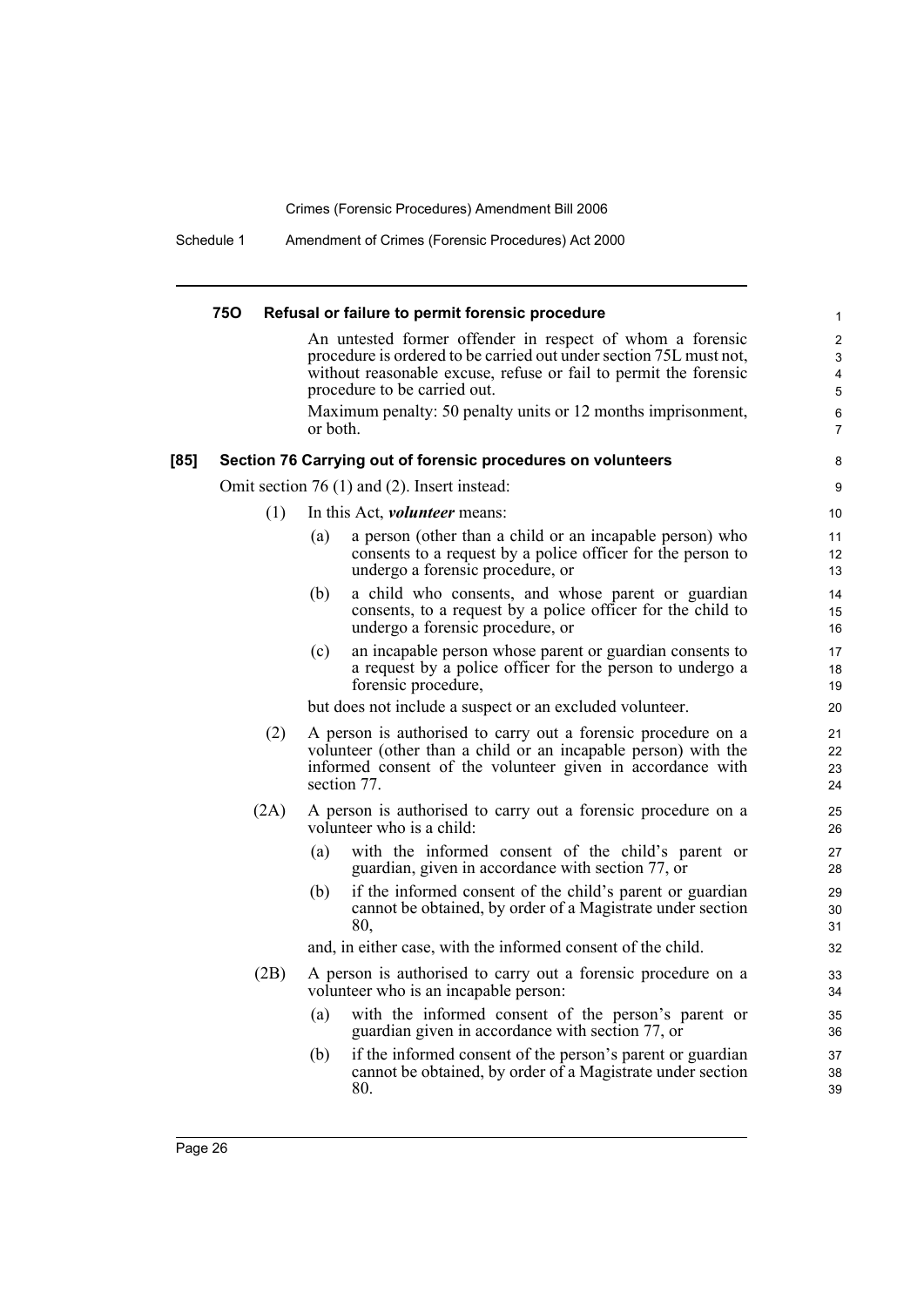| Amendment of Crimes (Forensic Procedures) Act 2000 | Schedule 1 |
|----------------------------------------------------|------------|
|----------------------------------------------------|------------|

| [86]   |           | <b>Section 76 (3)</b>     |                    |                                                                                                                                                                                                                                                                                                              | 1                          |
|--------|-----------|---------------------------|--------------------|--------------------------------------------------------------------------------------------------------------------------------------------------------------------------------------------------------------------------------------------------------------------------------------------------------------|----------------------------|
|        |           |                           |                    | Omit "Subsection $(2)$ (b) (i) does not".                                                                                                                                                                                                                                                                    | 2                          |
|        |           |                           |                    | Insert instead "Subsections (2A) and (2B) do not".                                                                                                                                                                                                                                                           | 3                          |
| $[87]$ |           | <b>Section 76B</b>        |                    |                                                                                                                                                                                                                                                                                                              | 4                          |
|        |           | Insert after section 76A: |                    |                                                                                                                                                                                                                                                                                                              | 5                          |
|        | 76B       |                           |                    | Police officer to ask whether volunteer identifies as Aboriginal<br>person or Torres Strait Islander                                                                                                                                                                                                         | 6<br>7                     |
|        |           |                           |                    | Before asking a person to consent to a forensic procedure under<br>this Part, a police officer must ask the person whether he or she<br>identifies as an Aboriginal person or Torres Strait Islander.                                                                                                        | 8<br>9<br>10               |
| [88]   | volunteer |                           |                    | Section 77 Informed consent of volunteer or parent or guardian of                                                                                                                                                                                                                                            | 11<br>12                   |
|        |           |                           |                    | Insert before section $77(1)(a)$ :                                                                                                                                                                                                                                                                           | 13                         |
|        |           |                           | $\left( a1\right)$ | the purpose for which the forensic procedure is required,                                                                                                                                                                                                                                                    | 14                         |
|        |           |                           | (a2)               | the offence in relation to which the police officer wants the<br>forensic procedure to be carried out,                                                                                                                                                                                                       | 15<br>16                   |
| [89]   |           | Section 77 (1) (c1)       |                    |                                                                                                                                                                                                                                                                                                              | 17                         |
|        |           |                           |                    | Insert after section 77 $(1)$ (c):                                                                                                                                                                                                                                                                           | 18                         |
|        |           |                           | (c1)               | that the forensic procedure will be carried out by an<br>appropriately qualified police officer or person,                                                                                                                                                                                                   | 19<br>20                   |
| [90]   |           | Section 77 (1) (g)        |                    |                                                                                                                                                                                                                                                                                                              | 21                         |
|        |           |                           |                    | Insert after section 77 $(1)$ $(f)$ :                                                                                                                                                                                                                                                                        | 22                         |
|        |           |                           | (g)                | the effect of section 84 (if applicable).                                                                                                                                                                                                                                                                    | 23                         |
| $[91]$ |           | Section 77 (2) (a)        |                    |                                                                                                                                                                                                                                                                                                              | 24                         |
|        |           |                           |                    | Insert "and, in particular, that the information may be compared with<br>information from the DNA database systems of other participating<br>jurisdictions" after "system".                                                                                                                                  | 25<br>26<br>27             |
| [92]   |           | <b>Section 77 (3)</b>     |                    |                                                                                                                                                                                                                                                                                                              | 28                         |
|        |           |                           |                    | Insert after section $77(2)$ :                                                                                                                                                                                                                                                                               | 29                         |
|        |           | (3)                       |                    | Any requirement of this section for a volunteer to be given<br>information is taken, in the case of a volunteer who is a child, to<br>be a requirement for the child to be given information in a way<br>that is comprehensible to the child, having regard to his or her age<br>and level of understanding. | 30<br>31<br>32<br>33<br>34 |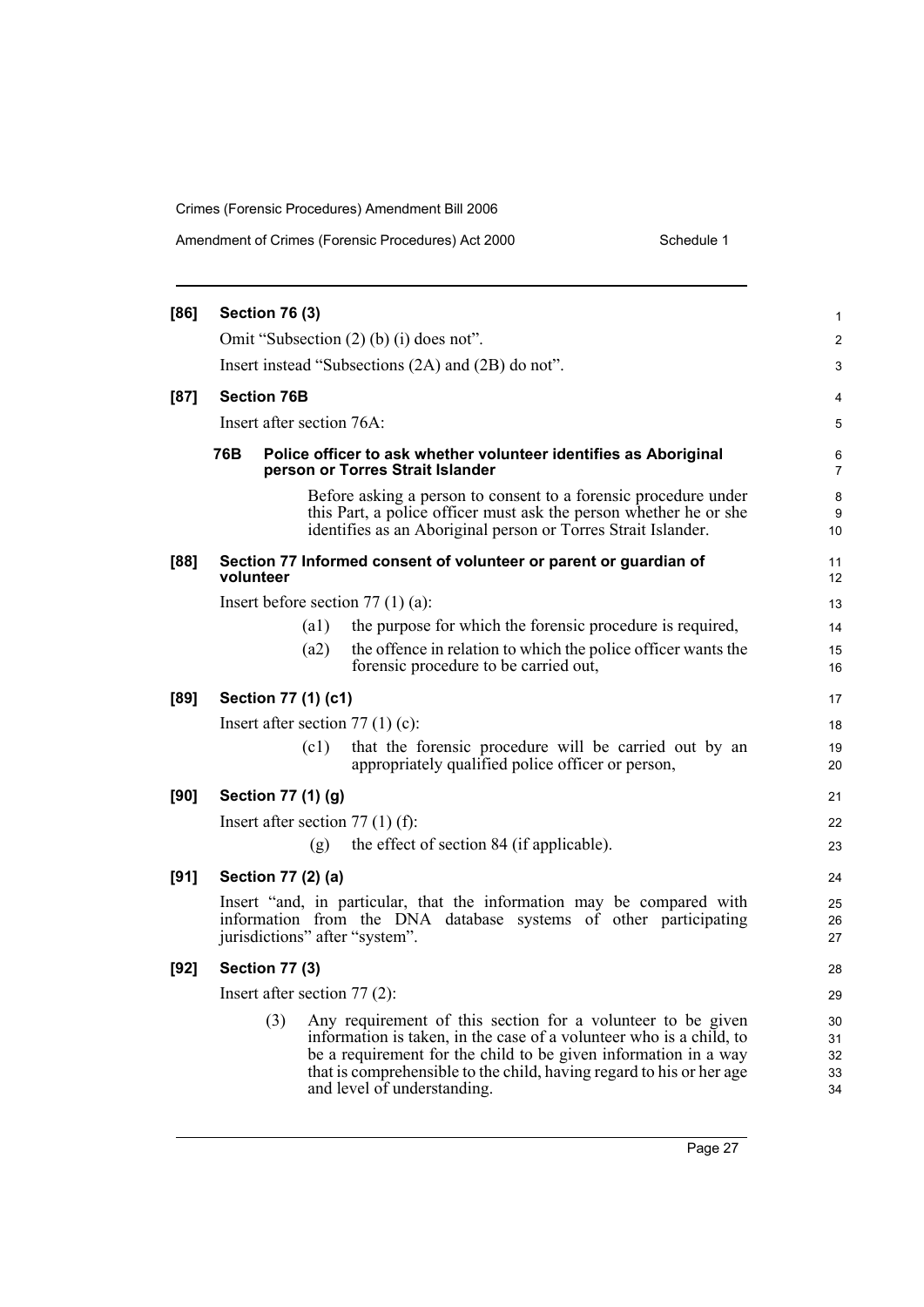21 22 23

| $[93]$ |               |                   | Section 80 Circumstances in which Magistrate may order the carrying                                                                                                                                                                                                                                                          |
|--------|---------------|-------------------|------------------------------------------------------------------------------------------------------------------------------------------------------------------------------------------------------------------------------------------------------------------------------------------------------------------------------|
|        |               |                   | out of forensic procedure on child or incapable person                                                                                                                                                                                                                                                                       |
|        |               |                   | Omit section $80(1)(b)(i)$ . Insert instead:                                                                                                                                                                                                                                                                                 |
|        |               |                   | the parent or guardian is a suspect, and<br>(i)                                                                                                                                                                                                                                                                              |
| $[94]$ |               | <b>Section 87</b> |                                                                                                                                                                                                                                                                                                                              |
|        |               |                   | Omit the section. Insert instead:                                                                                                                                                                                                                                                                                            |
|        | 87            |                   | Destruction of forensic material taken from offender after<br>conviction quashed                                                                                                                                                                                                                                             |
|        |               | (1)               | This section applies if, after a forensic procedure is carried out on<br>a person who is:                                                                                                                                                                                                                                    |
|        |               |                   | (a)<br>a serious indictable offender under Part 7, or                                                                                                                                                                                                                                                                        |
|        |               |                   | (b)<br>an untested former offender under Part 7A,                                                                                                                                                                                                                                                                            |
|        |               |                   | the conviction by virtue of which he or she is such a person (or,<br>if there is more than one such conviction, each of them) is<br>quashed.                                                                                                                                                                                 |
|        |               | (2)               | As soon as practicable after the expiry of the time limited for<br>appealing against the quashing of the conviction or convictions,<br>the police officer in charge of the investigation of the offence<br>must ensure that any forensic material obtained as a result of the<br>carrying out of the procedure is destroyed. |
| [95]   |               |                   | <b>Section 90 Definitions</b>                                                                                                                                                                                                                                                                                                |
|        | <i>index.</i> |                   | Insert "or 7A" after "Part 7" in paragraph (a) of the definition of <i>offenders</i>                                                                                                                                                                                                                                         |
| [96]   |               | purposes          | Section 91 Supply of forensic material for DNA database system                                                                                                                                                                                                                                                               |
|        | (3).          |                   | Insert ", untested former offender" after "offender", and ", 7A" after "Part 7",<br>in paragraph (c) of the definition of <i>permitted forensic material</i> in section 91                                                                                                                                                   |
| [97]   |               |                   | Section 92 Use of information on DNA database system                                                                                                                                                                                                                                                                         |
|        |               |                   | Insert "for the time being" after "authorised" in section 92 (2).                                                                                                                                                                                                                                                            |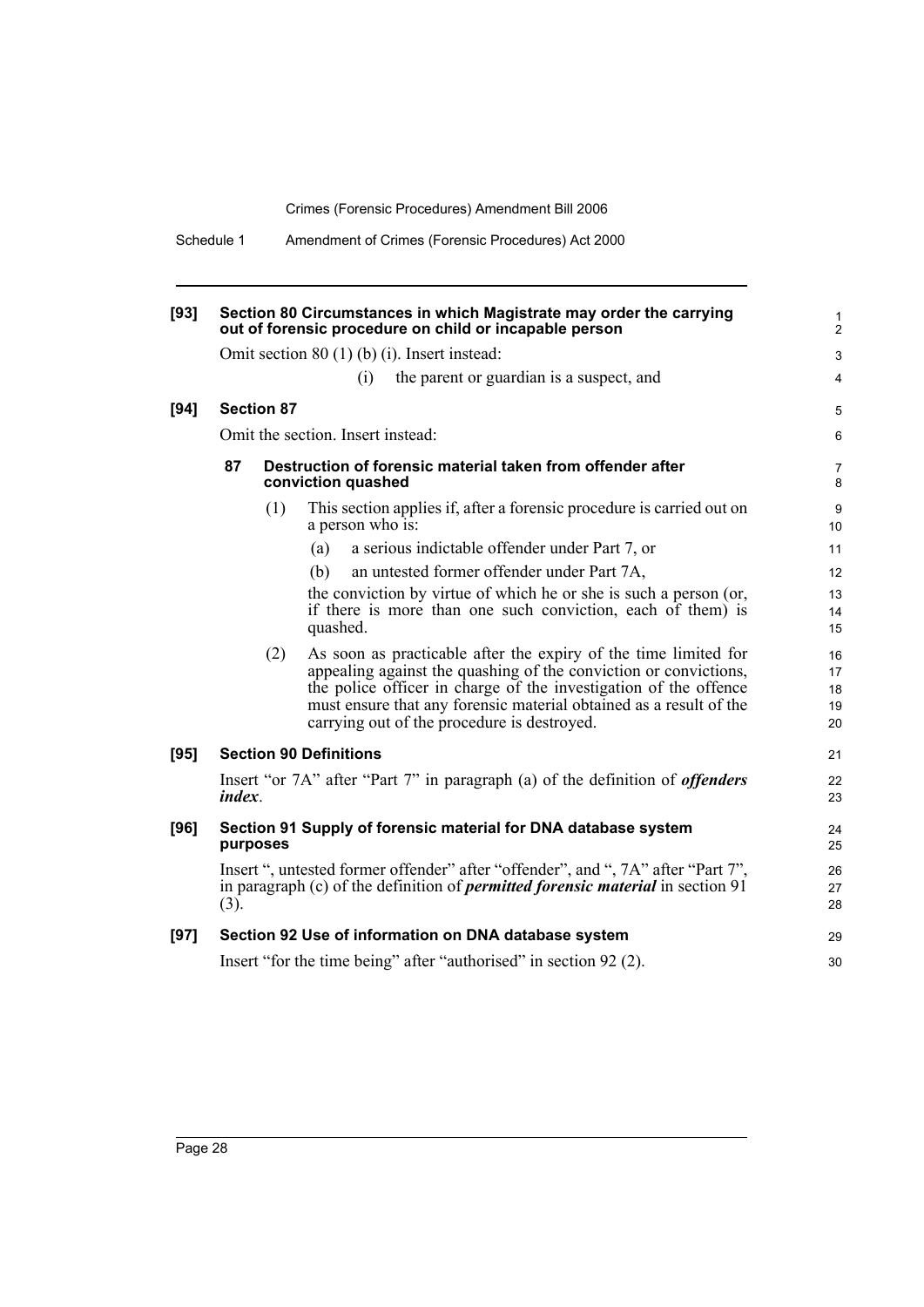Amendment of Crimes (Forensic Procedures) Act 2000

| Schedule 1 |  |
|------------|--|

| $[98]$ | Section 94 Recording, retention and removal of identifying information<br>on DNA database system                                                                                                                                                           | 1<br>$\overline{2}$  |
|--------|------------------------------------------------------------------------------------------------------------------------------------------------------------------------------------------------------------------------------------------------------------|----------------------|
|        | Omit "must remove any identifying information relating to a DNA profile of<br>an offender on the offenders index of the system" from section 94 $(3)$ .                                                                                                    | 3<br>4               |
|        | Insert instead "must ensure that any identifying information relating to a DNA<br>profile of an offender on the offenders index is removed".                                                                                                               | 5<br>6               |
| [99]   | <b>Section 95 Definitions</b>                                                                                                                                                                                                                              | 7                    |
|        | Omit the definitions of corresponding law and responsible Minister.                                                                                                                                                                                        | 8                    |
|        | Insert instead:                                                                                                                                                                                                                                            | 9                    |
|        | <i>corresponding law means:</i>                                                                                                                                                                                                                            | 10                   |
|        | a law of the Commonwealth, or of a State or Territory, that<br>(a)<br>substantially corresponds to Part 11, or                                                                                                                                             | 11<br>12             |
|        | such provisions of a law of the Commonwealth, or of a<br>(b)<br>State or Territory, as are declared by the regulations to be<br>a corresponding law for the purposes of this Act.                                                                          | 13<br>14<br>15       |
|        | <i>responsible authority</i> , in relation to a participating jurisdiction,<br>means the Minister or other public authority of that jurisdiction<br>who or which is responsible for the administration of a<br>corresponding law within that jurisdiction. | 16<br>17<br>18<br>19 |
| [100]  | Section 95, definition of "DNA database"                                                                                                                                                                                                                   | 20                   |
|        | Omit "DNA database system that is kept under" from paragraph (b).                                                                                                                                                                                          | 21                   |
|        | Insert instead "database of DNA profiles that is kept in accordance with".                                                                                                                                                                                 | 22                   |
| [101]  | <b>Section 96 Registration of orders</b>                                                                                                                                                                                                                   | 23                   |
|        | Omit "responsible Ministers" from section 96 (1).                                                                                                                                                                                                          | 24                   |
|        | Insert instead "responsible authorities".                                                                                                                                                                                                                  | 25                   |
| [102]  | <b>Section 97 Database information</b>                                                                                                                                                                                                                     | 26                   |
|        | Omit section 97 (1) and (1A). Insert instead:                                                                                                                                                                                                              | 27                   |
|        | (1)<br>The Minister may enter into arrangements with a responsible<br>authority of a participating jurisdiction under which:<br>information from the DNA database of this State is to be<br>(a)                                                            | 28<br>29<br>30       |
|        | transmitted to that authority for the purposes of:<br>the investigation of, or the conduct of proceedings<br>(i)<br>for, an offence against the law of this State or the<br>law of the participating jurisdiction, or                                      | 31<br>32<br>33<br>34 |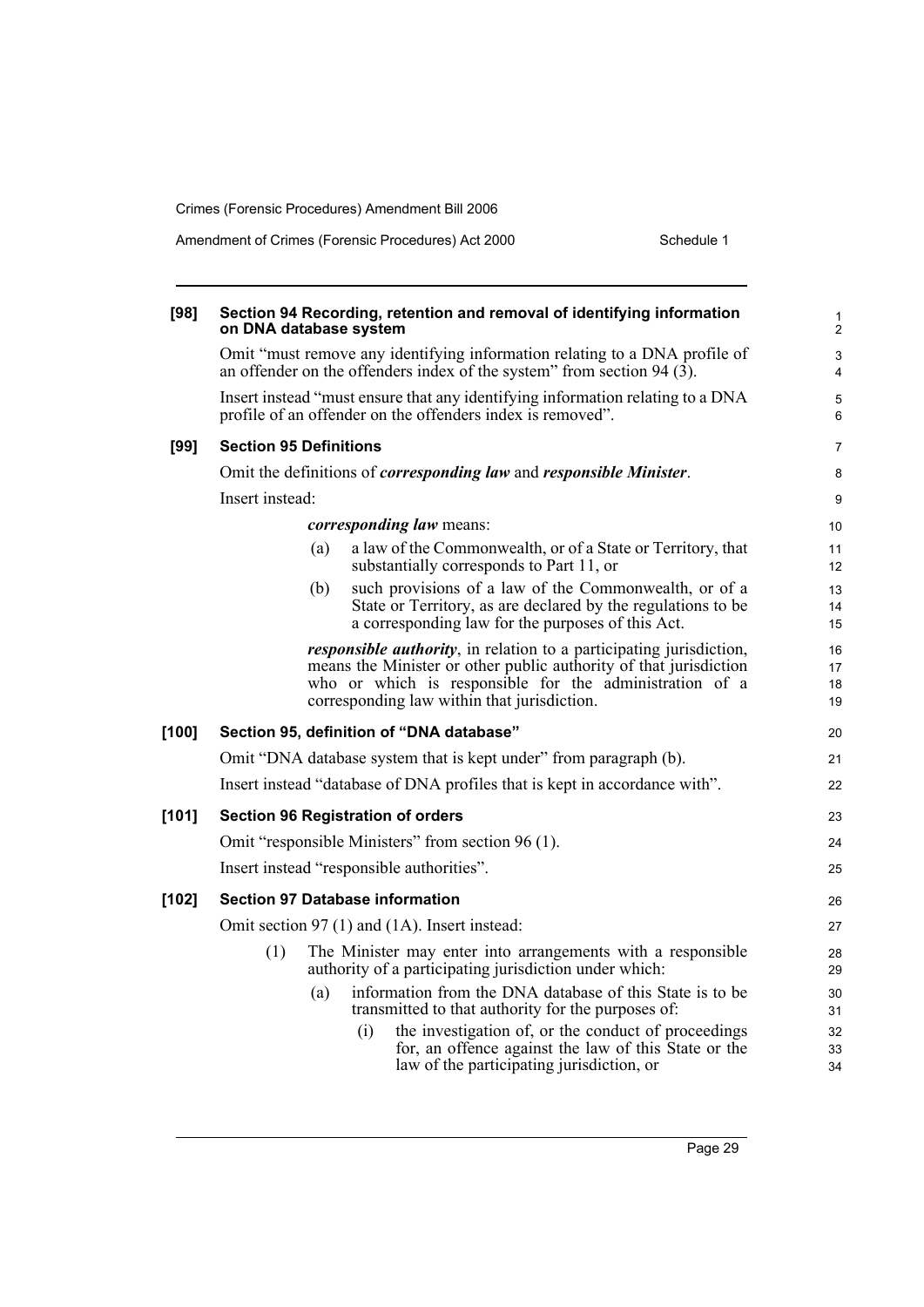| (ii) the identification of missing or deceased persons, |
|---------------------------------------------------------|
| and                                                     |

35 36 37

38 39

- (b) information from a DNA database of the participating jurisdiction is to be transmitted to the Commissioner of Police for the purposes of:
	- (i) the investigation of, or the conduct of proceedings for, an offence against the law of this State or the law of the participating jurisdiction, or
	- (ii) the identification of missing or deceased persons.
- (1A) Without limiting subsection (1), the Minister may enter into arrangements with a responsible authority of the Commonwealth under which information from the DNA database of this State (*this State's information*) is transmitted to that authority for the purpose of that authority:
	- (a) comparing the information so transmitted with information supplied to it from the DNA database of a participating jurisdiction (*the participating jurisdiction's information*), and
	- (b) identifying to the Commissioner of Police or to the responsible person for the DNA database of this State, and to that authority, any matches that are found as a result of the comparison, and
	- (c) transmitting this State's information with respect to those matches to that authority or to the responsible person (however described) for the DNA database of the participating jurisdiction, and
	- (d) transmitting the participating jurisdiction's information with respect to those matches to the Commissioner of Police or to the responsible person for the DNA database of this State.
- (1B) Such an arrangement may not authorise the comparison of information so as to match DNA profiles in a manner that would contravene section 93 were the information contained wholly within the DNA database of this State.

# **[103] Section 98 Interpreters**

Omit "or offender" wherever occurring in section 98 (2) (a)–(e). Insert instead ", offender or untested former offender".

#### **[104] Section 98 (2) (a)–(e)**

Omit "or 7" wherever occurring. Insert instead ", 7 or 7A".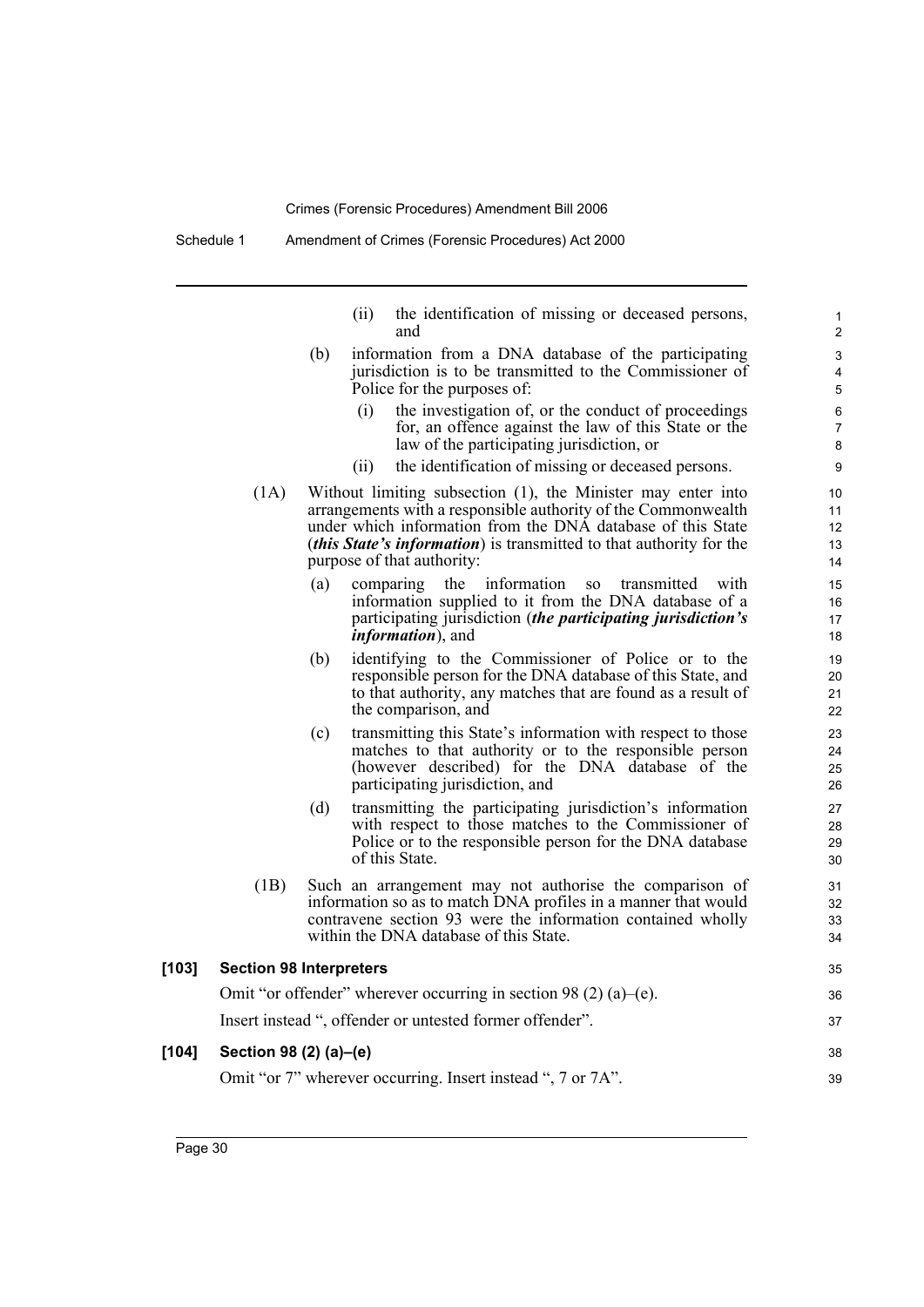|  | Amendment of Crimes (Forensic Procedures) Act 2000 | Schedule 1 |
|--|----------------------------------------------------|------------|
|--|----------------------------------------------------|------------|

| [105]   | interview friends                                | Section 99 Powers and entitlements of legal representatives and                                                                                    |  |  |  |
|---------|--------------------------------------------------|----------------------------------------------------------------------------------------------------------------------------------------------------|--|--|--|
|         |                                                  | Omit "if the investigating police officer concerned believes on reasonable<br>grounds that the suspect or offender is" from section 99 $(1)$ (c).  |  |  |  |
|         |                                                  | Insert instead "if the suspect or offender identifies as".                                                                                         |  |  |  |
| [106]   | recordings                                       | Section 100 Obligation of investigating police officers relating to                                                                                |  |  |  |
|         |                                                  | Omit "if the investigating police officer believes on reasonable grounds that<br>the suspect, offender or volunteer is" from section $100(2)$ (c). |  |  |  |
|         |                                                  | Insert instead "if the suspect, offender or volunteer identifies as".                                                                              |  |  |  |
| $[107]$ |                                                  | Section 106 Proof of voluntary waiver of certain rights                                                                                            |  |  |  |
|         |                                                  | Insert "a person who identifies as" after "prove that" in section 106 (a).                                                                         |  |  |  |
| [108]   | Section 106 (a)                                  |                                                                                                                                                    |  |  |  |
|         |                                                  | Omit "30 (4),". Insert instead "15 (3), 30 (3),".                                                                                                  |  |  |  |
| [109]   |                                                  | Section 112, heading                                                                                                                               |  |  |  |
|         | Omit the heading to the section. Insert instead: |                                                                                                                                                    |  |  |  |
|         | 112                                              | Application of Act to taking of photographs, hand prints etc                                                                                       |  |  |  |
| [110]   |                                                  | Schedule 2 Savings, transitional and other provisions                                                                                              |  |  |  |
|         |                                                  | Insert at the end of clause $1(1)$ :                                                                                                               |  |  |  |
|         |                                                  | Crimes (Forensic Procedures) Amendment Act 2006                                                                                                    |  |  |  |
| [111]   | Schedule 2, Part 4                               |                                                                                                                                                    |  |  |  |
|         |                                                  | Insert after Part 3 of Schedule 2:                                                                                                                 |  |  |  |
|         | Part 4                                           | Provisions consequent on enactment of<br><b>Crimes (Forensic Procedures) Amendment</b><br><b>Act 2006</b>                                          |  |  |  |
|         | 8                                                | <b>Definition</b>                                                                                                                                  |  |  |  |
|         |                                                  | In this Part, the 2006 amending Act means the Crimes (Forensic<br>Procedures) Amendment Act 2006.                                                  |  |  |  |
|         |                                                  |                                                                                                                                                    |  |  |  |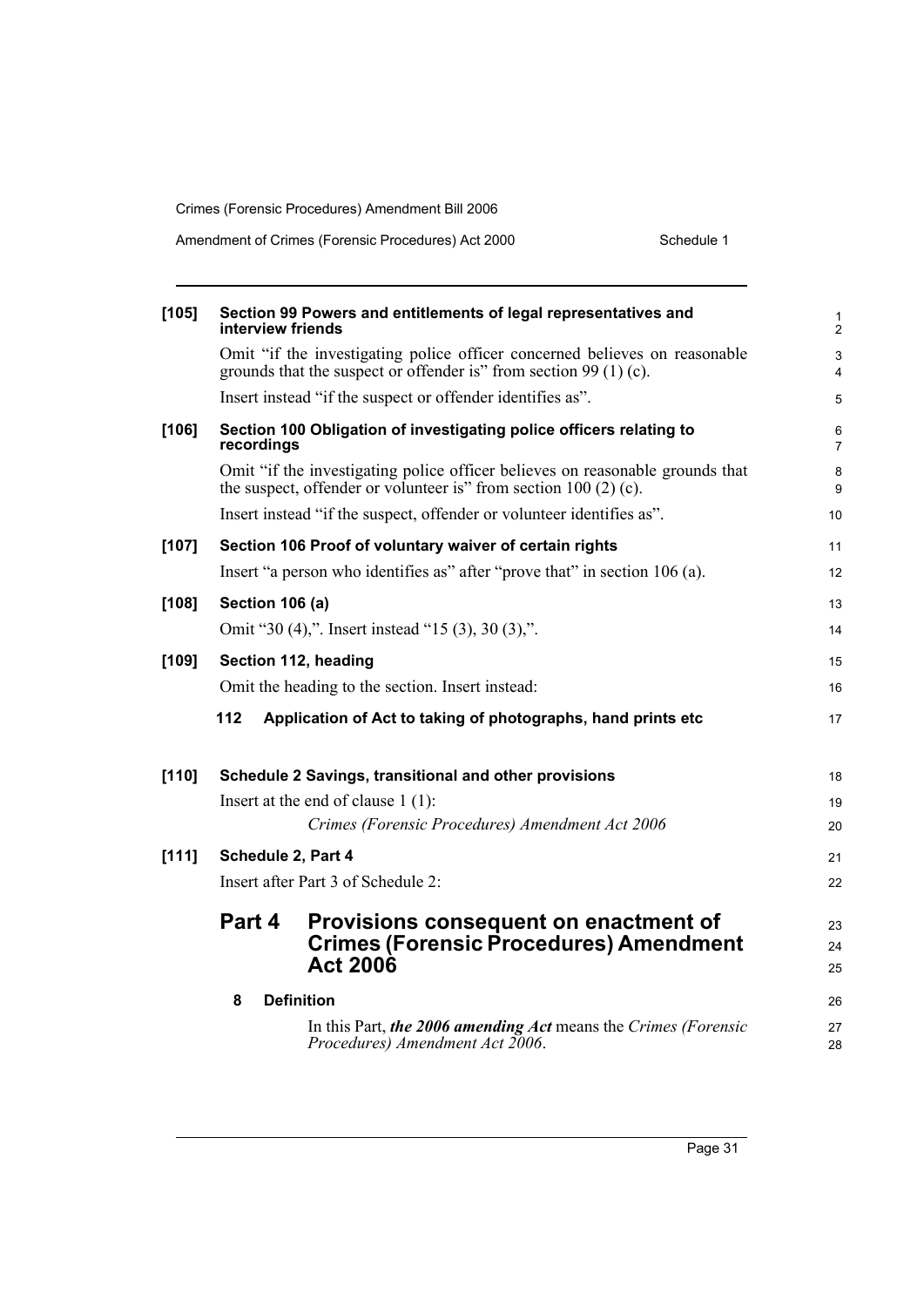Schedule 1 Amendment of Crimes (Forensic Procedures) Act 2000

# **9 Application of Part 7A**

Part 7A applies to and in respect of any person who, after the commencement of that Part, is served with a court attendance notice referred to in section  $75A(3)(b)$ , and so applies regardless of when the person served the sentence of imprisonment referred to in section  $75A(3)(a)$ .

# **10 Ministerial arrangements under section 97**

The amendments to section 97 that are made by the 2006 amending Act do not affect any arrangement that was in force under that section immediately before the commencement of those amendments.

## **11 Existing consents**

The amendments to this Act that are made by the 2006 amending Act do not affect any consent that had been given for the purposes of this Act before the commencement of those amendments.